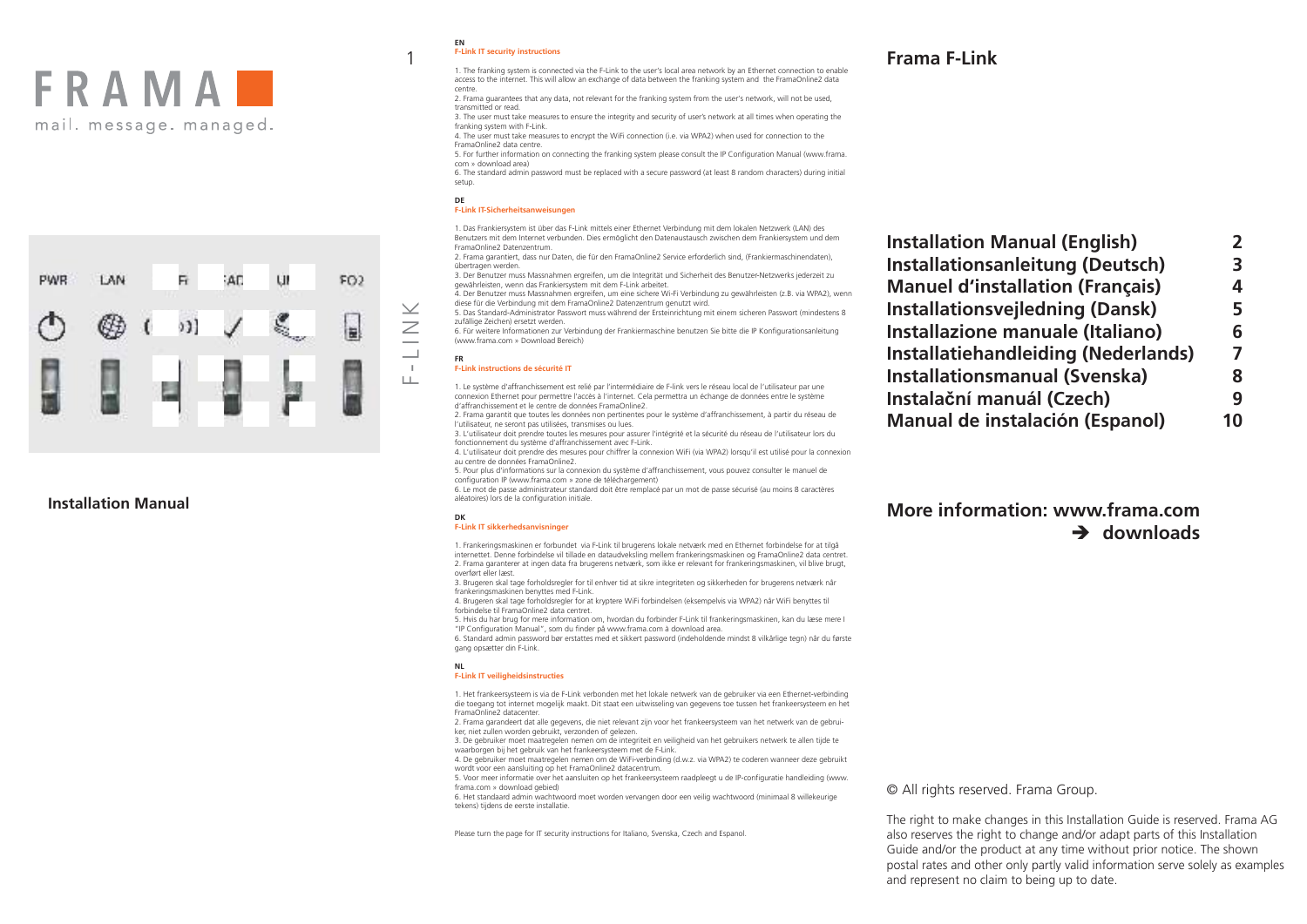



Fig. 2





Fig. 4



Fig. 5



### **IT F-Link - Istruzioni di sicurezza IT**

1. Il sistema di affrancatura è collegato alla rete locale dell'utente mediante F-Link tramite connessione Ethernet, in modo da consentire l'accesso a internet. Ciò permetterà lo scambio dei dati tra il sistema di affrancatura e il centro dati FramaOnline2.

2. Frama garantisce che i dati della rete dell'utente, non pertinenti per il sistema di affrancatura, non saranno utilizzati, né trasmessi o letti.

3. L'utente deve prendere provvedimenti volti a garantire l'integrità e la sicurezza della propria rete in ogni momento durante l'utilizzo del sistema di affrancatura con F-Link.

4. L'utente deve prendere provvedimenti volti a cifrare la connessione Wi-Fi (ad es. mediante WPA2), se utilizzata per il collegamento al centro dati FramaOnline2.

5. Per ulteriori informazioni sul collegamento del sistema di affrancatura si prega di consultare l'IP Configuration Manual (in lingua inglese) (www.frama.com à area download)

6. Durante le impostazioni iniziali, la password standard di admin deve essere sostituita con una password sicura (composta da almeno 8 caratteri casuali).

### **SE F-Link säkerhetsinstruktioner**

1. Frankeringssystemet är kopplat via F-link till användarens lokala nätverk genom en ethernet anslutning för åtkomst till internet. Genom detta kan ett utbyte av data mellan frankeringssystemet och FramaOnline2 data center ske. 2. Frama garanterar att ingen data, som inte är relevant för frankeringssystemet från användarens nätverk, kommer inte att användas, överföras eller läsas av.

3. Användaren måste vidta åtgärder för att försäkra integriteten och säkerheten hos användarens nätverk när man gör

en uppkoppling med frankeringssystemet via F-link. 4. Användaren måste kryptera WiFi uppkopplingen (t.ex. via WPA2) för uppkoppling med Frama Online2 data center.

5. För ytterligare information om uppkoppling av frankeringssystemet, ta del av IP konfigurationsmanualen (www. frama.com » download delen

6. Standard ADMIN lösenord måste ändras med ett säkert lösenord. (minst 8 slumpvalda tecken) under första installationen.

## **CZ**

### **IT bezpečnostní pokyny k systému F-Link**

1. Frankovací systém je pomocí F-Link připojen k lokální síti uživatele přes ethernetové připojení umožňující přístup k internetu. To umožňuje výměnu dat mezi frankovacím s ystémem a datovým střediskem FramaOnline2 2. Frama zaručuje, že nebudou použita, přenesena ani přečtena žádná data, která nejsou relevantní pro frankovací

systém ze sítě uživatele. 3. Uživatel je za provozu frankovacího systému s F-Link povinen přijmout opatření, aby zajistil trvalou integritu a zabezpečení sítě uživatele.

4. Uživatel musí přijmout opatření k šifrování WiFi připojení (tj. přes WPA2), pokud se používá k připojení k datové mu středisku FramaOnline2.

5. Více informací k připojení frankovacího systému naleznete v návodu ke konfiguraci IP (www.frama.com à ke stažení)

6. Standardní heslo správce musí být během počátečního nastavení nahrazeno bezpečným heslem (alespoň 8 náhodných znaků).

### **ES Instrucciones de seguridad IT F-Link**

1. El sistema de franqueo está conectado por medio de F-Link a la red local del usuario utilizando una conexión Ethernet para permitir el acceso a Internet. Con ello se permite el intercambio de datos entre el sistema de franqueo y el centro de datos FramaOnline2.

2. Frama garantiza que no se utilizará, transmitirá ni leerá ningún dato de la red del usuario que sea irrelevante para el sistema de franqueo.

3. El usuario debe tomar las medidas de precaución adecuadas para garantizar la integridad y la seguridad de la red del usuario cada vez que se utiliza el sistema de franqueo con F-Link.

4. El usuario debe tomar las medidas necesarias para codificar la conexión WiFi (p. ej., por WPA2) cuando se use para conectar con el centro de datos de FramaOnline2.

5. Para obtener más información de cómo conectarse al sistema de franqueo, por favor consulte el manual de configuración de IP (www.frama.com à área de descargas)

6. Durante la configuración inicial, la contraseña estándar admin debe cambiarse por una contraseña segura (de 8 caracteres aleatorios como mínimo).

Please turn the page for IT security instructions for English, Deutsch, Français, Dansk and Netherlands.

Fig. 3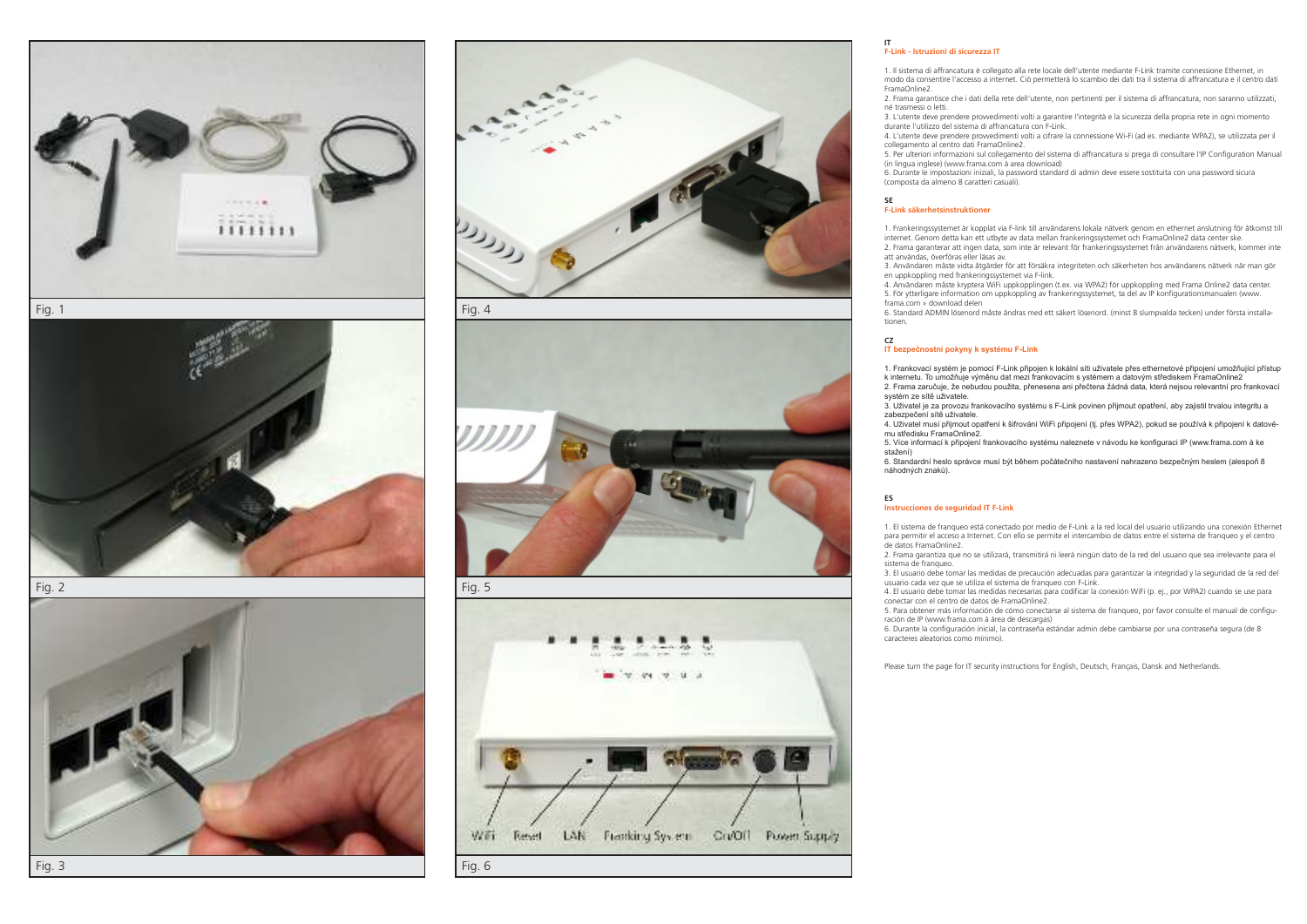# **Installation Guide (English)**

# **Safety precautions and warnings**

## Thank you for deciding to use the Frama F-Link.

The information in this guide is intended to support you during the installation of the Frama F-Link unit. You can find more detailed information about configuring the unit using the integrated browser interface by reading the Configu-ration Guide, which can be downloaded at www.frama.com (downloads).

This networking unit meets currently valid safety regulations. Inappropriate use, however, can lead to personal injury or damage to property. With this in mind, please first read this guide before you put the unit into service. By doing so, you will protect yourself and avoid damaging the unit. Store this guide carefully and pass it along to any subsequent owner

### **Symbols used**

This Installation Guide uses the following symbols:

|  | Danger!<br>This symbol points to dangers and safety risks when handling, operating or servicing the F-Link<br>unit which could result in personal injury.                                                                       |
|--|---------------------------------------------------------------------------------------------------------------------------------------------------------------------------------------------------------------------------------|
|  | Note!<br>This symbol points to valuable quidelines and instructions for handling the F-Link unit which<br>can eliminate the risk of damage to the F-Link, the franking system, the mail items or the<br>immediate surroundings. |
|  | Tip!<br>Interesting notes and tips for efficient handling of the F-Link.                                                                                                                                                        |

### **Configuration Guide**



You can find more detailed information about configuring the unit using the integrated browser interface by reading the Configuration Guide, which can be downloaded from the Frama website at www.frama.com.

### **Conformity Declaration**

We, Frama AG, Unterdorf, CH-3438 Lauperswil, herewith declare that the product Frama F-Link serial, F-Link a/b complies with the following standards or normative documents:

| FN 300 328      |
|-----------------|
| FN 301 489      |
| FN 55022        |
| FN 55024        |
| <b>FN 60950</b> |
| FN61000-3-2     |
| FN61000-3-3     |
| IFC60950-1A     |

Lauperswil, 29.08.2012





Frama AG, CH-3438 Lauperswil 1018863 R01.05/09.16

Frama F-Link Frama F-Link Frama F-Link **1. System overview (Fig. 1 - 6)**

# **1.1. Safety precautions**

### **1.1.1. Intended use**

2



1.Never place any hot objects (cigarettes, etc.) on the housing. Make sure that moisture cannot make its way into the unit. 2.Avoid using aggressive cleaning agents or detergents when cleaning the unit.

Instead, use a slightly damp cleaning cloth.

### **1.1.2. Safety precautions / accident prevention**



### **1.1.3. Setup instructions**



The unit has been manufactured for normal operating conditions. Please remember: today's furniture is coated with an overwhelming variety of paints, lacquers and synthetic materials. Thus it is quite possible that some of these materials contain components which can attack or soften the plastic feet on the unit. Feet on the unit which are possibly altered by foreign substances can leave marks on your furniture. Frama cannot accept any liability for obvious reasons. With this in mind, use a non-slip underlay. Avoid exposing the unit to direct sunlight.

### **1.1.4. Proper use**

**Danger!**

1.Only use the intended accessories! The use of unapproved or unauthorised accessories can shorten the unit's useful service life. In addition, doing so can put the operator in danger.

2. Do not clean the unit with flammable fluids. There is a risk of explosion!

3.Before cleaning the unit, pull the mains plug out of the socket. Clean the unit only using a damp cloth. Do not spray any liquids on or inside the unit. There is the risk of an electrical shock – potentially fatal!

4.Do not place any fluids, glasses, franking ink, etc. on the unit.

### **1.2. Recycling and disposal**

The WEEE directive (Waste Electrical and Electronic Equipment, 2002/96/EC) was drawn up for the protection of hu-man health and the environment. It ensures that products at the end of their useful service life are disposed of while utilising the best available reprocessing, recovery and technical recycling methods. Your product has been developed and manufactured using top-quality materials and components which can be recycled and reprocessed.

### **Do not throw this product into the household waste.**

Please become familiar with local collection points for electrical and electronic waste products, which are correspondingly identified.

When you purchase a replacement product, you can hand over your old equipment to your specialised dealer/supplier. According to the Ordinance on the Return, the Taking Back and the Disposal of Electrical and Elec-tronic Appliances (ORDEA), your specialised dealer/supplier is obliged to take back used equipment.

### **2. Scope of delivery**

The shipping box contains the following components (Fig. 1):

- 1. F-Link serial or F-Link a/b
- 2. Installation Guide
- 3. Connection cable: F-Link and a franking system
- 4. Power cable, 1.4 m long
- 5. Wi-Fi antenna
- 6. Plug-in power adapter

Become familiar with each component and get them ready for installation. The exact unit designation (F-Link serial or F-Link a/b) can be found on the name plate on the bottom of the unit.

### **3. Installation**

Select the appropriate section in this guide for your unit. The F-Link serial and F-Link a/b differ in their connections according to which Frama franking system they are used with.

You can determine the exact model of the unit from its name plate.

F-Link serial works together with the following Frama franking systems: Frama Sensonic, Frama EcoMail, Frama Access-Mail, Frama StartMail, Frama PowerMail, Frama OfficeMail, Frama Mailmax.

F-Link a/b works together with the following Frama franking systems: Frama Matrix F2, Frama Matrix f2-L, Frama Matrix F4, Frama Matrix F4-L, Frama Matrix F6.

### **3.1. Frama F-Link installation**



Before you make connections, make certain that the franking system, including a modem if present, is turned off and that all units are disconnected from the mains.

### **3.1.1. Franking system to F-Link connection**

### **3.1.1.1. F-Link serial**

Follow the steps listed below to connect the F-Link serial to a franking system:

- 1. If you have until now operated with a modem, remove its connection cable from the franking system (connection as shown in Fig. 2).
- 2. Connect the 9-conductor plug of the supplied connection cable to the franking system. Please make sure the correct connection socket is used. Compare the connections with Fig. 2!
- 3. Connect the other end of the cable to the F-Link serial as shown in Fig. 4.

### **3.1.1.2. F-Link a/b**

Follow the steps listed below to connect the F-Link a/b to a franking system:

- 1. Remove the telephone cable from the franking system (connection as shown in Fig. 3).
- 2. Connect the RJ-11 plug of the supplied connection cable with the franking system. Please make
- sure the correct connection socket is used. Compare the connections with Fig. 31. 3. Connect the other end of the cable to the F-Link a/b as shown in Fig. 4.

### **3.1.2. F-Link to network connection**



You can find more detailed information about configuring the unit using the integrated browser interface by reading the Configuration Guide, which can be downloaded at www.frama.com.

Depending on the existing corporate network, you can integrate the F-Link into your network using the supplied network cable (LAN connection, Fig. 6) or through a wireless connection using Wi-Fi (W-LAN).

1 2 3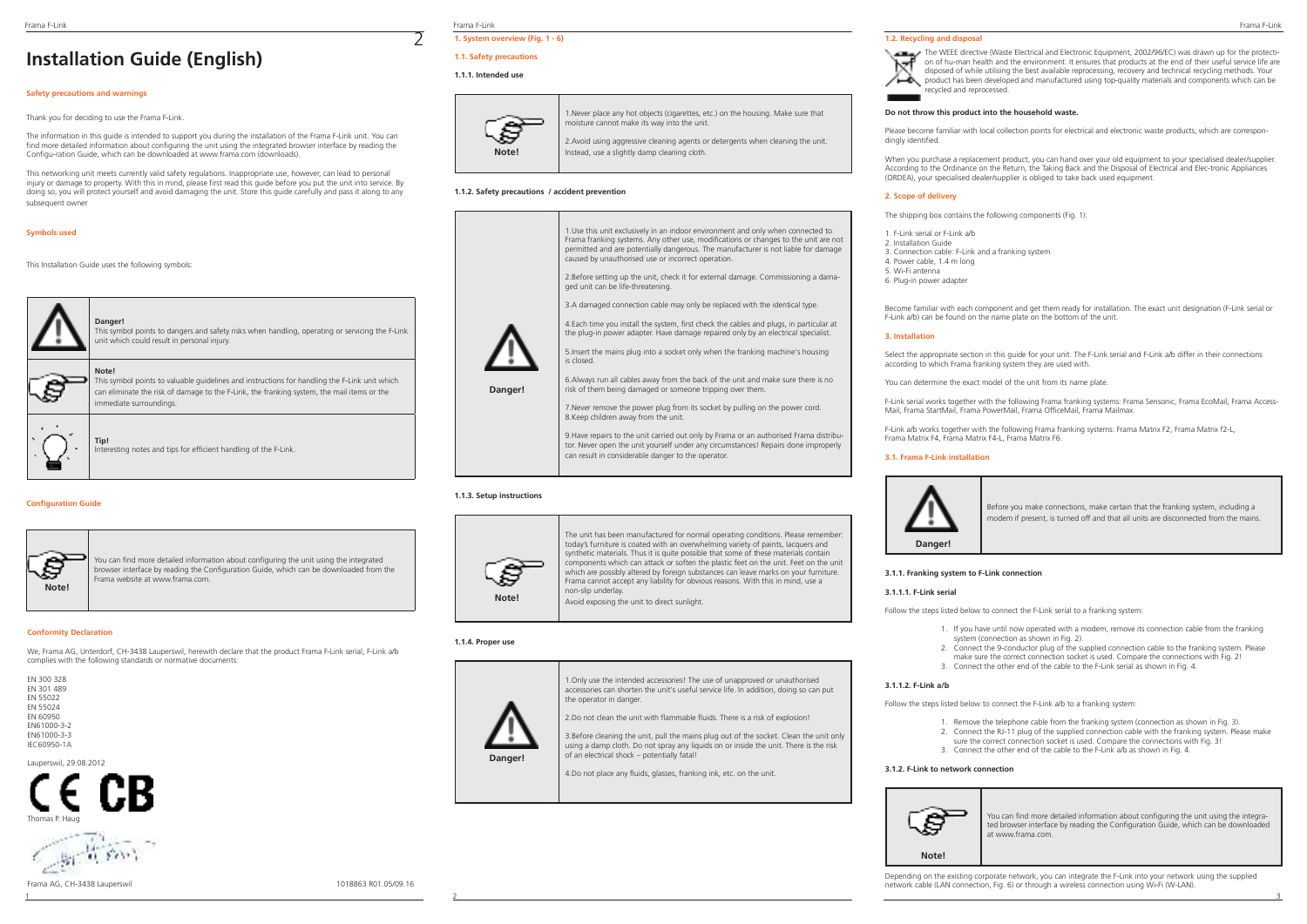The unit has been preconfigured for integration using a network cable with DHCP. For the integration of the unit over Wi-Fi, please refer to the Configuration Guide to see how to set the necessary parameters for Wi-Fi access.

### **3.1.2.1. Integration into the network using the network cable**

Follow the steps listed below to connect the F-Link a/b or serial to your network with the network cable:

- 1. Connect one end of the supplied network cable with the RJ-45 network jack (LAN) on the F-Link. Please refer to Fig. 6.
- 2. Connect the other end of the supplied network cable with an open RJ-45 port to your network device.

### **3.1.2.2. Integration into the network using Wi-Fi**

Follow the steps listed below to connect the F-Link a/b or serial to your network using a wireless link:

- 1. Attach the supplied Wi-Fi antenna to the F-Link as shown in Fig. 5. Move the antenna into a vertical position.
- 2. Download the F-Link Configuration Guide from www.frama.com.
- 3. Supply power as described in the next section.
- 4. Configure the parameters as necessary.

### **3.2 Supplying power**

| Danger! | 1. Before setting up the unit, check it for external damage. Commissioning a damaged<br>unit can be life-threatening.<br>2.A damaged connection cable may be replaced only with the identical type.<br>3. Each time you install the system, first check the cables and plugs, in particular at the<br>plug-in power adapter. Have damage repaired only by an electrical specialist.<br>4. Insert the mains plug into a socket only when the franking machine's housing is<br>closed<br>5. Always run all cables away from the back of the unit and make sure there is no risk<br>of them being damaged or someone tripping over them.<br>6. Never remove the power plug from its socket by pulling on the power cord.<br>7. Keep children away from the unit.<br>8. Have repairs to the unit carried out only by Frama or an authorised Frama distributor.<br>Never open the unit yourself under any circumstances! Repairs done improperly can |
|---------|-------------------------------------------------------------------------------------------------------------------------------------------------------------------------------------------------------------------------------------------------------------------------------------------------------------------------------------------------------------------------------------------------------------------------------------------------------------------------------------------------------------------------------------------------------------------------------------------------------------------------------------------------------------------------------------------------------------------------------------------------------------------------------------------------------------------------------------------------------------------------------------------------------------------------------------------------|
|         | result in considerable danger to the operator.                                                                                                                                                                                                                                                                                                                                                                                                                                                                                                                                                                                                                                                                                                                                                                                                                                                                                                  |

First re-establish the network connection for the franking system and turn it on.

Now connect the F-Link to the plug-in power adapter (power supply connection in Fig. 6). Afterwards, plug the power adapter into a suitable mains socket. Turn on the F-Link using the On/Off switch (see Fig. 6).

### **The F-Link booting process (power-on process) takes approximately 2 minutes. Afterwards, the READY LED lights up. The unit is now ready to use.**

### **3.3. Establishing the initial connection with FramaOnline2**



When establishing the initial connection between the F-Link and FramaOnline2, various data is exchanged and, if necessary, software updates (firmware updates) are performed. Thus the **initial connection can take as long as 5 minutes**! Please note that during a simultaneous new installa-tion of the franking system, the second connection to FramaOnline2 can likewise take as long as 5 minutes!

Before establishing the initial connection to FramaOnline2, inspect the system (see the User Guide for your franking system)

In case of a firmware update, the following message appears on the franking system's display:

| F-Link Status: F008         |
|-----------------------------|
| F-Link is loading firmware! |
| Do NOT turn the F-Link off! |

Wait until the READY LED Light comes on, then try again.

Wait until the READY LED lights up again (see the next section). Do not turn the F-Link off! This process can take up to 5 minutes!

When the READY LED light comes on again, perform a second inspection.

### Frama F-Link Frama F-Link Frama F-Link

### **4. Control lamps and their meaning**

The F-Link has six control LEDs. This section describes their meaning.



In the table below, the columns have the following meanings<br>LED description: Information about the LED LED description:<br>
LED description:<br>
Status: Information about the LED description<br>
The various possible LED status states **Status:** The various possible LED status states<br>Meaning of the status: Meaning of the LED status for E-Link <u>Meaning of the status:</u><br>Meaning of the LED status for F-Link operation<br>Notes in case of a malfunction Detailed information in case of a malfunction Notes in case of a malfunction Detailed information in case of a malfunction

| <b>IFD</b><br>description | <b>Status</b> | Meaning of the status                                 | Notes in case of a mal-<br>function                                                                                                                                                                                                   |
|---------------------------|---------------|-------------------------------------------------------|---------------------------------------------------------------------------------------------------------------------------------------------------------------------------------------------------------------------------------------|
|                           |               |                                                       |                                                                                                                                                                                                                                       |
| <b>PWR</b>                | On            | The F-Link is connected to power and<br>turned ON     |                                                                                                                                                                                                                                       |
|                           | Off           | The F-Link is not connected to power or<br>turned OFF | If this LED does not light up,<br>check the connec-tion of the<br>plug-in power adapter to the<br>unit and that the adapter is<br>connected properly to the<br>mains. Press the ON/OFF<br>switch on the back of the<br>unit (Fig. 6). |
|                           |               |                                                       |                                                                                                                                                                                                                                       |
| <b>IAN</b>                | On            | The F-Link is successfully connected to<br>the LAN    |                                                                                                                                                                                                                                       |
|                           | Blinking      | The F-Link is sending/receiving data over<br>the LAN  |                                                                                                                                                                                                                                       |
|                           | Off           | The F-Link is not connected to the LAN                | If this LED does not light up,<br>check the net-work cable<br>and the connection as well<br>as the network device at the<br>other end.                                                                                                |
|                           |               |                                                       |                                                                                                                                                                                                                                       |
| Wi-Fi                     | On**          | The Wi-Fi function of the F-Link is<br>turned on      |                                                                                                                                                                                                                                       |
|                           | Blinking      | The F-Link is sending/receiving data<br>over Wi-Fi    |                                                                                                                                                                                                                                       |
|                           | Off           | The Wi-Fi function of the F-Link is<br>turned off     |                                                                                                                                                                                                                                       |
|                           |               |                                                       |                                                                                                                                                                                                                                       |
| <b>RFADY</b>              | On            | The F-Link is ready for operation                     |                                                                                                                                                                                                                                       |
|                           | Blinking      | F-Link is starting                                    |                                                                                                                                                                                                                                       |
|                           | Blinking*     | The F-Link is updating its firmware                   | Wait until the LED again<br>lights up constant before<br>you re-establish a connection<br>between the franking system<br>and FramaOnline2.                                                                                            |
|                           | Off           | The F-Link is not ready for operation                 | Turn off the F-Link. Wait 10<br>seconds and turn the F-Link<br>on again. If the malfunction<br>continues, get in touch with<br>Technical Support.                                                                                     |

| <b>UNIT</b>     | On                                                                   | Data transfer between the F-Link and the<br>franking system is active |                                                                                                                                                                                                                                                                                                                                                                          |
|-----------------|----------------------------------------------------------------------|-----------------------------------------------------------------------|--------------------------------------------------------------------------------------------------------------------------------------------------------------------------------------------------------------------------------------------------------------------------------------------------------------------------------------------------------------------------|
|                 | Blinking*                                                            | The F-Link is updating its firmware                                   |                                                                                                                                                                                                                                                                                                                                                                          |
|                 | Off                                                                  | No data transfer between the F-Link and<br>the franking system.       | The LED is turned on only<br>if there is a connec-tion to<br>the FramaOnline2 server and<br>indicates that the connection<br>between the franking system<br>and the F-Link has been esta-<br>blished If this LED does not<br>light up, check the connec-<br>tions, Review Section 3 and<br>the figures on Page 2 once<br>again in detail and compare<br>the connections. |
|                 |                                                                      |                                                                       |                                                                                                                                                                                                                                                                                                                                                                          |
| FO <sub>2</sub> | Data transfer between the F-Link and<br>On<br>FramaOnline2 is active |                                                                       |                                                                                                                                                                                                                                                                                                                                                                          |
|                 | Blinking*                                                            | The F-Link is updating its firmware                                   |                                                                                                                                                                                                                                                                                                                                                                          |
|                 | Off                                                                  | No data transfer between the F-Link and<br>FramaOnline2               | In case of a malfunction, a<br>message appears on the dis-<br>play of your franking system.<br>This mes-sage is described in<br>more detail in the Configu-ra-<br>tion Guide.                                                                                                                                                                                            |

\* If the READY, UNIT and FO2 LEDs are all blinking at the same time, the F-Link is updating its firmware. Do NOT turn the F-Link off when in this state!

\*\* To use Wi-Fi, switch on the Wi-Fi function of the F-Link and configure the Wi-Fi parameters according to the information in the Configuration Guide. The Wi-Fi LED does NOT indicate if the F-Link has successfully established a wireless link to an access point! Instead, check the status of the F-Link in the browser interface.

## **5. Fault messages**

In case of a malfunction, the F-Link unit issues a message on the display of your franking system. During the initial installation, messages always appear in English.



You can find more detailed information about configuring the unit using the integrated browser interface by reading the Configuration Guide, which can be downloaded at www.frama.com.

That guide contains the current status list with notes about troubleshooting and debugging.



The F-Link's permanent IP address is: 192.168.1.200. In case of a malfunction, the F-Link's dynami-cally assigned IP address appears on the franking system's display. After resetting the F-Link, issuing a dynamic IP address using DHCP is always activated.



The address for FramaOnline2 is: fo2.frama.com.



In case of a firmware update for the unit (status: F008), the unit may not be disconnected from the network under any circumstances. This could result in damage. Wait until the READY LED lights up constant before you disconnect the unit from the network or re-establish a connection with FramaOnline2.

For status messages that indicate an invalid or modified configuration setting, the F-Link IP address is always displayed. Enter the IP address in the address line of your browser to access the F-Link configura-tion menu.

The Configuration Guide (download from frama.com) contains the current status list with notes about troubleshooting.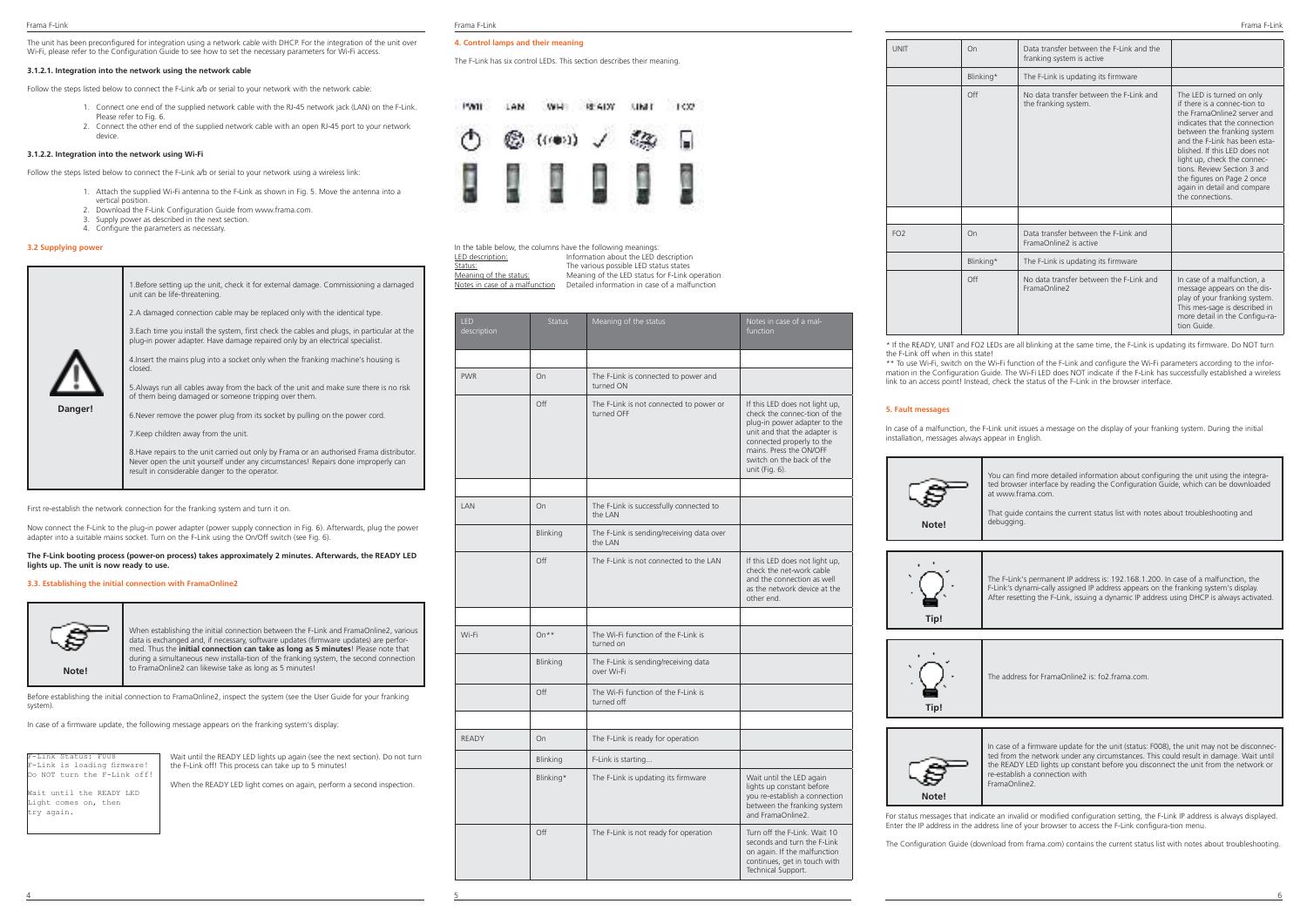# **Installationsanleitung (Deutsch)**

## **Sicherheitshinweise und Warnungen**

Danke, dass Sie sich für den Einsatz des Frama F-Link entschieden haben.

Die folgenden Informationen in dieser Anleitung sollen Sie bei der Installation des Frama F-Link Gerätes unterstützen. Weitergehende Informationen zur Konfiguration des Gerätes über die eingebaute Browseroberfläche können Sie der Konfigurationsanleitung entnehmen, welche Sie unter www.frama.com (downloads) finden.

Dieses Netzwerkgerät entspricht den bestehenden Sicherheitsbestimmungen. Ein unsachgemäßer Gebrauch kann jedoch zu Schäden an Personen und Sachen führen. Lesen Sie deshalb diese Anleitung zuerst durch, bevor Sie das Gerät in Betrieb nehmen. Dadurch schützen Sie sich und vermeiden Schäden am Gerät. Bewahren Sie die Anleitung sorgfältig auf und geben Sie sie an einen eventuellen Nachbesitzer weiter.

### **Verwendete Symbole**

Die vorliegende Installationsanleitung verwendet die folgenden Symbole:



### **Konfigurationsanleitung**



Weitergehende Informationen zur Konfiguration des Gerätes über die eingebaute Browseroberfläche können Sie der Konfigurationsanleitung entnehmen, welche Sie auf der Frama Website www.frama.com herunterladen können.

### **Konformitätserklärung**

Wir, Frama AG in CH-3438 Lauperswil, erklären hiermit, dass das Produkt Frama F-Link serial, F-Link a/b mit den folgenden Normen oder normativen Dokumenten übereinstimmt:

| FN 300 328  |
|-------------|
| FN 301 489  |
| FN 55022    |
| FN 55024    |
| FN 60950    |
| FN61000-3-2 |
| FN61000-3-3 |
| IFC60950-1A |

Lauperswil, 29.08.2012





Frama AG, CH-3438 Lauperswil 1018863 R01.05/09.16

Frama F-Link Frama F-Link Frama F-Link

3

# **1. Systemvorstellung (Fig. 1 - 6)**

## **1.1. Sicherheitshinweise**

### **1.1.1. Bestimmungsgemäße Verwendung**



1. Keine heißen Gegenstände (Zigaretten usw.) auf das Gehäuse legen! Achten Sie darauf, dass keine Feuchtigkeit in das Gerät dringen kann. 2. Vermeiden Sie zum Reinigen des Gerätes den Einsatz scharfer Putz- und Reini-

gungsmittel. Verwenden Sie stattdessen ein leicht angefeuchtetes Putztuch.

### **1.1.2. Sicherheitshinweise / Unfallschutz**



delspartner durchführen lassen. Gerät unter keinen Umständen selber öffnen! Unsachgemäß durchgeführte Reparaturen können eine erhebliche Gefahr für den Benutzer darstellen.

### **1.1.3. Aufstellungshinweise**



Das Gerät wurde für normale Gebrauchsbedingungen gefertigt. Bitte bedenken Sie: Die heutigen Möbel sind mit einer unübersehbaren Vielfalt von Lacken und Kunststoffen beschichtet. Es ist daher nicht ausgeschlossen, dass manche dieser Stoffe Bestandteile enthalten können, die die Kunststoffüße der Geräte angreifen oder erweichen. Die so durch Fremdstoffe veränderten Füße können Spuren auf Ihren Möbeln hinterlassen. Frama kann aus naheliegenden Gründen keine Haftung über-nehmen. Verwenden Sie daher eine rutschfeste Unterlage. Vermeiden Sie direkte Sonneneinstrahlung.

### **1.1.4. Sachgemäßer Gebrauch**



1.Verwenden Sie nur bestimmungsgemäßes Zubehör! Die Verwendung von nicht zugelassenen, bzw. nicht autorisiertem Zubehör kann die Lebensdauer des Gerätes negativ beeinflussen. Zugleich kann eine Gefahr für den Bediener entstehen. 2.Reinigen Sie das Gerät nicht mit brennbaren Flüssigkeiten. Es besteht Explosionsgefahr!

3.Ziehen Sie den Netzstecker vor jeder Reinigung des Gerätes. Reinigen Sie das Gerät nur mit einem feuchten Tuch. Sprühen Sie keine Flüssigkeiten auf und in das Gerät. Es besteht die Ge-fahr eines elektrischen Schlages. Lebensgefahr!

4.Stellen Sie keine Flüssigkeiten, Gläser, Frankierfarbe etc. auf das Gerät.

### **1.2. Recycling und Entsorgung**



### **Werfen Sie dieses Produkt nicht in den Hausmüll.**

Bitte informieren Sie sich über die örtlichen Sammelstellen für elektrische und elektronische Abfallprodukte, die ent-sprechend gekennzeichnet sind.

Wenn Sie ein Ersatzprodukt erwerben, können Sie Ihr Altgerät im Fachgeschäft / beim Lieferanten abgeben. Gemäß der Verordnung über die Rückgabe / Rücknahme und die Entsorgung elektrischer und elektronischer Geräte (VREG) ist der Fachhandel / Lieferant verpflichtet, Altgeräte zurückzunehmen.

### **2. Lieferumfang**

Im Karton befinden sich die folgenden Teile (Fig. 1):

1. F-Link seriell oder F-Link a/b 2. Installationsanleitung 3. Verbindungskabel F-Link und Frankiersystem 4. Netzwerkkabel 1,4 m lang 5. Wi-Fi Antenne 6. Steckernetzteil

Machen Sie sich mit den einzelnen Teilen vertraut und halten Sie sie für die Installation bereit. Die genaue Gerätebezeichnung (F-Link seriell oder F-Link a/b) befindet sich auf dem Typenschild am Boden des Gerätes.

### **3. Installation**

Wählen Sie das für Ihr Gerät passende Kapitel aus. F-Link seriell und F-Link a/b unterscheiden sich durch Ihre Anschlüsse und damit in der Verwendung für verschiedene Frama Frankiersysteme.

Den genauen Typ des Gerätes können Sie dem Typenschild entnehmen.

F-Link seriell arbeitet mit den folgenden Frama Frankiersystemen zusammen: Frama Sensonic, Frama Eco-Mail, Frama AccessMail, Frama StartMail, Frama PowerMail, Frama OfficeMail, Frama Mailmax.

F-Link a/b arbeitet mit den folgenden Frama Frankiersystemen zusammen: Frama Matrix F2, Frama Matrix F2-L, Frama Matrix F4-L, Frama Matrix F4, Frama Matrix F6.

### **3.1. Installation F-Link**



Vergewissern Sie sich, dass das Frankiersystem inklusive des eventuell vorhandenen Modems ausgeschaltet und alle Geräte vom Netz getrennt wurden, bevor Sie die Anschlüsse herstellen.

### **3.1.1. Verbindung Frankiersystem / F-Link**

### **3.1.1.1. F-Link seriell**

Befolgen Sie die nachfolgend aufgelisteten Schritte, um das F-Link seriell an das Frankiersystem anzuschließen:

- 1. Sollten Sie bisher mit einem Modem gearbeitet haben, so entfernen Sie bitte das Anschlusskabel des Modems vom Frankiersystem (Anschluss wie in Fig. 2 gezeigt)
- 2. Verbinden Sie den 9-poligen Stecker des mitgelieferten Verbindungskabels mit dem Frankier sys-tem. Achten Sie darauf, den korrekten Anschluss zu benutzen. Vergleichen Sie die Anschlüsse mit Fig. 21
- 3 Verbinden Sie das andere Ende des Kabels mit dem F-Link seriell, gemäß Fig. 4.

### **3.1.1.2. F-Link a/b**

Befolgen Sie die nachfolgend aufgelisteten Schritte, um das F-Link a/b an das Frankiersystem anzuschlie-ßen:

- 1. Entfernen Sie das alte Telefonkabel vom Frankiersystem (Anschluss wie in Fig. 3 gezeigt)
- 2. Verbinden Sie den RJ-11 Stecker des mitgelieferten Verbindungskabels mit dem Frankiersystem. Achten Sie darauf, den korrekten Anschluss zu benutzen. Vergleichen Sie die Anschlüsse mit Fig. 31
- 3. Verbinden Sie das andere Ende des Kabels mit dem F-Link a/b, gemäß Fig. 4.

### **3.1.2. Verbindung F-Link mit dem Netzwerk**



Weitergehende Informationen zur Konfiguration des Gerätes über die eingebaute Browseroberfläche können Sie der Konfigurationsanleitung entnehmen, welche Sie unter www.frama.com herunterladen können.

 $\frac{2}{3}$   $\frac{2}{3}$   $\frac{2}{3}$   $\frac{2}{3}$   $\frac{2}{3}$   $\frac{2}{3}$   $\frac{2}{3}$   $\frac{2}{3}$   $\frac{2}{3}$   $\frac{2}{3}$   $\frac{2}{3}$   $\frac{2}{3}$   $\frac{2}{3}$   $\frac{2}{3}$   $\frac{2}{3}$   $\frac{2}{3}$   $\frac{2}{3}$   $\frac{2}{3}$   $\frac{2}{3}$   $\frac{2}{3}$   $\frac{2}{3}$   $\frac{2}{3}$  Basierend auf dem vorhandenen Unternehmensnetzwerk können Sie das F-Link über das mitgelieferte Netzwerkkabel (Anschluss LAN Fig. 6) oder drahtlos per Wi-Fi (W-LAN) in Ihr Netzwerk einbinden.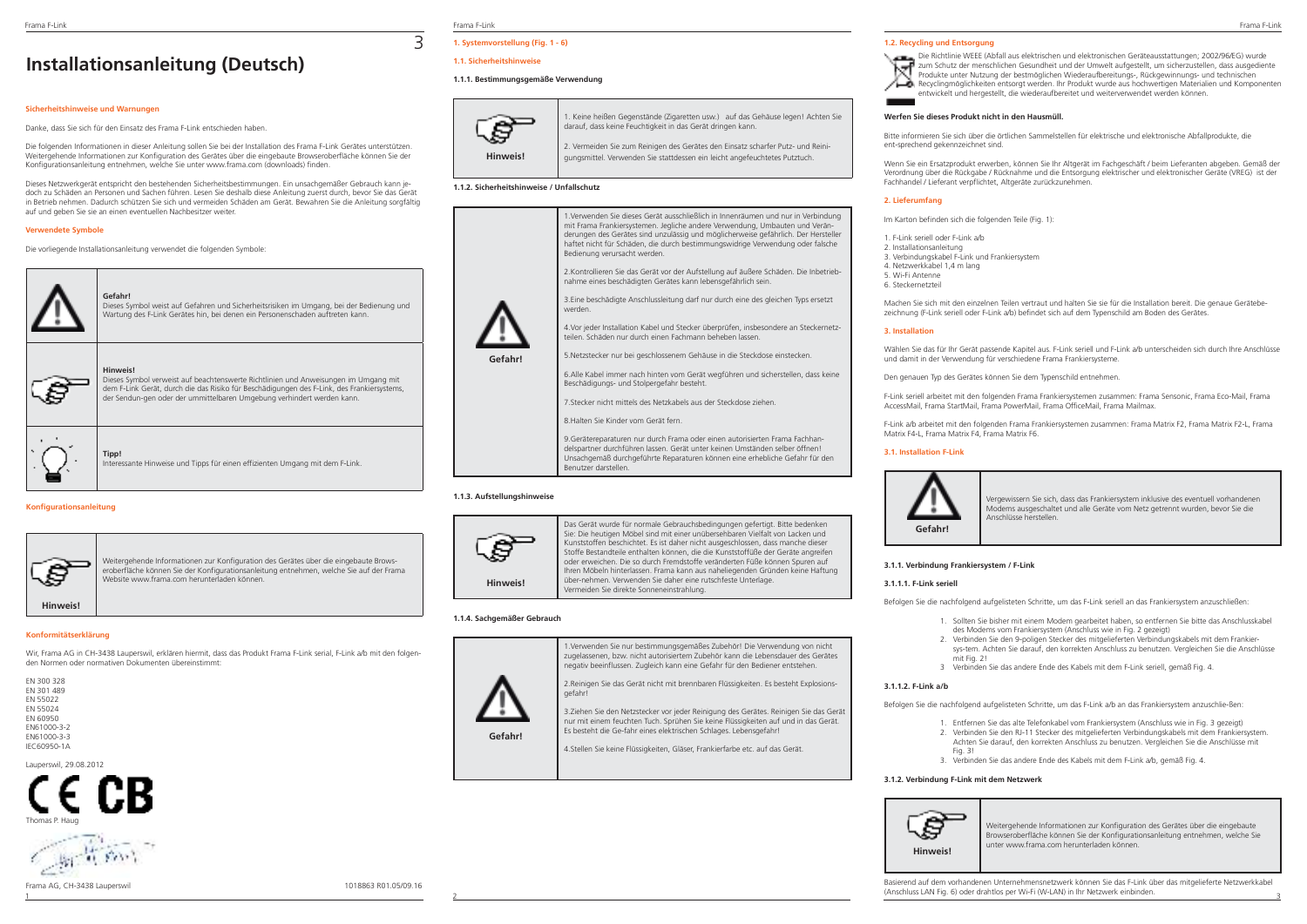Das Gerät wurde für die Einbindung per Netzwerkkabel mit DHCP vorkonfiguriert. Für die Einbindung des Gerätes per Wi-Fi schlagen Sie bitte in der Konfigurationsanleitung nach, wie die benötigten Parameter für den Wi-Fi Zugang eingestellt werden.

### **3.1.2.1. Einbindung in das Netzwerk per Netzwerkkabel**

Befolgen Sie die nachfolgend aufgelisteten Schritte, um das F-Link a/b oder seriell an Ihr Netzwerk per Netzwerkkabel anzuschließen:

- 1. Verbinden Sie ein Ende des mitgelieferten Netzwerkkabels mit der RJ45 Netzwerkbuchse (LAN) am F-Link. Schauen Sie sich dazu Fig. 6 an.
- 2. Verbinden Sie das andere Ende des mitgelieferten Netzwerkkabels mit einem freien RJ45 Port Ihres Netzwerkes.

### **3.1.2.2. Einbindung in das Netzwerk per Wi-Fi**

Befolgen Sie die nachfolgend aufgelisteten Schritte, um das F-Link a/b oder seriell drahtlos in Ihr Netzwerk einzubinden:

- 1. Befestigen Sie die mitgelieferte Wi-Fi Antenne am F-Link, wie in Fig. 5 gezeigt. Klappen Sie die Antenne in eine senkrechte Position.
	-
- 2. Laden Sie die Konfigurationsanleitung zum F-Link von www.frama.com herunter. 3. Stellen Sie die Stromversorgung her, wie im nächsten Kapitel beschrieben.
- 4. Konfigurieren Sie die erforderlichen Parameter.

### **3.2 Stromversorgung herstellen**



Stellen Sie zuerst den Netzanschluss des Frankiersystems wieder her und schalten Sie dieses ein.

Verbinden Sie jetzt das F-Link mit dem Steckernetzteil (Anschluss Power Supply in Fig. 6). Stecken Sie anschließend das Steckernetzteil in eine passende Steckdose. Schalten Sie das F-Link am Schalter On/Off (siehe Fig. 6) ein.

### **Der Bootvorgang (Einschaltvorgang) des F-Link dauert ca. 2 Minuten. Anschließend leuchtet die READY-LED auf. Das Gerät ist jetzt bereit.**

### **3.3. Erste Verbindung mit FramaOnline2 herstellen**



Bei der ersten Verbindung des F-Link mit FramaOnline2 werden verschiedene Daten ausgetauscht sowie eventuell notwendige Softwareupdates (Firmwareupdate) durchgeführt. Dadurch kann die **erste Verbindung bis zu 5 Minuten** andauern! Bitte beachten Sie, dass bei einer gleichzeitigen Neuinstallation des Frankiersystems die zweite Verbindung zu FramaOnline2 ebenfalls bis zu 5 Minuten dauern kann!

Führen Sie für die erste Verbindung zu FramaOnline2 eine Inspektion (siehe Bedienungsanleitung Ihres Frankiersystems) durch.

Im Fall eines Firmwareupdates erscheint die folgende Meldung im Display Ihres Frankiersystems:

F-Link Status: F008 F-Link lädt Firmware! F-Link NICHT ausschalten! Warten, bis READY LED euchtet, dann erneut versuchen.

Warten Sie, bis die READY LED (siehe nächstes Kapitel) wieder leuchtet. Schalten Sie das F-Link nicht aus! Der Vorgang kann bis zu 5 Minuten dauern!

Führen Sie nach dem Wiederaufleuchten der READY LED eine zweite Inspektion durch.

### **4. Kontrollleuchten und ihre Bedeutung**

Das F-Link verfügt über 6 Kontroll-LEDs. Dieser Abschnitt behandelt ihre Bedeutung.



|                         | In untenstehender Tabelle haben die Spalten folgende Bedeutung: |
|-------------------------|-----------------------------------------------------------------|
| LED Bezeichnung:        | Angabe der Bezeichnung über der LED                             |
| Zustand:                | Die verschiedenen möglichen Zustände der LED                    |
| Bedeutung von Zustand:  | Bedeutung des LED Zustandes für den Betrieb des F-Link          |
| Hinweise im Fehlerfall: | Weiterführende Information im Fehlerfall                        |
|                         |                                                                 |

| LED<br>Bezeichnung | Zustand         | Bedeutung von Zustand                                                      | Hinweise im Fehlerfall                                                                                                                                                                                                                                     |
|--------------------|-----------------|----------------------------------------------------------------------------|------------------------------------------------------------------------------------------------------------------------------------------------------------------------------------------------------------------------------------------------------------|
|                    |                 |                                                                            |                                                                                                                                                                                                                                                            |
| <b>PWR</b>         | Ein             | F-Link ist mit dem Stromnetz verbun-den<br>und eingeschaltet (ON)          |                                                                                                                                                                                                                                                            |
|                    | Aus             | F-Link ist nicht mit dem Stromnetz verbun-<br>den oder ausgeschaltet (OFF) | Leuchtet diese LED nicht,<br>kontrollieren Sie den<br>Anschluss des Steckernetzteils<br>am Gerät und ob das<br>Steckernetzteil korrekt mit<br>dem Strom-netz verbunden<br>ist. Drücken Sie den ON/OFF<br>Schalter an der Rückseite des<br>Gerätes (Fig. 6) |
|                    |                 |                                                                            |                                                                                                                                                                                                                                                            |
| <b>IAN</b>         | Fin             | F-Link ist erfolgreich mit dem LAN Netz-<br>werk verbunden.                |                                                                                                                                                                                                                                                            |
|                    | Blinkend        | F-Link sendet/empfängt Daten über das<br><b>LAN Netzwerk</b>               |                                                                                                                                                                                                                                                            |
|                    | Aus             | F-Link ist nicht mit dem LAN Netz-werk<br>verbunden.                       | Leuchtet diese LED nicht, prü-<br>fen Sie das Netz-werkkabel<br>und die Anschlüsse sowie<br>das Netzwerk-Gerät an der<br>Gegenstelle.                                                                                                                      |
|                    |                 |                                                                            |                                                                                                                                                                                                                                                            |
| Wi-Fi              | Ein**           | Wi-Fi Funktion von F-Link ist einge-schal-<br>tet.                         |                                                                                                                                                                                                                                                            |
|                    | <b>Blinkend</b> | F-Link sendet/empfängt Daten über Wi-Fi                                    |                                                                                                                                                                                                                                                            |
|                    | Aus             | Wi-Fi Funktion von F-Link ist aus-<br>ge-schaltet.                         |                                                                                                                                                                                                                                                            |
|                    |                 |                                                                            |                                                                                                                                                                                                                                                            |
| RFADY              | Fin             | F-Link ist betriebsbereit                                                  |                                                                                                                                                                                                                                                            |
|                    | Blinkend        | F-Link startet                                                             |                                                                                                                                                                                                                                                            |
|                    | Blinkend*       | F-Link aktualisiert Firmware                                               | Warten Sie, bis die LED<br>wieder dauerhaft leuchtet,<br>bevor Sie das Frankiersystem<br>erneut mit FramaOnline2<br>verbinden.                                                                                                                             |
|                    | Aus             | F-Link ist nicht betriebsbereit                                            | Schalten Sie F-Link aus.<br>Warten Sie 10s und schalten<br>Sie F-Link wieder ein. Falls<br>der Fehler weiterhin besteht,<br>wenden Sie sich an den<br>Support.                                                                                             |

4 5 6

| <b>UNIT</b>     | Fin       | Datentransfer zwischen F-Link und Franki-<br>ersystem ist aktiv |                                                                                                                                                                                                                                                                                                                                                                                     |
|-----------------|-----------|-----------------------------------------------------------------|-------------------------------------------------------------------------------------------------------------------------------------------------------------------------------------------------------------------------------------------------------------------------------------------------------------------------------------------------------------------------------------|
|                 | Blinkend* | F-Link aktualisiert Firmware                                    |                                                                                                                                                                                                                                                                                                                                                                                     |
|                 | Aus       | Kein Datentransfer zwischen F-Link und<br>Frankiersystem.       | I FD wird nur bei Verbin-<br>dungen zum FramaOn-line2<br>Server eingeschaltet und<br>zeigt an, dass die Verbindung<br>zwischen dem Frankiersystem<br>und dem F-Link hergestellt<br>wurde Leuchtet diese LED<br>nicht, kontrollieren Sie die<br>Anschlüs-se, Schauen Sie sich<br>Kapitel 3 und die Fig. auf<br>Seite 2 noch einmal genau<br>an und vergleichen Sie die<br>Anschlüsse |
|                 |           |                                                                 |                                                                                                                                                                                                                                                                                                                                                                                     |
| FO <sub>2</sub> | Fin       | Datentransfer zwischen F-Link und Frama-<br>Online2 ist aktiv   |                                                                                                                                                                                                                                                                                                                                                                                     |
|                 | Blinkend* | F-Link aktualisiert Firmware                                    |                                                                                                                                                                                                                                                                                                                                                                                     |
|                 | Aus       | Kein Datentransfer zwischen F-Link und<br>FramaOnline2          | Im Fehlerfall wird auf dem<br>Display ihres Fran-kiersystems<br>eine Meldung ausgegeben.<br>Diese Meldungen sind in<br>der Konfigurationsanleitung<br>näher beschrieben                                                                                                                                                                                                             |

Blinken die LED READY, UNIT und FO2 gemeinsam, aktualisiert F-Link seine Firmware. Schalten Sie F-Link in Zustand NICHT aus!

\*\* Um Wi-Fi nutzen zu können, schalten Sie die Wi-Fi Funktion von F-Link ein und konfigurieren Sie die Wi-Fi Parameter gemäß den Angaben in der Konfigurationsanleitung. Die Wi-Fi LED zeigt NICHT an, ob F-Link die Verbindung zum Access Point per Wi-Fi erfolgreich aufbauen konnte! Prüfen Sie anstelle den Status von F-Link in der Browseroberfläche.

### **5. Fehlermeldungen**

Das F-Link Gerät gibt im Fehlerfall Meldungen auf dem Display ihres Frankiersystems aus. Während der Erstinstallation erscheinen die Meldungen grundsätzlich auf Englisch.



Weitergehende Informationen zur Konfiguration des Gerätes über die eingebaute Browseroberfläche können Sie der Konfigurationsanleitung entnehmen, welche Sie unter www.frama.com herunterladen können.

**Hinweis!**

Diese Anleitung enthält die jeweils aktuelle Statusliste mit Hinweisen zur Fehlersuche und Behebung.



Die fest eingestellte IP-Addresse des F-Link lautet: 192.168.1.200. Die dynamisch vergebene IP Ad-resse des F-Link wird im Fehlerfall im Display des Frankiersystems angezeigt. Nach einem Reset des F-Link ist die dynamische IP Adressvergabe per DHCP eingestellt.



Die Adresse von FramaOnline2 lautet: fo2.frama.com.



Im Falle eines Firmware-Updates des Gerätes (Status: F008) dürfen Sie das Gerät unter keinen Um-ständen vom Netz trennen. Es könnte dadurch beschädigt werden. Warten Sie, bis die READY – LED dauerhaft leuchtet, bevor Sie das Gerät vom Netz trennen oder eine erneute Verbindung mit FramaOnline2 aufbauen.

### **Hinweis!**

Grundsätzlich wird bei Statusmeldungen, die auf eine ungültige oder zu modifizierende Konfigurations-einstellung hinweisen, die IP Adresse des F-Link angezeigt. Geben Sie die IP Adresse in die Adresszeile Ihres Browsers ein, um auf die Konfigurationsmenüs des F-Link zugreifen zu können.

Die Konfigurationsanleitung (Download unter frama.com) enthält die jeweils aktuelle Statusliste mit Hinweisen zur Fehlersuche.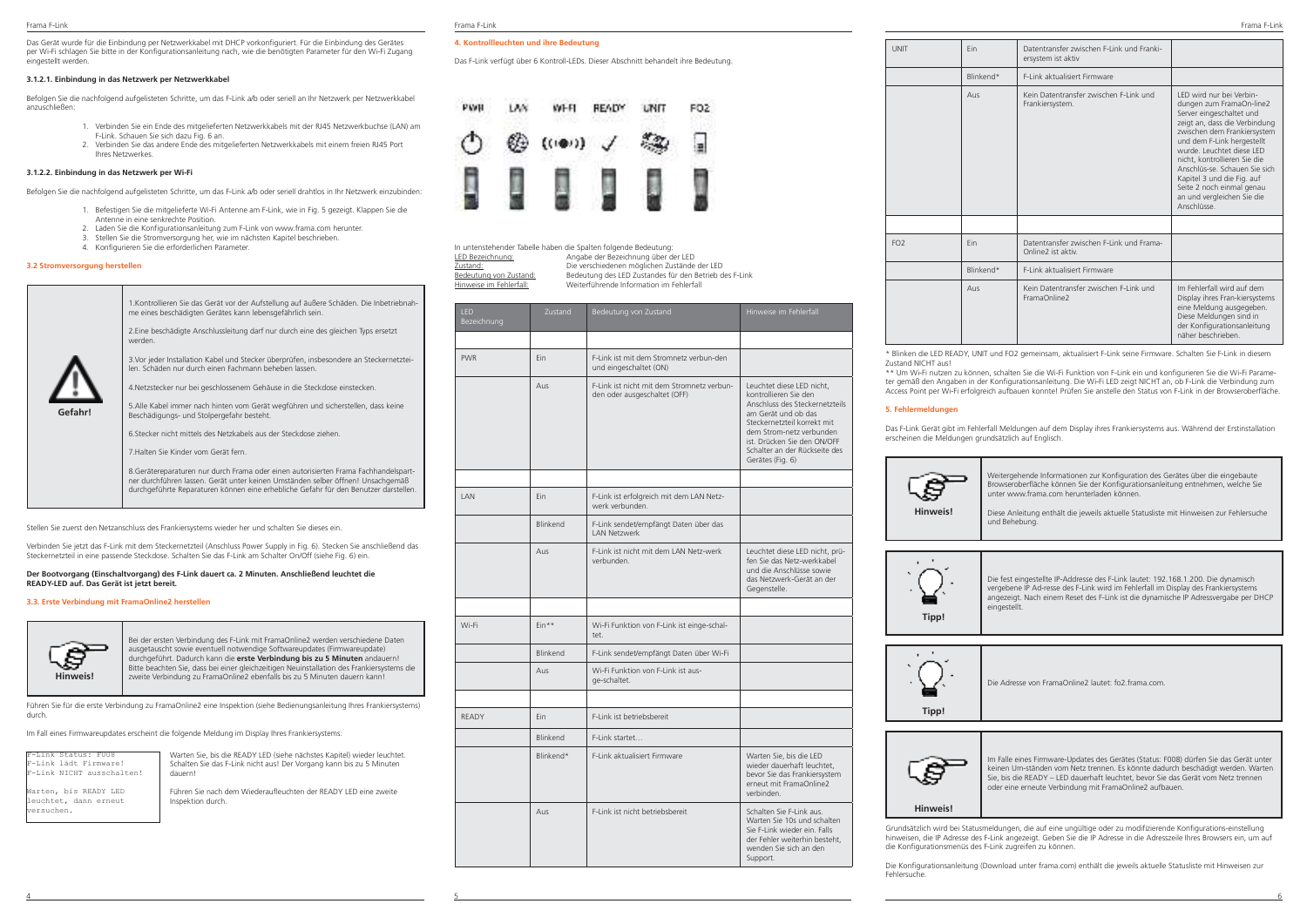# **Manuel d'installation (Français)**

## **Avertissements de sécurité et avertissements**

Merci d'avoir opté pour le système innovant Frama F-Link.

**Information!**

**Astuce !**

envois et à l'environnement immédiat.

Les informations qui suivent dans cette notice ont pour objectif de vous assister pour l'installation de l'appareil Frama F-Link. Des informations plus détaillées sur la configuration de l'appareil par l'interface du navigateur intégrée figurent dans la notice de configuration que vous pouvez télécharger sur www.frama.com (downloads).

Cet appareil fonctionnant sur le secteur répond aux consignes de sécurité en vigueur. L'utilisation non conforme à l'emploi prévu peut provoquer des dommages personnels et matériels. Lisez donc le présent guide avant de mettre en service votre système d'affranchissement, pour vous protéger et éviter d'endommager votre système d'affranchissement. Conservez précieusement le guide et remettez-le à un éventuel repreneur.

# **Symboles utilisés**

Ce guide utilise les symboles ci-après



**Danger!**  Ce symbole met en garde contre les risques (sécuritaires) liés à la manipulation, l'utilisation et l'entretien de l'appareil F-Link, susceptibles d'occasionner des dommages personnels.

Ce symbole renvoie aux directives et instructions à observer en utilisant l'appareil F-Link, permettant d'éliminer les risques de dommage à F-Link, au système d'affranchissement, aux

Informations intéressantes et astuces pour utiliser efficacement le système d'affranchissement.

**Instructions de configuration**



Des informations plus détaillées sur la configuration de l'appareil par l'interface du navigateur intégrée figurent dans la notice de configuration que vous pouvez télécharger sur www.frama.com.

### **Déclaration de conformité**

Nous, Frama, Unterdorf, CH-3438 Lauperswil, déclarons par la présente que le produit Frama F-Link serial, F-Link a/b est conforme aux normes ou documents normatifs suivants :



Lauperswil, 29.08.2012



Frama AG, CH-3438 Lauperswil 1018863 R01.05/09.16

Frama F-Link Frama F-Link Frama F-Link

 $\overline{\Lambda}$ 

# **1. . Présentation du systeme (Fig. 1 - 6)**

## **1.1. Consignes de sécurité**

## **1.1.1. Utilisation conforme à l'emploi prévu**



1.Ne déposez pas d'objets brûlants (cigarettes, etc.) sur le boîtier ! Veillez à ce qu'aucune humidité ne pénètre dans l'appareil. 2.Évitez d'utiliser des détergents agressifs pour nettoyer l'appareil. Utilisez plutôt un chiffon humecté.

**1.1.2. Informations de sécurité / protection contre les accidents**



8.Tenir les enfants éloignés de l'appareil.

9.Faire réparer l'appareil exclusivement par Frama ou un partenaire commercial spécialisé agréé de Frama. N'ouvrir en aucun cas soi-même l'appareil ! Les réparations mal faites peuvent représenter un danger sérieux pour l'utilisateur.

### **1.1.3. Consignes d'installation**



L'appareil a été fabriqué pour des conditions d'utilisation normales. Nous vous prions de tenir compte que les meubles contemporains sont enduits d'une multitude inimaginable de peintures et de matières plastiques. Il n'est donc pas exclu que certaines de ces substances puissent contenir des composants qui attaquent ou ramollissent les pieds en matière plastique des appareils. Les pieds ainsi altérés par des substances étrangères sont susceptibles de laisser des traces sur vos meubles. Pour des raisons évidentes, Frama ne peut pas en être tenu pour responsable. Utilisez donc un tapis antidérapant. Éviter le rayonnement solaire direct.

### **1.1.4. Utilisation conforme à l'emploi prévu**



1.Utilisez uniquement les accessoires prévus ! Les accessoires non homologués ou non autorisés sont susceptibles de réduire la durée de vie de l'appareil. Ils peuvent de plus être dangereux pour l'utilisateur.

2.Ne nettoyez pas l'appareil avec des liquides inflammables. Risque d'explosion !

3.Débranchez la fiche de secteur avant toute opération de nettoyage de l'appareil. Nettoyez l'appareil uniquement avec des chiffons humectés. Ne vaporisez jamais de liquide sur ou dans l'appareil. Il y a risque de choc électrique. Danger de mort !

4.Ne posez jamais de liquides, verres, encre d'oblitération, etc. sur l'appareil.

### **1.2. Recyclage et collecte des déchets**

La Directive européenne DEEE (déchets d'équipements électriques et électroniques ; 2002/96/CE) a pour objectif de préserver la santé de l'être humain et la qualité de l'environnement afin de garantir que les produits mis au rebut soient collectés en mettant à profit les meilleures techniques de retraitement, de récupération et de recyclage technique possibles. Votre produit a été développé et fabriqué à partir de matières et de composants de haute qualité convenant au retraitement et à la réutilisation.

### **Ne pas jeter ce produit avec les déchets ménagers.**

Prière de vous renseigner sur les points de collecte locaux de déchets d'équipements électriques et électroniques étiquetés en rapport.

En remplaçant votre appareil, vous pouvez remettre l'ancien au magasin spécialisé / au fournisseur. L'ordonnance sur la restitution, la reprise et l'élimination des appareils électriques et électroniques (OREA) oblige le commerce spécialisé / le fournisseur à reprendre les anciens appareils.

### **2. Volume de livraison**

Le carton contient les éléments suivants (Fig. 1) :

1. F-Link en série ou F-Link a/b 2. Notice d'installation 3. Câble de liaison F-Link et système d'affranchissement 4. Câble réseau 1,4 m de longueur 5. Antenne Wi-Fi 6. Connecteur d'alimentation

Familiarisez-vous avec les divers éléments et préparez-les pour l'installation. La désignation exacte de l'appareil (F-Link en série ou F-Link a/b) figure sur la plaquette signalétique sous l'appareil.

### **3. Installation**

Choisissez le chapitre convenant à votre appareil. F-Link en série et F-Link a/b se distinguent par les ports et en conséquence par les systèmes d'affranchissement Frama avec lesquels ils sont utilisés.

Le type exact de l'appareil figure sur la plaquette signalétique.

F-Link en série fonctionne avec les systèmes d'affranchissement Frama ci-dessous : FramaSensonic, FramaEcoMail, FramaAccessMail, FramaStartMail, FramaPowerMail, FramaOfficeMail, FramaMailmax.

F-Link a/b fonctionne avec les systèmes d'affranchissement Frama ci-dessous : Frama Matrix F2, Frama Matrix F2-L, Frama Matrix F4, Frama Matrix F4-L, Frama Matrix F6.

### **3.1. Installation de F-Link**



Vérifiez que le système d'affranchissement y compris le modem éventuel sont déclenchés et tous les appareils débranchés du réseau avant d'établir les connexions.

### **3.1.1. Liaison système d'affranchissement / F-Link**

### **3.1.1.1. F-Link en série**

Suivez les étapes selon la liste ci-dessous pour connecter le F-Link en série au système d'affranchissement.

- 1. Si vous avez utilisé un modem à ce jour, nous vous prions de débrancher du système
- d'affranchissement le câble de connexion du modem (connexion selon Fig. 2). 2. Connectez le connecteur 9 pôles du câble de liaison fourni au système d'affranchissement. Veillez
- à utiliser le bon port. Comparez les connexions avec la Fig. 2.
- 3 Reliez l'autre extrémité du câble au F-Link en série, selon la Fig. 4.

# **3.1.1.2. F-Link a/b**

Suivez les étapes selon la liste ci-dessous pour connecter le F-Link a/b au système d'affranchissement.

- 1. Enlevez du système d'affranchissement l'ancien câble de téléphone (connexion selon la Fig. 3).
- 2. Connectez le connecteur RJ-11 du câble de liaison fourni au système d'affranchissement. Veillez à
- utiliser le bon port. Comparez les connexions avec la Fig. 3. 3. Reliez l'autre extrémité du câble au F-Link a/b, selon la Fig. 4.
- **3.1.2. Connexion au réseau du F-Link**



Des informations plus détaillées sur la configuration de l'appareil par l'interface du navigateur intégrée figurent dans la notice de configuration que vous pouvez télécharger sur www.frama.com.

**Information!**

En fonction du réseau d'entreprise existant, vous pouvez intégrer le F-Link dans votre réseau par l'intermédiaire du câble de réseau (port LAN Fig. 6) ou sans fil par Wi-Fi (W-LAN).

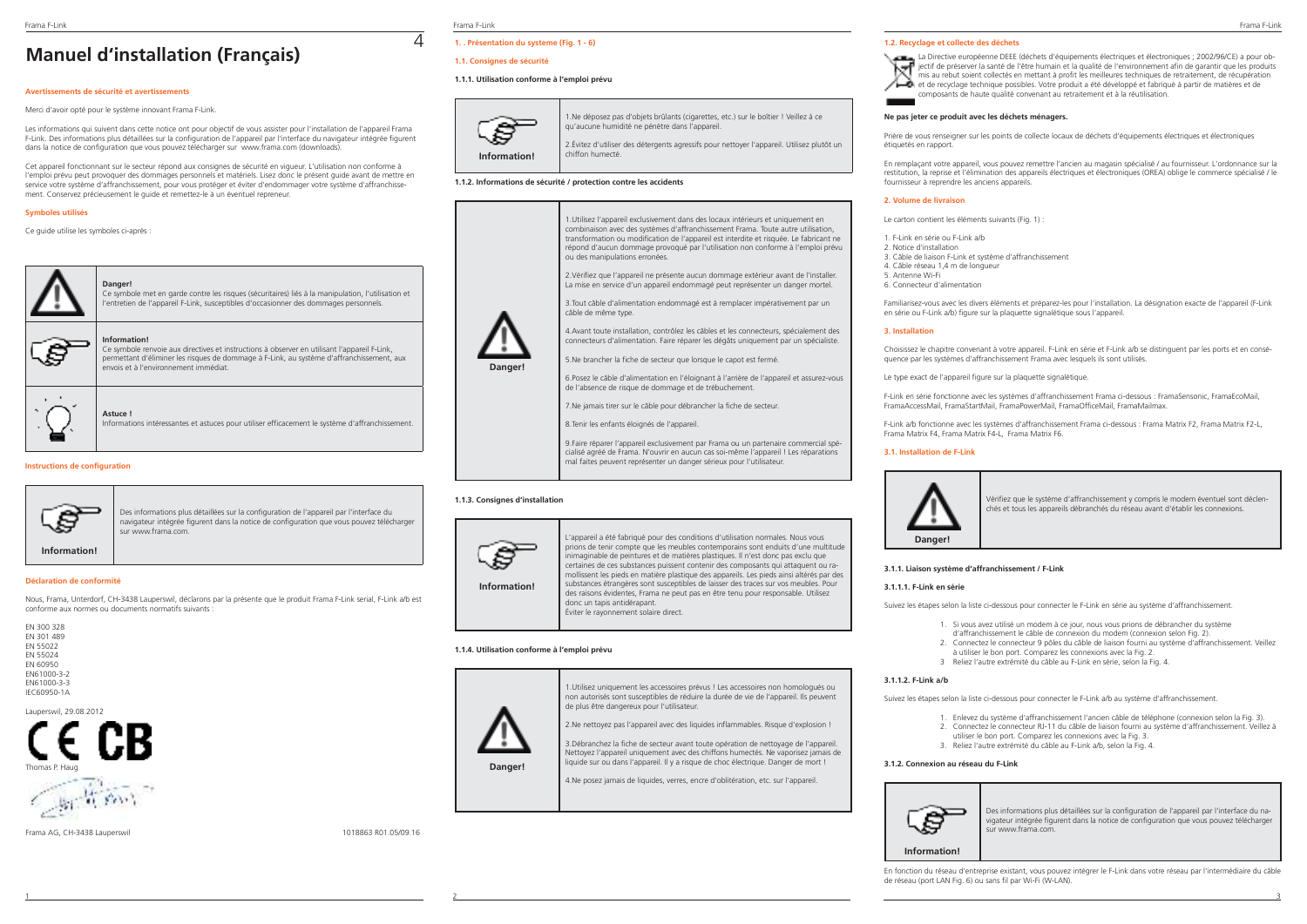L'appareil a été préconfiguré pour l'intégration au moyen d'un câble réseau avec DHCP. Si vous désirez l'accès par Wi-Fi veuillez s'il vous plaît consulter la notice de configuration en ce qui concerne les paramètres.

### **3.1.2.1. Intégration dans le réseau au moyen d'un câble réseau**

Suivez les étapes selon la liste ci-dessous pour connecter le F-Link a/b ou en série à votre réseau au moyen d'un câble réseau.

- 1. Connectez une extrémité du câble réseau fourni à la prise réseau (LAN) RJ45 du F-Link. Référez-vous à cet effet à la Fig. 6.
- 2. Connectez l'autre extrémité du câble réseau livré à un port RJ45 libre de votre réseau.

### **3.1.2.2. Intégration dans le réseau par le Wi-Fi**

Suivez les étapes selon la liste ci-dessous pour connecter le F-Link a/b ou en série à votre réseau sans fil.

- 1. Fixez l'antenne Wi-Fi fournie sur le F-Link (Fig. 5). Mettez l'antenne en position verticale.
- 2. Téléchargez la notice de configuration du F-Link sur www.frama.com. 3. Établissez l'alimentation électrique, selon description dans le chapitre suivant.
- 4. Configurez les paramètres nécessaires.
- **3.2 Établissement de l'alimentation électrique**

# **Danger!** 1.Vérifiez que l'appareil ne présente aucun dommage extérieur avant de l'installer. La mise en service d'un appareil endommagé peut représenter un danger mortel. 2.Tout câble d'alimentation endommagé est à remplacer impérativement par un câble de même type. 3.Avant toute installation, contrôlez les câbles et les connecteurs, spécialement des connecteurs d'alimentation. Faire réparer les dégâts uniquement par un spécialiste. 4.Ne brancher la fiche de secteur que lorsque le capot est fermé. 5.Posez le câble d'alimentation en l'éloignant à l'arrière de l'appareil et assurez-vous de l'absence de risque de dommage et de trébuchement.

6.Ne jamais tirer sur le câble pour débrancher la fiche de secteur.

7.Tenir les enfants éloignés de l'appareil.

8.Faire réparer l'appareil exclusivement par Frama ou un partenaire commercial spécialisé agréé de Frama. N'ouvrir en aucun cas soi-même l'appareil ! Les réparations mal faites peuvent représenter un danger sérieux pour l'utilisateur.

Commencez par rétablir la connexion au réseau du système d'affranchissement et mettez-le en marche.

Connectez maintenant le F-Link à l'alimentation avec connecteur (port Power Supply selon la Fig. 6). Puis insérez l'alimentation avec connecteur dans une prise adéquate. Mettez le F-Link en marche à l'aide de l'interrupteur On/Off (voir la Fig. 6).

### **L'amorçage (boot) du F-Link dure environ 2 mn. Puis la DEL READY s'allume. L'appareil est prêt.**

### **3.3. Établissement de la première connexion avec FramOnline2**



Lors de la première connexion du F-Link à FramaOnline 2, diverses données sont échangées ainsi que les mises à jour logicielles (mise à jour du micrologiciel) éventuellement nécessaires. Ceci explique que **la première connexion puisse durer 5 mn**! Nous vous prions de noter qu'en cas de nouvelle installation du système d'affranchissement la deuxième connexion à FramaOnline2 peut également durer 5 mn.

> Attendre que la DEL PRÊT (voir le prochain chapitre) soit à nouveau allumée. N'éteignez pas le F-Link ! Ce processus peut durer jusqu'à cinq minutes. Faites une deuxième inspection dès que la DEL PRÊT se rallume.

Faites une inspection de la première connexion à FramaOnline2 (voir notice d'instructions de votre système d'affranchissement).

En cas de mise à jour du micrologiciel, le message suivant s'affiche sur votre système d'affranchissement :

| État F-Link : F008            |
|-------------------------------|
| F-Link charge le micrologi-   |
| ciel !                        |
| NE PAS DÉCLENCHER F-Link !    |
|                               |
| Attendre que la DEL READY     |
| reste allumée fixe, puis nou- |
| vel                           |
| essai.                        |
|                               |

### **4. Lampes de contrôle et significations**

Le F-Link dispose de six DEL de contrôle. Ce paragraphe traite de leur signification.



Dans le tableau ci-dessous, les colonnes ont les significations suivantes :<br>Désignation de la DEL:<br>Information par la désignation au des Désignation de la DEL: Information par la désignation au-dessus de la DEL Etat:<br>
Les différents états possibles de la DEL<br>
Signification de l'état:<br>
Signification de l'état de la DEL pour le signification de l'état:<br>Signification de l'état de la DEL pour le fonctionnement du F-Link<br>Information en cas de défaut: Informations complémentaires en cas de défaut Information en cas de défaut: Informations complémentaires en cas de défaut

| <b>DFI</b><br>Désignation | État        | Signification de l'état                                       | Information en cas de défaut                                                                                                                                                                      |
|---------------------------|-------------|---------------------------------------------------------------|---------------------------------------------------------------------------------------------------------------------------------------------------------------------------------------------------|
| Désignation               | État        | Signification de l'état                                       | Information en cas de défaut                                                                                                                                                                      |
| <b>PWR</b>                | On          | E-Link est branché sur le secteur et<br>enclenché (ON)        |                                                                                                                                                                                                   |
|                           | Off         | F-Link n'est pas branché sur le secteur ou<br>déclenché (OFF) | Contrôlez la connexion du<br>connecteur d'alimentation<br>sur l'appareil et vérifiez en<br>la connexion au secteur.<br>Actionnez l'interrupteur ON/<br>OFF à l'arrière de l'appareil<br>(Fig. 6). |
|                           |             |                                                               |                                                                                                                                                                                                   |
| <b>IAN</b>                | On          | F-Link s'est connecté avec succès au<br>réseau LAN.           |                                                                                                                                                                                                   |
|                           | Clignotant  | F-Link envoie/reçoit des données par le<br>réseau LAN         |                                                                                                                                                                                                   |
|                           | Off         | F-Link n'est pas connecté au réseau LAN.                      | Si cette DEL n'est pas<br>allumée, vérifiez le câble<br>réseau et les connexions ainsi<br>que l'appareil de réseau de la<br>station opposée.                                                      |
|                           |             |                                                               |                                                                                                                                                                                                   |
| Wi-Fi                     | $On**$      | La fonction Wi-Fi du F-Link est enclenchée.                   |                                                                                                                                                                                                   |
|                           | Clignotant  | F-Link envoie/reçoit des données par<br>le Wi-Fi              |                                                                                                                                                                                                   |
|                           | Off         | La fonction Wi-Fi du F-Link est déclenchée.                   |                                                                                                                                                                                                   |
|                           |             |                                                               |                                                                                                                                                                                                   |
| <b>READY</b>              | On          | Le F-Link est prêt à fonctionner                              |                                                                                                                                                                                                   |
|                           | Clignotant  | Le F-Link démarre                                             |                                                                                                                                                                                                   |
|                           | Clignotant* | Le F-Link met à jour le micrologiciel                         | Attendez que la DEL soit<br>allumée fixe avant de<br>connecter à nouveau le<br>système d'affranchissement à<br>FramaOnline2                                                                       |
|                           | Off         | Le F-Link n'est pas prêt à fonctionner                        | Éteignez le F-Link ! Attendez<br>10 s et réenclenchez le<br>F-Link. Nous yous invitons<br>à contacter l'assistance si le<br>défaut persiste.                                                      |

| UNIT            | ON          | Transfert de données actif entre le F-Link<br>et le système d'affranchissement   |                                                                                                                                                                                                                                                                                                                                                                          |
|-----------------|-------------|----------------------------------------------------------------------------------|--------------------------------------------------------------------------------------------------------------------------------------------------------------------------------------------------------------------------------------------------------------------------------------------------------------------------------------------------------------------------|
|                 | Clignotant* | Le F-Link met à jour le micrologiciel                                            |                                                                                                                                                                                                                                                                                                                                                                          |
|                 | OFF         | Pas de transfert de données entre le F-Link<br>et le système d'affranchissement. | La DEL ne s'enclenche qu'en<br>cas de connexion au server<br>FramaOnline2. Elle indique<br>que la connexion entre le sys-<br>tème d'affranchissement et<br>F-Link a été établie. Vérifiez<br>les connexions si la DEL ne<br>s'allume pas. Consultez une<br>nouvelle fois attentivement<br>le chapitre 3 et l'illustration<br>de la page 2 et comparez les<br>connexions. |
|                 |             |                                                                                  |                                                                                                                                                                                                                                                                                                                                                                          |
| FO <sub>2</sub> | ON          | Transfert de données actif entre le F-Link<br>et FramaOnline2-                   |                                                                                                                                                                                                                                                                                                                                                                          |
|                 | Clignotant* | Le F-Link met à jour le micrologiciel                                            |                                                                                                                                                                                                                                                                                                                                                                          |
|                 | OFF         | Pas de transfert de données entre le F-Link<br>et FramaOnline2                   | En cas de défaut, l'afficheur<br>de votre système d'affranchis-<br>sement affiche un message.<br>Les messages concernés sont<br>décrits plus en détail dans la<br>notice de configuration.                                                                                                                                                                               |

Itanément, F-Link met à jour son micrologiciel. N'arrêtez PAS le F-Link dans cet état !

\*\* Pour utiliser le Wi-Fi, vous devez enclencher la fonction Wi-Fi du F-Link et configurer le paramètre Wi-Fi selon les indications de la notice de configu-ration. La DEL Wi-Fi n'indique PAS si F-Link a pu se connecter à Access Point avec succès par le Wi-Fi ! Vérifiez en lieu et place l'état de F-Link sur l'interface du navigateur.

### **5. Messages d'erreur**

En cas d'erreur, l'appareil F-Link génère des messages sur l'afficheur de votre système d'affranchissement. Pendant la première installation, les messages s'affichent en anglais.



Des informations plus détaillées sur la configuration de l'appareil par l'interface du navigateur intégrée figurent dans la notice de configuration que vous pouvez télécharger sur www.frama.com. Cette notice contient la liste des états mise à jour ainsi que des informations sur la

**Information!**

**Astuce!**

L'adresse IP configurée en fixe du F-Link est : 192.168.1.200. L'adresse IP du F-Link attribuée dynamiquement s'affiche sur le système d'affranchissement en cas de défaut. Après une réinitialisation du F-Link, l'attribution dynamique de l'adresse IP est réglée par le DHCP.



L'adresse de FramOnline2 est : fo2 frama.com

recherche et l'élimination des défauts.



Pendant les mises à jour du micrologiciel de l'appareil (état : F008) il est strictement interdit de débrancher l'appareil du secteur, car cela pourrait l'endommager. Attendez que la DEL READY soit allumée fixe, avant de débrancher l'appareil du secteur ou avant d'établir une nouvelle connexion avec FramaOnline2.

Avec chaque message d'état qui informe d'un réglage de configuration invalide ou à modifier, l'adresse IP du F-Link s'affiche. Saisissez l'adresse IP dans la barre de navigation de votre navigateur pour pouvoir entrer dans les menus de configuration du F-Link.

La notice de configuration (téléchargement sur frama.com) contient la liste d'état actuelle du moment accompagnée d'informations de recherche de l'erreur.

|                            | FO <sub>2</sub>                                   | ON          | Transfert<br>et Frama |
|----------------------------|---------------------------------------------------|-------------|-----------------------|
|                            |                                                   | Clignotant* | Le F-Link             |
| nk<br>ion en cas de défaut |                                                   | OFF         | Pas de tr<br>et Frama |
|                            | * SI LES DEL READY, UNIT et FO2 clignotent simult |             |                       |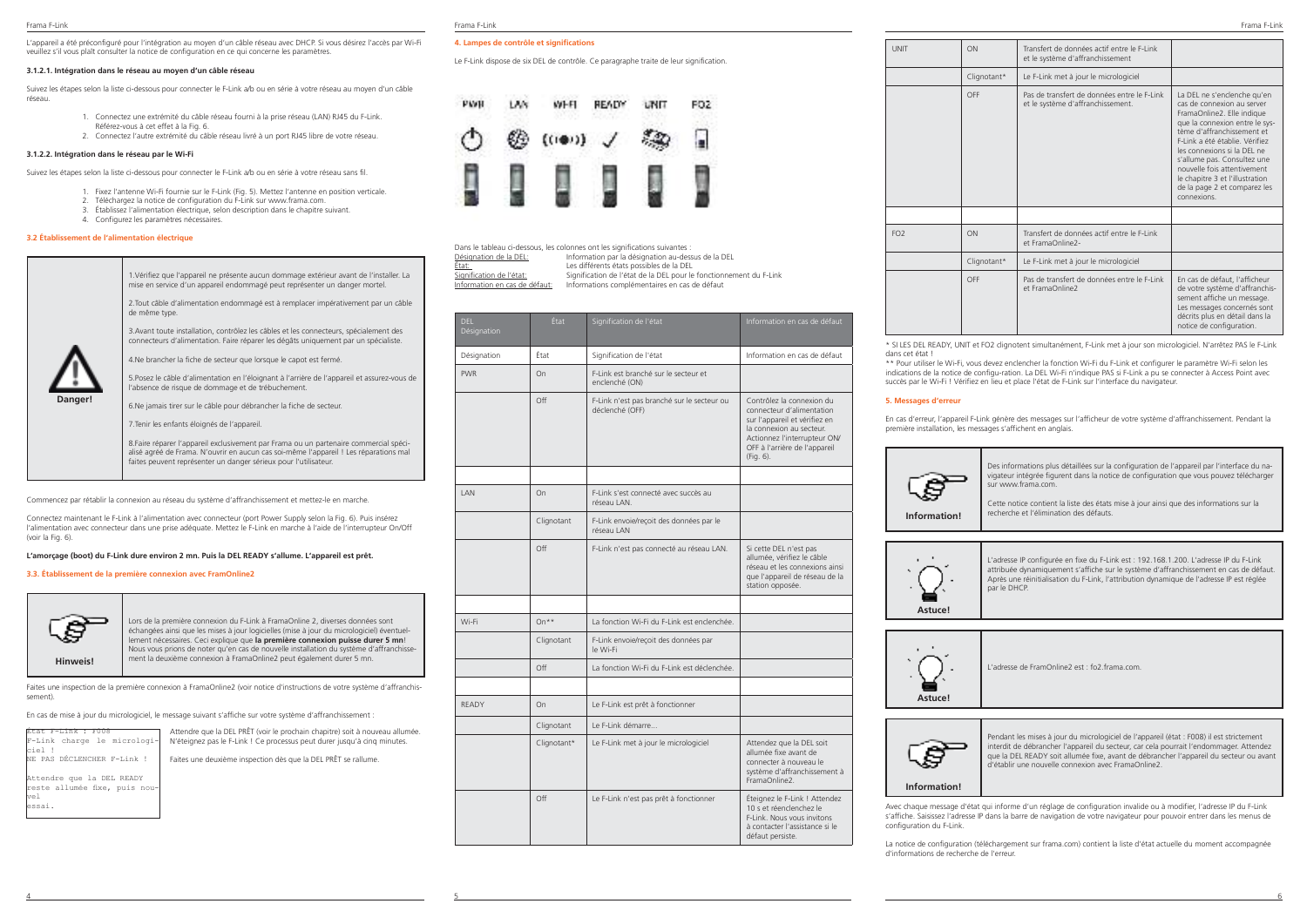# **Installationsvejledning (Dansk)**

### **Sikkerhedsanvisninger og advarsler**

Tak fordi du har besluttet dig for at brugeFramaF-Link.

De efterfølgende oplysninger er beregnet som en hjælp under installationen af FramaF-Link apparatet.Yderligere oplysninger om konfiguration af apparatet via den indbyggede browserflade fremgår af konfigurationsvejledningen, som du kan downloade fra www.frama.com (downloads).

Denne netværksenhed overholder alle eksisterende sikkerhedsregler.Ukyndig brug kan imidlertid medføre personskade og materielle skader.Derfor opfordrer vi dig til at læse denne vejledning igennem, før du tager apparatet i brug.På den måde beskytter du dig selv og undgår at beskadige apparatet.Opbevar vejledningen et godt sted og lad den gå videre til en eventuel ny ejer.

### **Anvendte symboler**

I denne installationsvejledning er der anvendt følgende symboler:

**Fare!**

**Henvisning!**



Dette symbol henviser til farer og sikkerhedsrisici ved håndteringen, betjeningen og vedligeholdelsen af F-Link apparatet, hvor der kan opstå personskade.

Dette symbol henviser til retningslinjer og anvisninger, der skal tages til efterretning, ved håndteringen af F-Link apparatet, for at undgå risikoen for at beskadige apparatet, frankeringssystemet, forsendelserne eller de umiddelbare omgivelser.

**Tips!** Interessante henvisninger og tips om, hvordan man håndterer F-Link apparatet mest effektivt.

## **Konfigurationsvejledning**



Yderligere oplysninger om konfiguration af apparatet via den indbyggede browserflade fremgår af konfigurationsvejledningen, som du kan downloade fra Framas hjemmeside www.frama.com.

### **Overensstemmelseserklæring**

Vi, Frama AG i CH-3438 Lauperswil, erklærer hermed, at produktet Frama F-Link serial, F-Link a/b er i overensstemmelse med følgende standarder eller standardiserede dokumenter:



IEC60950-1A



Thomas P. Haug



Frama AG, CH-3438 Lauperswil 1018863 R01.05/09.16

# Frama F-Link Frama F-Link Frama F-Link

5

# **1. Systempræsentation (Fig. 1 - 6)**

# **1.1. Sikkerhedsanvisninger**

### **1.1.1. Anvendelse i overensstemmelse med formålet**



1.Læg aldrig varme genstande (cigaretter osv.) på kabinettet!Pas på, at der ikke kommer fugt ind i apparatet. 2.Undgå at bruge skrappe rengøringsmidler, når apparatet skal renses.Brug i stedet en let fugtet klud.

**Henvisning!**

### **1.1.2. Sikkerhedsanvisninger / Forholdsregler**



9.Reparation på apparatet må kun udføres af en autoriseret Frama forhandler.Åbn aldrig apparatet selv!En ukyndig reparation kan betyde væsentlig fare for brugeren.

### **1.1.3. Opstillingsanvisninger**



Apparatet er fremstillet til normale arbejdsbetingelser.Husk på:Moderne møbler kan have en belægning/coating bestående af mange forskellige slags lakker og kunststoffer.Derfor kan det ikke udelukkes, at nogle af disse stoffer indeholder komponenter, der kan angribe apparatets plastfødder eller opbløde dem.Hvis fødderne har ændret sig på grund af fremmede stoffer, kan det give pletter på møblerne.Af nærliggende grunde kan Frama ikke påtage sig noget ansvar for den slags skader. Brug derfor et skridsikkert underlag. Undgå direkte sol.

1.Anvend altid kun det tilsigtede tilbehør!Brug af ikke godkendte og uautoriserede tilbehørsdele kan have en negativ indflydelse på apparatets levetid.Samtidig kan det

2. Apparatet må ikke renses med brændbare væsker. Risiko for eksplosion! 3.Tag strømstikket ud af kontakten, hver gang apparatet skal renses.Apparatet må kun renses med en fugtig klud.Sprøjt aldrig væske på eller ind i apparatet.Risiko for

### **1.1.4. Kyndig brug**



4.Stil aldrig væske, glas, frankeringsblæk eller lignende på apparatet.

udgøre en fare for brugeren.

elektrisk stød.Livsfare

### **1.2. Genbrug og bortskaffelse**

WEEE-direktivet (der omhandler affald fra elektrisk og elektronisk udstyr; 2002/96/EG) er blevet oprettet til beskyttelse af menneskers sundhed og af miljøet, for at sikre, at udtjente produkter bliver bortskaffet under hensyntagen til de bedste muligheder for genbrug, genvinding og teknisk genbrug.Dette produkt er udviklet og fremstillet af højkvalitets materialer og komponenter, der kan genvindes og genbruges.

### **Dette produkt må ikke lægges til dagrenovationen.**

Hos Teknisk Forvaltning kan man få at vide, hvor elektrisk og elektronisk affald kan afleveres, når det er mærket tilsvarende.

Ved køb af et udskiftningsprodukt kan det gamle udstyr afleveres hos forhandleren / hos leverandøren.I henhold til regulativet om returnering / modtagelse og bortskaffelse af elektriske og elektroniske apparater har forhandleren / leverandøren pligt til at tage imod udtjente apparater.

### **2. Indhold i pakken**

I pakken ligger der følgende dele (fig. 1):

1. F-Link seriel eller F-Link a/b 2. Installationsvejledning 3. Forbindelseskabel F-Link og frankeringssystem 4. Netværkskabel 1,4 m lang 5. WiFi antenne 6. Strømforsyning

Gør dig fortrolig med de enkelte dele og læg dem klar til installationen.Den nøjagtige betegnelse på apparatet (F-Link seriel eller F-Link a/b) sidder på typeskiltet på apparatets bund.

### **3. Installation**

Vælg det kapitel, der passer til dit apparat.F-Link seriel og F-Link a/b adskiller sig fra hinanden på grund af deres tilslutninger og dermed deres anvendelsesmuligheder sammen med forskellige Frama frankeringssystemer.

Den nøjagtige apparattype fremgår af typeskiltet.

F-Link seriel kan arbejde sammen med følgende Frama frankeringssystemer: FramaSensonic, FramaEcoMail, FramaOfficeMail, FramaMailmax.

F-Link a/b kan arbejde sammen med følgende Frama frankeringssystemer: Frama Matrix F2, Frama Matrix F2-L, Frama Matrix F4, Frama Matrix F4-L, Frama Matrix F6.

### **3.1. Installation F-Link**



Vær sikker på, at frankeringssystemet inklusive et eventuelt modem er slukket og at strømmen er slukket til alle apparater, før du går i gang med at tilslutte det.

### **3.1.1. Forbindelse frankeringssystem / F-Link**

### **3.1.1.1. F-Link seriel**

Følg nedenstående trin, når du skal tilslutte F-Link seriel til frankeringssystemet:

- 1. Hvis du hidtil har arbejdet med et modem, så tag modemmets forbindelseskabel til
- frankeringssystemet af (tilslutning som vist på fig. 2)
- 2. Forbind det 9-polede stik på det medfølgende kabel med frankeringssystemet.Pas på, at du
- bruger den rigtige kontakt.Sammenlign tilslutningerne med fig. 2! 3 Forbind den anden ende af kablet med F-Link seriel, se fig. 4.
- 

# **3.1.1.2. F-Link a/b**

Følg nedenstående trin, når du skal tilslutte F-Link a/b til frankeringssystemet:

- 1. Tag det gamle telefonkabel ud af frankeringssystemet (tilslutning som vist på fig. 3)
- 2. Forbind RJ-11 stikket på det medfølgende kabel med frankeringssystemet.Pas på, at du bruger den rigtige kontakt.Sammenlign kontakterne med fig. 3!
- 3. Forbind den anden ende af kablet med F-Link a/b, se fig. 4.

# **3.1.2. Opkobling af F-Link til netværket**



Yderligere oplysninger om konfiguration af apparatet via den indbyggede browserflade fremgår af konfigurationsvejledningen, som du kan downloade fra www.frama.com.

Afhængig af virksomhedens eksisterende netværk, kan du koble din F-Link apparatet til dit eget netværk med det medfølgende netværkskabel (tilslutning LAN fig. 6) eller trådløst viaWiFi (W-LAN).

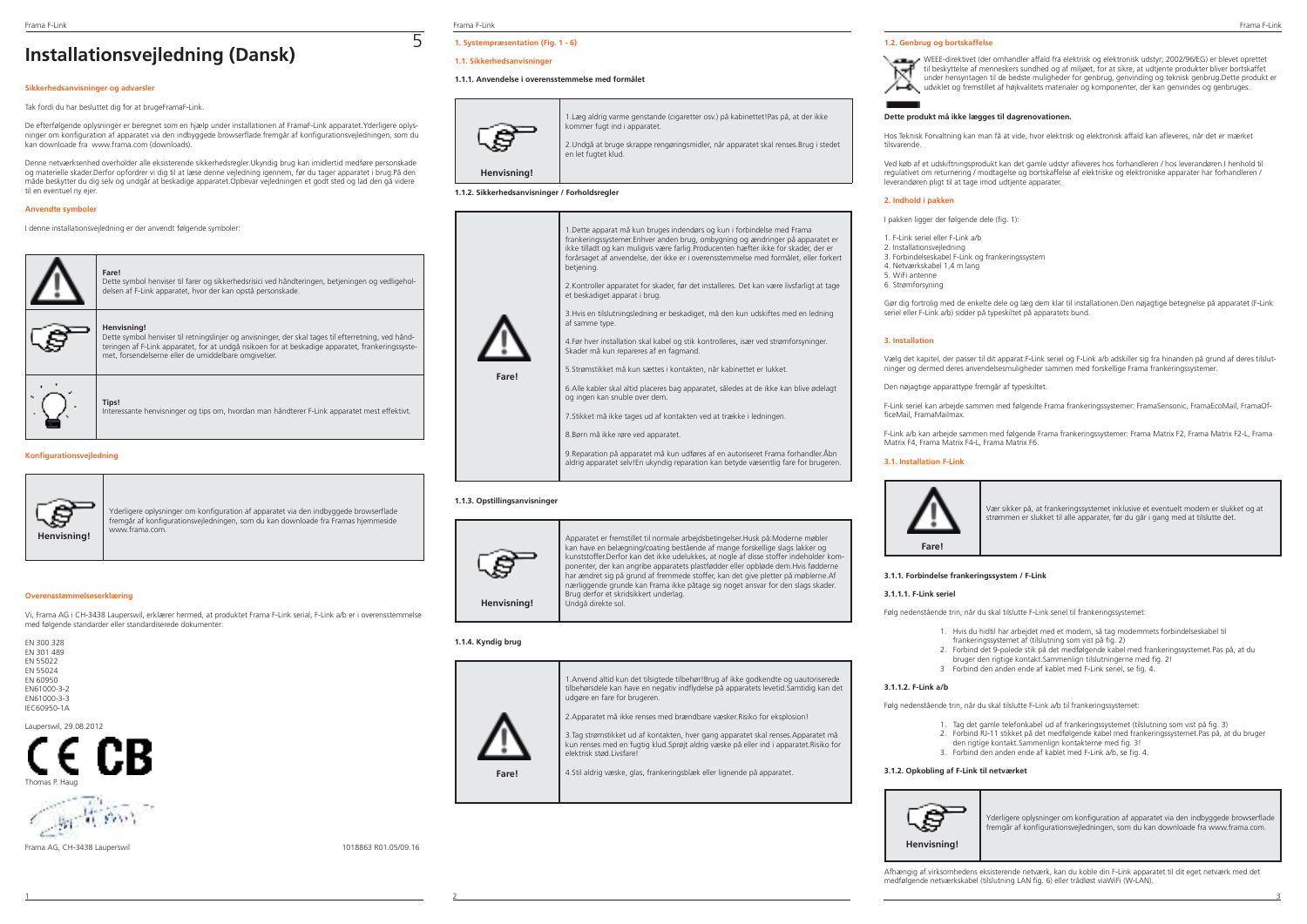Apparatet er konfigureret til opkobling via netværkskabel med DHCP.For at koble apparatet op viaWiFi, se venligst i konfigurationsvejledningen, hvordan de nødvendige parametre skal indstilles til WiFi adgang.

### **3.1.2.1. Opkobling til netværket via netværkskabel**

Følg nedenstående trin, når du skal koble F-Link a/b eller seriel til dit netværk via netværkskabel:

- 1. Forbind den ene ende af det medfølgende netværkskabel med RJ45 bøsningen (LAN) på F-Link. Se dertil også fig. 6.
- 2. Forbind den anden ende af det medfølgende netværkskabel med en fri RJ45 port på dit netværk.

### **3.1.2.2. Opkobling til netværket via WiFi**

Følg nedenstående trin, når du skal koble F-Link a/b eller seriel trådløst til dit netværk:

- 1. Fastgør den medfølgende WiFi antenne på F-Link, som vist på fig. 5.Ret antennen til lodret stilling.<br>2. Dovedoad konfigurationsveiledningen til E-Link fra veser frama com
- 2. Download konfigurationsvejledningen til F-Link fra www.frama.com. 3. Etabler strømforsyningen, som beskrevet i næste kapitel.
- 4. Konfigurer de nødvendige parametre.

### **3.2 Etablering af strømforsyning**

|       | 1. Kontroller apparatet for skader, før det installeres. Det kan være livsfarligt at tage et                                                                              |
|-------|---------------------------------------------------------------------------------------------------------------------------------------------------------------------------|
|       | beskadiget apparat i brug.                                                                                                                                                |
|       | 2. Hvis en tilslutningsledning er beskadiget, må den kun udskiftes med en ledning af<br>samme type.                                                                       |
|       | 3. Før hver installation skal kabel og stik kontrolleres, især ved strømforsyninger. Skader må<br>kun repareres af en fagmand.                                            |
|       | 4. Strømstikket må kun sættes i kontakten, når kabinettet er lukket.                                                                                                      |
| Fare! | 5. Alle kabler skal altid placeres bag apparatet, således at de ikke kan blive ødelagt og<br>ingen kan snuble over dem.                                                   |
|       | 6. Stikket må ikke tages ud af kontakten ved at trække i ledningen.                                                                                                       |
|       | 7. Børn må ikke røre ved apparatet.                                                                                                                                       |
|       | 8. Reparation på apparatet må kun udføres af en autoriseret Frama forhandler. Äbn aldrig<br>apparatet selv! En ukyndig reparation kan betyde væsentlig fare for brugeren. |
|       |                                                                                                                                                                           |

Etabler først strømforbindelsen til frankeringssystemet igen og tænd for det.

Forbind nu F-Link med strømforsyningen (Stik Power Supply på fig. 6).Sæt derefter strømforsyningen i en passende stikdåse. Tænd for F-Link på On/Off kontakten (se fig. 6).

**Boot(tænd-proceduren) af F-Link varer ca. 2 minutter.Derefter lyser READY-LED.Nu er apparatet klar til brug.**

### **3.3. Første opkobling til FramaOnline2**



Første gang F-Link kobles op til FramaOnline2, udveksles der forskellige data samt eventuelt nødvendige software opdateringer (firmware update).Derfor kan den **første forbindelse vare i op til 5 minutter**!Bemærk venligst også, at hvis frankeringssystemet samtidig skal installeres på ny, kan den anden opkobling til FramaOnline2 også vare i op til 5 minutter!

Modembrugere skal foretage en inspektion, inden den første forbindelse til FramaOnline2 med F-Link (se betjeningsvejledningen til dit frankeringssystem).

Hvis der sker en firmware opdatering, vises følgende meddelelse i displayet på dit frankeringssystem:

| F-Link Status: F008       |
|---------------------------|
| F-Link indlæser firmware! |
| F-Link må IKKE slukkes!   |
|                           |
| Vent, indtil READY LED    |

lyser, prøv derefter igen.

Vent, indtil READY LED lyser igen (se næste kapitel).Lad være med at slukke for F-Link!Proceduren kan vare op til 5 minutter!

Foretag en ny inspektion, når READY LED er begyndt at lyse igen.

| ama F-Link |
|------------|
|------------|

### **4. Kontrollamper og deres betydning**

F-Link har 6 kontrol-LED'er.I dette afsnit forklares deres betydning.



| l nedenstäende tabel betyder spalterne følgende: |                                               |
|--------------------------------------------------|-----------------------------------------------|
| LED betegnelse:                                  | Betegnelse oven over LED'en                   |
| Tilstand:                                        | De forskellige tilstande for en LED           |
| Tilstanden betyder:                              | LED tilstandens betydning for drift af F-Link |
| Henvisninger ved fejl:                           | Supplerende oplysninger i tilfælde af fejl    |
|                                                  |                                               |

| <b>IFD</b><br>betegnelse | Tilstand       | Tilstanden betyder                                        | Henvisninger ved fejl                                                                                                                                                                                               |
|--------------------------|----------------|-----------------------------------------------------------|---------------------------------------------------------------------------------------------------------------------------------------------------------------------------------------------------------------------|
|                          |                |                                                           |                                                                                                                                                                                                                     |
| <b>PWR</b>               | Tændt          | F-Link er tilsluttet strømmen og tændt<br>(ON)            |                                                                                                                                                                                                                     |
|                          | Slukket        | F-Link er ikke tilsluttet strømmen eller<br>slukket (OFF) | Lyser denne LED ikke, så<br>kontroller strømforsyningens<br>tilslutning på apparatet og<br>om strømforsyningen er<br>sluttet korrekt til strømnettet.<br>Tryk på ON/OFF kontakten på<br>apparatets bagside (fig. 6) |
|                          |                |                                                           |                                                                                                                                                                                                                     |
| <b>I AN</b>              | Tændt          | F-Link er koblet på LAN netværket.                        |                                                                                                                                                                                                                     |
|                          | Blinker        | F-Link sender/modtager data via LAN<br>netværket          |                                                                                                                                                                                                                     |
|                          | Slukket        | F-Link er ikke koblet på LAN netværket.                   | Hvis denne LED ikke lyser,<br>så kontroller netværkskablet<br>og tilslutningerne, ligeledes<br>netværksapparatet i den<br>anden ende.                                                                               |
|                          |                |                                                           |                                                                                                                                                                                                                     |
| Wi-Fi                    | Tændt**        | WiFi funktion på F-Link er tændt.                         |                                                                                                                                                                                                                     |
|                          | Blinker        | F-Link sender/modtager data via WiFi                      |                                                                                                                                                                                                                     |
|                          | Slukket        | WiFi funktion på F-Link er slukket.                       |                                                                                                                                                                                                                     |
|                          |                |                                                           |                                                                                                                                                                                                                     |
| RFADY                    | Tændt          | F-Link er driftsklar                                      |                                                                                                                                                                                                                     |
|                          | <b>Blinker</b> | F-Link starter                                            |                                                                                                                                                                                                                     |
|                          | Blinker*       | F-Link opdaterer firmware                                 | Vent, indtil LED'en lyser<br>konstant igen, før du kobler<br>frankeringssystemet på<br>FramaOnline2igen.                                                                                                            |
|                          | Slukket        | F-Link er ikke driftsklar                                 | Sluk for F-Link. Vent i 10<br>sekunder, tænd så for F-Link<br>igen. Hvis fejlen stadigvæk er<br>der, så kontakt Support.                                                                                            |

4 5 6

| UNIT | Tændt    | Datatransfer mellem F-Link og frankerings-<br>systemet er aktiv |                                                                                                                                                                                                                                                                                                                      |
|------|----------|-----------------------------------------------------------------|----------------------------------------------------------------------------------------------------------------------------------------------------------------------------------------------------------------------------------------------------------------------------------------------------------------------|
|      | Blinker* | F-Link opdaterer firmware                                       |                                                                                                                                                                                                                                                                                                                      |
|      | Slukket  | Ingen datatransfer mellem F-Link og<br>frankeringssystemet.     | LED tændes kun ved<br>forbindelse til FramaOnline2<br>serveren og indikerer, at der<br>er etableret forbindelse mel-<br>lem frankeringssystemet og<br>F-Link.Lyser denne LED ikke,<br>så kontroller tilslutningerne.<br>Læs kapitel 3 nøje igennem<br>igen og kig på fig.6 på side 2,<br>sammenlign tilslutningerne. |

| FO <sub>2</sub> | Tændt    | Datatransfer mellem F-Link og FramaOn-<br>line <sub>2</sub> er aktiv |                                                                                                                                                                     |
|-----------------|----------|----------------------------------------------------------------------|---------------------------------------------------------------------------------------------------------------------------------------------------------------------|
|                 | Blinker* | F-Link opdaterer firmware                                            |                                                                                                                                                                     |
|                 | Slukket  | Ingen datatransfer mellem F-Link og<br>FramaOnline2                  | Hvis der er en fejl, vises der<br>en meddelelse i franke-<br>ringssystemets display.Disse<br>meddelelser er nærmere<br>beskrevet i konfigurations-<br>vejledningen. |

\* Blinker LED'erne READY, UNIT og FO2 samtidig, er F-Link ved at opdatere sin firmware.I denne tilstand må du IKKE slukke for F-Link!

\*\* For at kunne bruge WiFi, skal du tænde for WiFi funktionen på F-Link og konfigurere WiFi parametrene som forklaret i konfigurationsvejledningen.WiFiLED'en indikerer IKKE, om F-Link har etableret forbindelsen til Access Point pr. WiFi!Kontroller i stedet status på F-Link på browserfladen.

### **5. Fejlmeldinger**

I tilfælde af en fejl sender F-Link meddelelser til displayet på dit frankeringssystem.Under førstegangs installationen vises disse meddelelser generelt på engelsk.





Adressen for FramaOnline2 er:fo2.frama.com.





I tilfælde af en firmware opdatering for apparatet (status:F008) må der under ingen omstændigheder slukkes for strømmen til apparatet.Ellers kan apparatet tage skade. Vent, indtil READY – LED'en lyser konstant igen, før du afbryder strømmen til apparatet eller etablerer forbindelse til FramaOnline2 igen.

Generelt vises IP-adressen for F-Link ved statusmeddelelser, der henviser til en ugyldig konfigurationsindstilling eller en indstilling, der skal modificeres.Indtast IP-adressen på adresselinjen i din browser, for at få adgang til konfigurationsmenuen for F-Link.

Konfigurationsvejledningen (kan downloades fra frama.com) indeholder den til enhver tid gyldige statusliste med henvisninger om fejlsøgning.

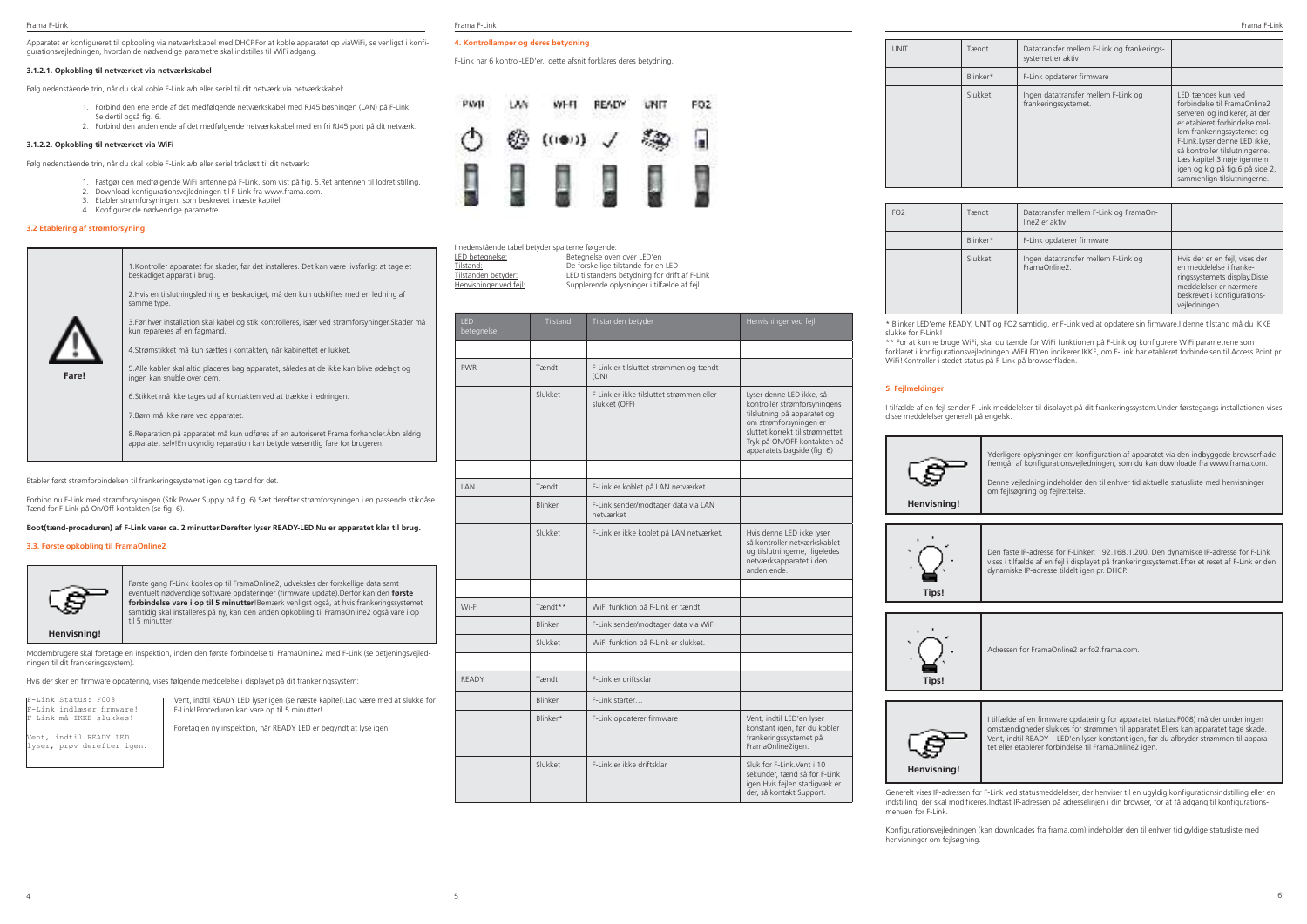# **Manuale d'installazione (Italiano)**

### **Indicazioni di sicurezza e avvertenze**

Grazie per aver deciso di usare l'F-Link Frama

Le informazioni disponibili qui di seguito nelle presenti istruzioni hanno lo scopo di aiutarvi nell'installazione dell'apparecchio F-Link Frama. Ulteriori informazioni sulla configurazione dell'apparecchio mediante la superficie integrata del browser possono essere ricavate dalle istruzioni sulla configurazione, che potete scaricare in www.frama.com (downloads).

Questo apparecchio di rete rispetta le disposizioni di sicurezza in vigore. Un uso scorretto può tuttavia causare danni a persone e cose. Leggete perciò interamente le presenti istruzioni prima di mettere in funzione l'apparecchio. In tal modo proteggete voi stessi ed evitate danni all'apparecchio. Custodite scrupolosamente le istruzioni e consegnatele a un eventuale nuovo proprietario.

### **Simboli impiegati**

Le presenti istruzioni per l'uso impiegano i seguenti simboli:

| Pericolo!<br>Questo simbolo mette in quardia da pericoli e rischi per la sicurezza durante l'uso e la<br>manutenzione dell'apparecchio F-Link, quando si può verificare un danno alle persone                                                             |
|-----------------------------------------------------------------------------------------------------------------------------------------------------------------------------------------------------------------------------------------------------------|
| Indicazione!<br>Questo simbolo rimanda a direttive e disposizioni da osservare nell'uso dell'apparecchio F-Link,<br>con cui è possibile ridurre il rischio di danni all'F-Link, al sistema di affrancatura, alle spedizioni<br>o all'ambiente circostante |
| <b>Consiglio!</b><br>Indicazioni e consigli interessanti per un uso efficiente dell'F-Link.                                                                                                                                                               |

# **Istruzioni per la configurazione**



Ulteriori informazioni sulla configurazione dell'apparecchio mediante la superficie integrata del browser possono essere ricavate dalle istruzioni sulla configurazione, che potete scaricare dal sito web Frama www.frama.com

### **Dichiarazione di conformità**

Noi, Frama AG di CH-3438 Lauperswil, con la presente dichiariamo che questo prodotto è conforme alle seguenti norme e documenti normativi:

| FN 300 328      |
|-----------------|
| FN 301 489      |
| FN 55022        |
| FN 55024        |
| <b>FN 60950</b> |
| FN61000-3-2     |
| FN61000-3-3     |
| IFC60950-1A     |
|                 |

Lauperswil, 29.08.2012





Frama F-Link Frama F-Link Frama F-Link

6

# **1. Presentazione del sistema (Fig. 1 - 6)**

### **1.1. Indicazioni di sicurezza**

## **1.1.1. Impiego conforme alla destinazione**



1.Non depositare oggetti molto caldi (sigarette ecc.) sulla scatola! Fate in modo che non penetri umidità nell'apparecchio.

2.Per pulire l'apparecchio, evitate di usare detersivi molto aggressivi. Usate invece uno straccio leggermente inumidito.

### **1.1.2. Indicazioni di sicurezza / Prevenzione infortuni**



8.Tenere i bambini lontano dall'apparecchio.

9.Far eseguire le riparazioni solo dalla Frama o da un partner commerciale specializzato della Frama a ciò autorizzato. In nessun caso aprire da soli l'apparecchio! Riparazioni eseguite non correttamente possono rappresentare un notevole pericolo per l'utilizzatore.

### **1.1.3. Indicazioni per l'installazione**



L'apparecchio è stato prodotto per condizioni normali d'impiego. Si prega di considerare quanto segue. I mobili moderni sono ricoperti da un'enorme varietà di vernici e plastiche. Non si può quindi escludere che alcuni di tali materiali possano contenere componenti che attaccano o ammorbidiscono i piedi di plastica degli apparecchi. I piedi così modificati da materiali estranei possono lasciare tracce sui vostri mobili. Per ovvi motivi la Frama non può assumersi alcuna responsabilità. Usate quindi una base di appoggio antiscivolo. Evitate i raggi diretti del sole

1.Usate solo accessori idonei alla loro destinazione! L'impiego di accessori non omologati o non autorizzati può influire negativamente sulla durata di vita dell'ap-

4.Non deponete liquidi, bicchieri, inchiostro per l'affrancatura ecc. sull'apparecchio.

parecchio. Allo stesso tempo può esserci pericolo per l'operatore. 2.Non pulite l'apparecchio con liquidi infiammabili. Pericolo di esplosione! 3.Estraete la spina di rete prima di ogni pulizia dell'apparecchio. Pulite l'apparecchio solo con un panno umido. Non spruzzate liquidi sul o nell'apparecchio. C'è pericolo

1 2 3

di scossa elettrica. Pericolo di vita!



**Pericolo!**

### **1.2. Riciclo e smaltimento**



### **Non gettate questo prodotto nella pattumiera domestica.**

Informatevi sull'ubicazione dei centri di raccolta di rifiuti di apparecchi elettrici ed elettronici, che sono appositamente segnalati.

Se volete acquistare un prodotto di ricambio, potete consegnare il vostro vecchio apparecchio al negozio specializzato o presso il fornitore. Ai sensi dell'ordinanza sulla restituzione / ripresa e sullo smaltimento di apparecchi elettrici ed elettronici (VREG) il negozio specializzato o fornitore è obbligato a ritirare i vecchi apparecchi.

### **2. Entità della fornitura**

Nel cartone si trovano le parti seguenti (fig. 1):

1. F-Link seriale o F-Link a/b 2. Istruzioni per l'installazione 3. Collegamento F-Link e sistema di affrancatura 4. Cavo di rete lungo 1,4 m 5. Antenna Wi-Fi 6. Alimentatore da rete a spina

Prendete familiarità con le singole parti e tenetele pronte per l'installazione. La denominazione esatta dell'apparecchio (F-Link seriale o F-Link a/b) si trova sulla targhetta situata sul fondo dell'apparecchio.

### **3. Installazione**

Scegliete il capitolo riguardante il vostro apparecchio. F-Link seriale e F-Link a/b si distinguono per il loro impiego con diversi sistemi di affrancatura Frama.

Dalla targhetta del tipo potete ricavare il tipo esatto di apparecchio.

F-Link seriale funziona con i seguenti sistemi di affrancatura Frama: Frama Sensonic, Frama EcoMail, Frama AccessMail, Frama StartMail, Frama PowerMail, Frama OfficeMail, Frama Mailmax.

F-Link a/b funziona con i seguenti sistemi di affrancatura Frama: Frama Matrix F2, Frama Matrix F2-L, Frama Matrix F4, Frama Matrix F4-L, Frama Matrix F6.

### **3.1. Installazione di F-Link**



Prima di stabilire i collegamenti, assicuratevi che il sistema di affrancatura, compreso il modem eventualmente presente, sia spento e tutti gli apparecchi siano stati staccati dalla rete elettrica.

### **3.1.1. Collegamento sistema di affrancatura / F-Link**

### **3.1.1.1. F-Link seriale**

Per collegare l'F-Link seriale al sistema di affrancatura, seguite i passi seguenti:

- 1. Se finora avete lavorato con un modem, rimuovete il cavo di collegamento del modem dal sistema di affrancatura (collegamento come indicato in fig. 2).
- 2. Collegate la spina a 9 poli del cavo di collegamento fornito con il sistema di affrancatura. Prestate attenzione a utilizzare il connettore corretto. Confrontate i collegamenti con fig. 2!
- 3. Collegate l'altra estremità del cavo con l'F-Link seriale, come in fig. 4.

### **3.1.1.2. F-Link a/b**

Per collegare l'F-Link a/b al sistema di affrancatura, seguite i passi seguenti:

- 1. Togliete il vecchio cavo del telefono dal sistema di affrancatura (collegamento come indicato in  $fin$  $3)$
- 2. Collegate la spina RJ 11 del cavo di collegamento fornito con il sistema di affrancatura. Prestate
- attenzione a utilizzare il connettore corretto. Confrontate i collegamenti con fig. 3! 3. Collegate l'altra estremità del cavo con l'F-Link a/b, come in fig. 4.
- 

### **3.1.2. Collegamento di F-Link con la rete**



**Indicazione!**

Ulteriori informazioni sulla configurazione dell'apparecchio mediante la superficie integrata del browser possono essere ricavate dalle istruzioni sulla configurazione, che potete scaricare dal sito web Frama www.frama.com

A seconda della rete aziendale disponibile, potete collegare l'F-Link alla vostra rete mediante il cavo di rete compreso nella fornitura (collegamento LAN di fig. 6) o wireless via Wi-Fi (W-LAN).



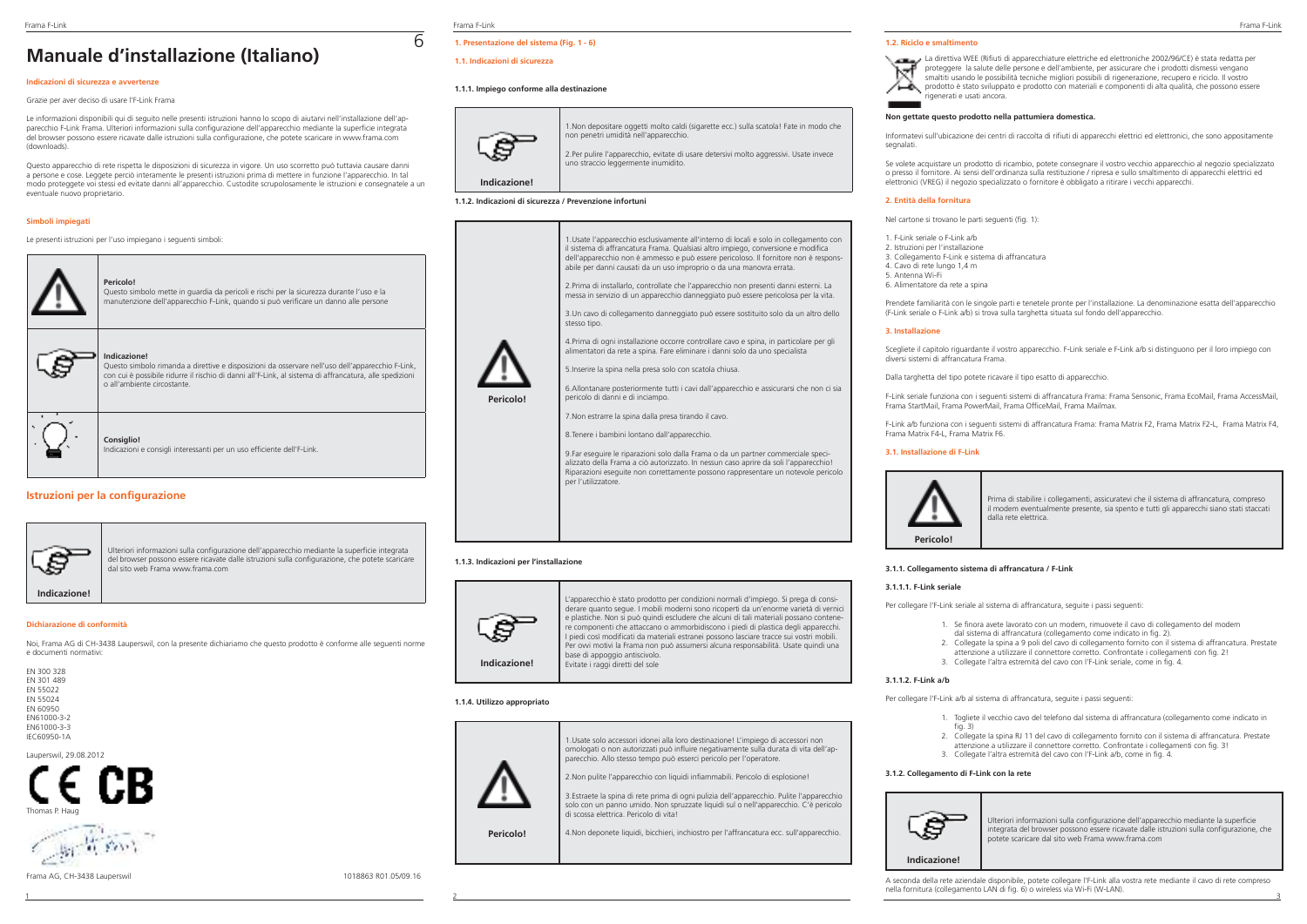L'apparecchio è stato in precedenza configurato, con DHCP, per il collegamento mediante cavo di rete. Per effettuare il collegamento dell'apparecchio mediante Wi-Fi controllate, nelle istruzioni per la configurazione, in che modo i parametri necessari vengono impostati per l'accesso con Wi-Fi.

### **3.1.2.1. Collegamento alla rete mediante il cavo di rete**

Per collegare l'F-Link a/b o seriale alla vostra rete con un cavo di rete, seguite i passi elencati qui di seguito.

- 1. Collegate un'estremità del cavo di rete fornito con il connettore di rete RJ45 (LAN) dell'F-Link. Osservate su questo fig. 6.
- 2. Collegate l'altra estremità del cavo di rete fornito con una porta RJ45 libera della vostra rete.

### **3.1.2.2. Collegamento alla rete via Wi-Fi**

Per il collegamento wireless dell'F-Link a/b o seriale alla vostra rete, seguite i passi elencati qui di seguito.

- 1. Fissate l'antenna Wi-Fi fornita all'F-Link, come mostrato in fig. 5. Ruotate l'antenna in posizione verticale.
- 2. Scaricate le istruzioni per la configurazione di F-Link da www.frama.com.
- 3. Stabilite l'alimentazione elettrica come descritto nel capitolo seguente.
- 4. Configurate i parametri necessari.

### **3.2 Stabilire l'alimentazione elettrica**

| 1. Prima di installarlo, controllate che l'apparecchio non presenti danni esterni. La messa<br>in servizio di un apparecchio danneggiato può essere pericolosa per la vita.                                                                                                   |
|-------------------------------------------------------------------------------------------------------------------------------------------------------------------------------------------------------------------------------------------------------------------------------|
| 2. Un cavo di collegamento danneggiato può essere sostituito solo da un altro dello<br>stesso tipo.                                                                                                                                                                           |
| 3. Prima di ogni installazione occorre controllare cavo e spina, in particolare per gli<br>alimentatori da rete a spina. Fare eliminare i danni solo da uno specialista                                                                                                       |
| 4. Inserire la spina nella presa solo con scatola chiusa.                                                                                                                                                                                                                     |
| 5. Allontanare posteriormente tutti i cavi dall'apparecchio e assicurarsi che non ci sia<br>pericolo di danni e di inciampo.                                                                                                                                                  |
| 6. Non estrarre la spina dalla presa tirando il cavo.                                                                                                                                                                                                                         |
| 7. Tenere i bambini lontano dall'apparecchio.                                                                                                                                                                                                                                 |
| 8. Far eseguire le riparazioni solo dalla Frama o da un partner commerciale specializzato<br>della Frama autorizzato. In nessun caso aprire da soli l'apparecchio! Riparazioni esegui-<br>te non correttamente possono rappresentare un notevole pericolo per l'utilizzatore. |
|                                                                                                                                                                                                                                                                               |

Ristabilite dapprima il collegamento alla rete elettrica del sistema di affrancatura e accendetelo.

Collegate ora l'F-Link all'alimentatore da rete a spina (collegamento power supply in fig. 6) Inserite poi l'alimentatore da rete a spina in una presa adatta. Accendete l'F-Link con l'interruttore On/Off (vedi fig. 6)

### **La fase di boot (operazione di accensione) dell'F-Link dura circa 2 minuti. Al termine si accende il READY LED. L'apparecchio è ora pronto.**

### **3.3. Stabilire il primo collegamento con FramaOnline2**



**Indicazione!**

Nel primo collegamento dell'F-Link con FramaOnline2 vengono scambiati diversi dati ed eseguiti aggiornamenti di software eventualmente necessari (aggiornamenti firmware). Per questo motivo **il primo collegamento** può durare **fino a 5 minuti**! Tenete presente che, in caso di nuova installazione contemporanea del sistema di affrancatura, il secondo collegamento con FramaOnline2 può anch'esso durare fino a 5 minuti!

Per il primo collegamento con FramOnline2 eseguite un'ispezione (vedi Istruzioni per l'uso del sistema di affrancatura).

In caso di aggiornamento del firmware, nel display del vostro sistema di affrancatura appare il seguente messaggio:

| Stato F-Link: F008         |  |  |
|----------------------------|--|--|
| F-Link carica Firmware!    |  |  |
| NON disattivare F-Link!    |  |  |
| Attendere finché READY LED |  |  |

si accende, poi provare d

nuovo.

attendete finché il READY LED (vedi capitolo seguente) non si accenda di nuovo. Non spegnete l'F-Link! L'operazione può durare fino a 5 minuti! Dopo la nuova accensione del READY LED eseguite una seconda ispezione.

|--|--|--|--|

### **4. Lampade di controllo e loro significato**

L'F-Link dispone di 6 LED di controllo. Il presente paragrafo illustra il loro significato.



Nella tabella seguente le varie colonne hanno i seguenti significati. Nome LED: indicazione del nome sopra il LED **Stato:**<br>Significato di stato:<br>Significato dello stato della EED Significato di stato:<br>Significato di stato di stato dello stato del LED per il funzionamento dell'F-Link<br>Indicazioni in caso di errore: ulteriori informazioni in caso di errore Indicazioni in caso di errore: ulteriori informazioni in caso di errore

| Nome LED   | Stato                | Bedeutung von Zustand<br>Hinweise im Fehlerfall      |                                                                                                                                                                                                                                                             |
|------------|----------------------|------------------------------------------------------|-------------------------------------------------------------------------------------------------------------------------------------------------------------------------------------------------------------------------------------------------------------|
|            |                      |                                                      |                                                                                                                                                                                                                                                             |
| <b>PWR</b> | On                   | F-Link è collegato alla rete ed è acceso<br>(ON)     |                                                                                                                                                                                                                                                             |
|            | Off                  | F-Link non è collegato alla rete o è<br>spento (OFF) | Se questo LED non si accen-<br>de, controllate il collegamen-<br>to dell'alimentatore all'ap-<br>parecchio e se l'alimentatore<br>è collegato correttamente<br>alla rete elettrica. Premete<br>l'interruttore ON/OFF sul retro<br>dell'apparecchio (fig. 6) |
|            |                      |                                                      |                                                                                                                                                                                                                                                             |
| <b>IAN</b> | On                   | F-Link è collegato con successo alla<br>rete   AN    |                                                                                                                                                                                                                                                             |
|            | Lampeggi-<br>ante    | E-Link invia/riceve dati attraverso la<br>rete I AN  |                                                                                                                                                                                                                                                             |
|            | Off                  | F-Link non è collegato alla rete LAN.                | Se questo LED non è acceso,<br>controllate il cavo di rete e<br>i collegamenti, oltre all'ap-<br>parecchio di rete nel punto<br>opposto.                                                                                                                    |
|            |                      |                                                      |                                                                                                                                                                                                                                                             |
| Wi-Fi      | $On**$               | La funzione Wi-Fi di F-Link è attivata               |                                                                                                                                                                                                                                                             |
|            | Lampeggi-<br>ante    | F-Link invia/riceve dati attraverso Wi-Fi            |                                                                                                                                                                                                                                                             |
|            | Off                  | La funzione Wi-Fi di F-Link è disattivata            |                                                                                                                                                                                                                                                             |
|            |                      |                                                      |                                                                                                                                                                                                                                                             |
| RFADY      | On                   | F-Link è pronto a funzionare                         |                                                                                                                                                                                                                                                             |
|            | Lampeggi-<br>ante    | F-Link si avvia                                      |                                                                                                                                                                                                                                                             |
|            | Lampeggi-<br>$ante*$ | F-Link aggiorna Firmware                             | Attendete finché il LED non<br>sia di nuovo acceso con luce<br>fissa prima di collegare di<br>nuovo il sistema di affranca-<br>tura con FramaOnline2                                                                                                        |
|            | Off                  | F-Link non è pronto a funzionare                     | Spegnere F-Link. Attendete<br>10 s e accendete di nuovo<br>F-Link. Se l'errore permane,<br>rivolgetevi all'assistenza.                                                                                                                                      |

4 5 6

| UNIT            | On                 | Il trasterimento dati tra F-Link e sistema di<br>affrancatura è attivo |                                                                                                                                                                                                                                                                                                                                                                   |
|-----------------|--------------------|------------------------------------------------------------------------|-------------------------------------------------------------------------------------------------------------------------------------------------------------------------------------------------------------------------------------------------------------------------------------------------------------------------------------------------------------------|
|                 | Lampeggi-<br>ante* | F-Link aggiorna Firmware                                               |                                                                                                                                                                                                                                                                                                                                                                   |
|                 | Off                | Nessun trasferimento dati tra E-Link e<br>sistema di affrancatura      | Il LED viene acceso solo nei<br>collegamenti con il server<br>FramaOnline2 e segnala che il<br>collegamento tra il sistema di<br>affrancatura e l'F-Link è stato<br>stabilito. Se questo LED non<br>è acceso, controllate i collega-<br>menti. Osservate ancora una<br>volta esattamente il capitolo<br>3 e la figura a pagina 2 e<br>confrontate i collegamenti  |
|                 |                    |                                                                        |                                                                                                                                                                                                                                                                                                                                                                   |
| FO <sub>2</sub> | On                 | Il trasferimento dati tra F-Link e sistema di<br>affrancatura è attivo |                                                                                                                                                                                                                                                                                                                                                                   |
|                 | Lampeggi-<br>ante* | F-Link aggiorna Firmware                                               |                                                                                                                                                                                                                                                                                                                                                                   |
|                 | Off                | Nessun trasferimento dati tra E-Link e<br>sistema di affrancatura      | Il LED viene acceso solo nei<br>collegamenti con il server<br>FramaOnline2 e segnala che il<br>collegamento tra il sistema di<br>affrancatura e l'F-Link è stato<br>stabilito. Se questo LED non<br>è acceso, controllate i collega-<br>menti. Osservate ancora una<br>volta esattamente il capitolo<br>3 e la figura a pagina 2 e<br>confrontate i collegamenti. |

\* Se LED READY, UNIT e GO2 lampeggiano contemporaneamente, significa che F-Link sta aggiornando il suo Firmware. In questa situazione NON spegnete F-Link!

\*\* Per poter usare Wi-Fi, attivate la funzione Wi-Fi di F-Link e configurate i parametri Wi-Fi secondo i dati riportati nelle istruzioni per la configurazione Il LED Wi-Fi NON indica se F-Link ha potuto stabilire il collegamento con l'access point attraverso Wi-Fi! Controllate invece lo stato di F-Link nella superficie del browser

In caso di errore, l'apparecchio F-Link emette messaggi sul display del vostro sistema di affrancatura. Durante le prima installazione i messaggi appaiono fondamentalmente in inglese.



Ulteriori informazioni sulla configurazione dell'apparecchio mediante la superficie integrata del browser possono essere ricavate dalle istruzioni sulla configurazione, che potete scaricare dal sito web Frama www.frama.com

**Indicazione!**

Queste istruzioni contengono la lista aggiornata di stato con indicazioni sulla ricerca ed eliminazione degli errori



L'indirizzo IP fissato per l'F-Link è 192.168.1.200. L'indirizzo assegnato dinamicamente all'F-Link, viene mostrato, in caso di errore, nel display del sistema di affrancatura. Dopo un reset dell'F-Link, l'assegnazione dinamica dell'indirizzo IP attraverso DHCP è sospesa.



L'indirizzo di FramaOnline2 è fo2.frama.com.



In caso di aggiornamento del firmware dell'apparecchio (stato: F008), non dovete in nessun caso staccare l'apparecchio dalla rete elettrica. A causa di ciò potrebbe subire danni. Prima di staccare l'apparecchio dalla rete elettrica o stabilire un nuovo collegamento con FramaOnline2, attendete che il READY LED resti acceso con luce fissa.

Nei messaggi di stato, che richiamano l'attenzione su una configurazione impostata non valida o da modificare, viene fondamentalmente segnalato l'indirizzo IP dell'F-Link. Immettete l'indirizzo IP nella riga dell'indirizzo del vostro Browser per poter accedere ai menu di configurazione dell'F-Link.

Le istruzioni per la configurazione (download da frama.com) contengono la lista di stato aggiornata con indicazioni sulla ricerca degli errori.

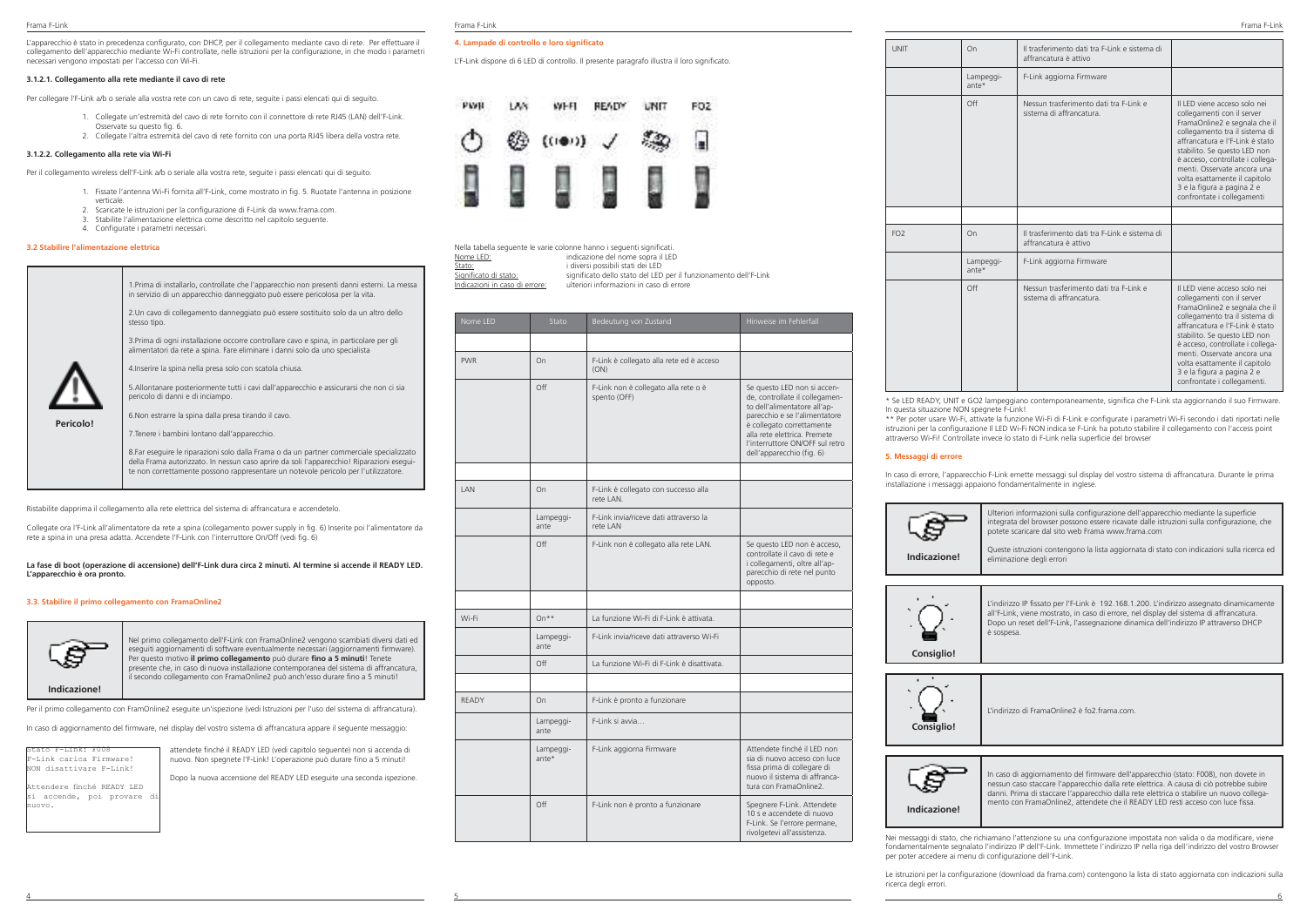# **Installatiehandleiding (NL)**

# **Veiligheidsaanwijzingen en waarschuwingen**

Hartelijk dank dat u hebt gekozen voor het gebruik van de Frama F-Link .

De volgende informatie helpt u bij het installeren van het apparaat Frama F-Link. Nadere informatie over het configureren van het apparaat via de ingebouwde browserinterface vindt u in de configuratiehandleiding, die u op www.frama.nl/helpdesk kunt downloaden.

Dit netwerkapparaat voldoet aan de bestaande veiligheidsbepalingen.Maar onjuist gebruik kan tot letsel en schade leiden.Lees daarom deze handleiding door voordat u uw apparaat in gebruik neemt.Daardoor beschermt u zichzelf en voorkomt u schade aan het apparaat. Bewaar de handleiding zorgvuldig en geef deze door aan een eventuele latere eigenaa

# **Gebruikte symbolen**

In deze installatiehandleiding worden de volgende symbolen gebruikt:



# **Configuratiehandleiding**



Nadere informatie over het configureren van het apparaat via de ingebouwde browserinterface vindt u in de configuratiehandleiding, die u op de website www.frama.nl/helpdeskkunt downloaden.

**Aanwijzing!**

### **Conformiteitsverklaring**

Wij, Frama AG in CH-3438 Lauperswil, verklaren dat het product Frama F-Link serial, F-Link a/b overeenkomt met de volgende normen of normerende documenten:

EN 300 328 EN 301 489 EN 55022 EN 55024 EN 60950 EN61000-3-2 EN61000-3-3 IEC60950-1A

Lauperswil, 29.08.2012

Thomas P. Haug



Frama AG, CH-3438 Lauperswil 1018863 R01.05/09.16

# Frama F-Link Frama F-Link Frama F-Link

7

# **1. Het Systeem (Fig. 1 - 6) 1.1. Veiligheidsaanwijzingen**

# **1.1.1. Reglementair gebruik**



1.Geen hete voorwerpen (zoals sigaretten) op de behuizing leggen!Let erop dat er geen vocht in het apparaat kan binnendringen.

2.Zorg ervoor dat er voor het reinigen van het apparaat geen scherpe schoonmaakmiddelen worden gebruikt.Gebruik een iets bevochtigde doek.

### **1.1.2. Veiligheidsaanwijzingen / ongevallenpreventie**



9.Laat reparaties aan het apparaat alleen uitvoeren door Frama. Het apparaat in geen geval zelf openmaken!Ondeskundig uitgevoerde reparaties kunnen een groot gevaar voor de gebruiker betekenen.

### **1.1.3. Instructies voor de opstelling**



Het apparaat is voor normale gebruiksomstandigheden gemaakt.Denk eraan:de tegenwoordige meubels zijn afgewerkt met een onoverzienbaar groot aantal verschillende lakken en kunststoffen.Het is daarom niet uitgesloten dat sommige van deze stoffen bestanddelen bevatten die de kunststofpoten van de apparaten aantasten of zacht maken.De zo door andere stoffen aangetaste poten kunnen sporen op uw meubels achterlaten.Frama kan om voor de hand liggende redenen geen aansprakelijkheid op zich nemen.Gebruik daarom een losse antislip-onderlaag. Voorkom directe zonnestraling.

### **1.1.4. Correct gebruik**



1.Gebruik alleen passende toebehoren!Toebehoren die niet goedgekeurd of niet geautoriseerd zijn, kunnen de levensduur van het apparaat negatief beïnvloeden.Het kan tevens een gevaar voor de gebruiker vormen. 2.Reinig het apparaat niet met brandbare vloeistof.Er bestaat explosiegevaar!

3.Trek voor elke reiniging van het apparaat de stekker uit het stopcontact.Reinig het apparaat alleen met een vochtige doek.Spuit geen vloeistof op of in het apparaat.Er bestaat het gevaar van een elektrische schok.Levensgevaar!

4.Plaats geen vloeistoffen, glazen, frankeerinkt etc. op het apparaat.

1 2 3

### **1.2. Recycling en afvoer als afval**



### **Gooi dit product niet weg bij het huisvuil.**

Stel u op de hoogte van de plaatselijke verzamelpunten voor elektrisch en elektronisch afval, die als zodanig gemarkeerd zijn.

Als u een ander product als vervanging aanschaft, kunt u uw oude apparaat bij de vakhandel/leverancier afgeven. Volgens de bepalingen over het teruggeven/terugnemen en de afvoer van elektrische en elektronische apparaten (VREG) is de vakhandel/leverancier verplicht oude apparaten terug te nemen.

### **2. Omvang van de levering**

In de doos bevinden zich de volgende artikelen (fig. 1):

- 1. F-Link serieel of F-Link a/b
- 2. installatiehandleiding
- 3. verbindingssnoer van F-Link en frankeersysteem 4. netwerkkabel 1,4 m lang
- 5. Wi-Fi antenne
- 6. stekkervoedingseenheid

Maak u vertrouwd met de artikelen en houd ze bij de hand voor de installatie.Het precieze type van het apparaat (F-Link serieel of F-Link a/b) vindt u op het typeplaatje aan de onderkant van het apparaat.

### **3. Installatie**

Selecteer het hoofdstuk in deze handleiding dat hoort bij uw type. De F-Link serieel en de F-Link a/b verschillen in aansluitingen, afhankelijk van het type frankeersysteem dat u in gebruikt heeft.

U kunt het exacte model van het type vinden op het typeplaatje.

F-Link serieel werkt samen met de volgende Frama frankeersystemen: Frama EcoMail, Frama OfficeMail, Frama Mailmax.

F-Link a/b werkt samen met de volgende Frama frankeersystemen: Frama Matrix F2, Frama Matrix F2-L, Frama Matrix F4, Frama Matrix F4-L, Frama Matrix F6.

### **3.1. Frama F-Link installation**



Controleer voor het aansluiten of het frankeersysteem inclusief eventueel aanwezige modems uitgeschakeld is en de verbinding van alle apparaten met het lichtnet verbroken is.

### **3.1.1. Verbinding frankeersysteem / F-Link**

### **3.1.1.1. F-Link serieel**

Voer de hierna beschreven stappen uit om de F-Link serieel aan het frankeersysteem aan te sluiten:

- 1. Als u tot nu toe met een modem hebt gewerkt, verwijder dan het aansluitsnoer van de modem van het frankeersysteem (aansluiting zoals weergegeven in fig. 2).
- 2. Verbind de 9-polige stekker van de bijgeleverde verbindingskabel met het frankeersysteem.Let erop dat u de juiste aansluiting gebruikt.Vergelijk de aansluitingen met fig. 2!
- 3. Sluit het andere einde van de kabel aan de F-Link serieel aan, zoals in fig.

### **3.1.1.2. F-Link a/b**

Voer de hierna beschreven stappen uit om de F-Link a/b aan het frankeersysteem aan te sluiten:

- 1. Verwijder het oude telefoonsnoer van het frankeersysteem (aansluiting zoals in fig. 3).
- 2. Verbind de RJ-11 stekker van de bijgeleverde verbindingskabel met het frankeersysteem. Let erop
- dat u de juiste aansluiting gebruikt.Vergelijk de aansluitingen met fig. 3! 3. Sluit het andere einde van de kabel aan de F-Link a/b aan, zoals in fig. 4.
- 

### **3.1.2. Verbinding F-Link methetnetwerk**



Nadere informatie over het configureren van het apparaat via de ingebouwde browserinterface vindt u in de configuratiehandleiding, die u op www.frama.com kunt downloaden.

Gebruikmakend van het aanwezige bedrijfsnetwerk kunt u de F-Link met de bijgeleverde netwerkkabel (aansluiting LAN, fig. 6) of draadloos via Wi-Fi (W-LAN) in uw netwerk opnemen.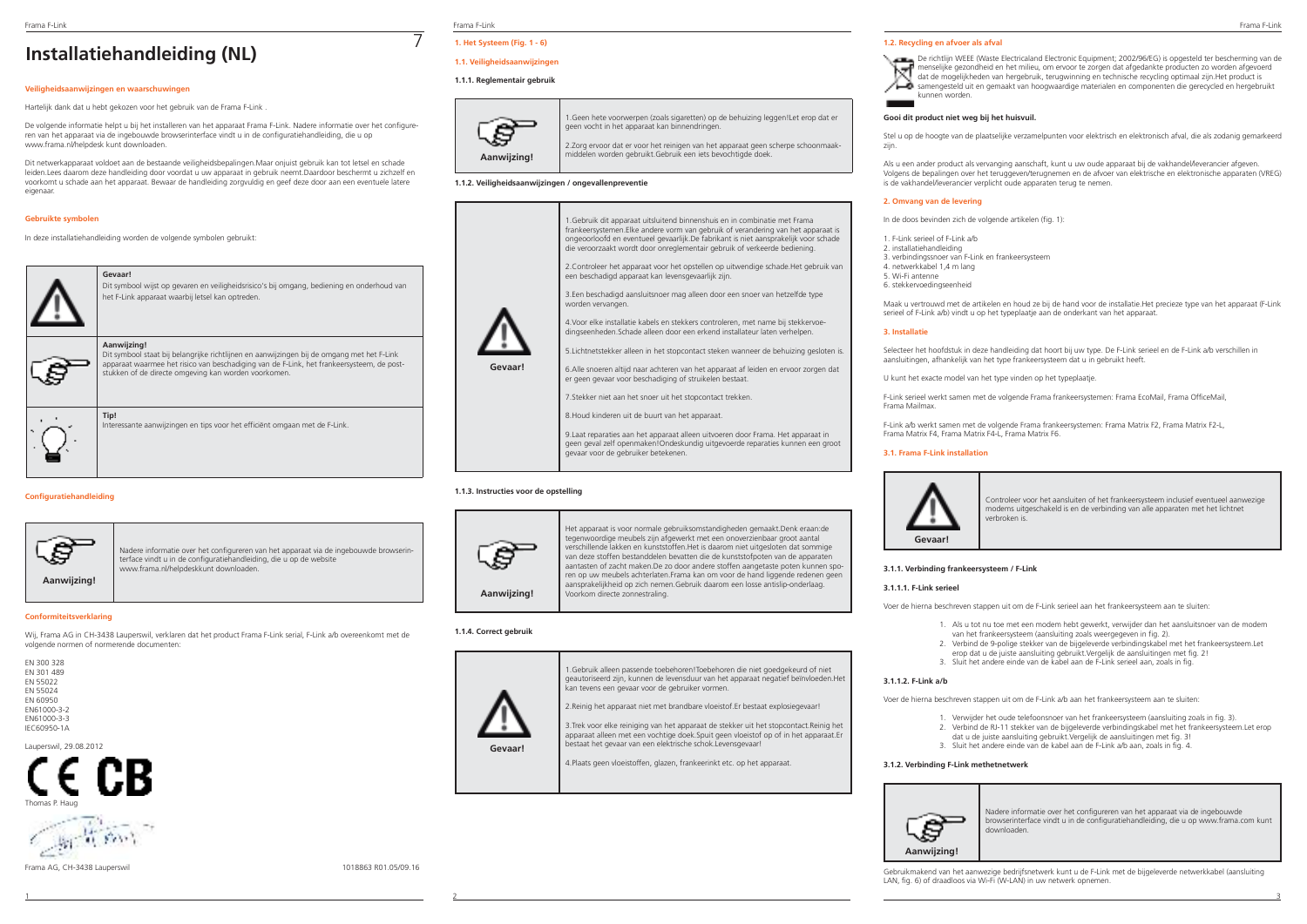Het apparaat is voor integratie d.m.v. de netwerkkabel met DHCP voorgeconfigureerd.Voor het integreren via Wi-Fi kunt u in de configuratiehandleiding lezen hoe de benodigde parameters voor de Wi-Fi toegang moeten worden ingesteld.

### **3.1.2.1. Opname in het netwerk via netwerkkabel**

Voer de hierna beschreven stappen uit om de F-Link a/b of serieel draadloos per netwerkkabel aan uw netwerk aan te sluiten:

- 1. Sluit een einde van de bijgeleverde netwerkkabel aan op de RJ45 netwerkaansluiting (LAN) van de F-Link.Zie hiervoor fig. 6.
- 2. Sluit het andere einde van de bijgeleverde netwerkkabel aan op een vrije RJ45 poort van uw netwerk.

### **3.1.2.2. Opname in het netwerk via Wi-Fi**

Voer de hierna beschreven stappen uit om de F-Link a/b of serieel draadloos in uw netwerk op te nemen:

- 1. Bevestig de bijgeleverde Wi-Fi antenne aan de F-Link, zoals in fig. 5.Klap de antenne in een verticale positie.
- 2. Download de configuratiehandleiding voor de F-Link op www.frama.nl/helpdesk.<br>2. Zorg voor de stroomvoorziening, zoals beschreven in het volgende boofdstuk.
- 3. Zorg voor de stroomvoorziening, zoals beschreven in het volgende hoofdstuk.
- 4. Configureer de vereiste parameters.

### **3.2 Stroomvoorziening**

|         | 1. Controleer het apparaat voor het opstellen op uitwendige schade. Het gebruik van<br>een beschadigd apparaat kan levensgevaarlijk zijn.                                                                |
|---------|----------------------------------------------------------------------------------------------------------------------------------------------------------------------------------------------------------|
|         | 2.Een beschadigd aansluitsnoer mag alleen door een snoer van hetzelfde type worden<br>vervangen.                                                                                                         |
|         | 3. Voor elke installatie kabels en stekkers controleren, met name bij stekkervoe-<br>dingseenheden. Schade alleen door een erkend installateur laten verhelpen.                                          |
|         | 4. Lichtnetstekker alleen in het stopcontact steken wanneer de behuizing gesloten is.                                                                                                                    |
| Gevaar! | 5. Alle snoeren altijd naar achteren van het apparaat af leiden en ervoor zorgen dat er<br>geen gevaar voor beschadiging of struikelen bestaat.                                                          |
|         | 6. Stekker niet aan het snoer uit het stopcontact trekken.                                                                                                                                               |
|         | 7. Houd kinderen uit de buurt van het apparaat.                                                                                                                                                          |
|         | 8. Laat reparaties aan het apparaat alleen uitvoeren door Frama. Het apparaat in geen<br>geval zelf openmaken!Ondeskundig uitgevoerde reparaties kunnen een groot gevaar<br>voor de gebruiker betekenen. |
|         |                                                                                                                                                                                                          |

Sluit eerst het frankeersysteem weer op het net aan en schakel het in.

Verbind nu de F-Link met de stekkervoedingseenheid (aansluiting Power Supply in fig. 6).Steek dan de stekkervoedingseenheid in een passend stopcontact.Schakel de F-Link in met de schakelaar On/Off (zie fig. 6).

### **Het bootproces (inschakelproces) van de F-Link duurt ca. 2 minuten.Vervolgens gaat de READY-LED branden. Nu is het apparaat klaar voor gebruik.**

### **3.3. Eerste verbinding met FramaOnline2 maken**



gegevens uitgewisseld en worden eventueel nodige softwareupdates (firmwareupdate) uitgevoerd.Daardoor kan het **verbinden de eerste keer 5 minuten** duren!Denk eraan dat bij een gelijktijdige nieuwe installatie van het frankeersysteem de tweede verbinding ook 5 minuten kan duren!

Bij de eerste verbinding van de F-Link met FramaOnline2 worden verschillende

**Aanwijzing!**

Voer voor de eerste verbinding met FramaOnline2 een inspectie uit (zie gebruikershandleiding van uw frankeersysteem).

In geval van een firmware update verschijnt de volgende melding in het display van uw frankeersysteem:

F-Link status:F008 -Link laadt firmware F-Link NIET uitschakelen!

Wacht tot READY LED brandt, dan opnieuw proberen.

Wacht tot de READY LED (zie volgend hoofdstuk) weer brandt Schakel de F-Link niet uit!Het proces kan 5 minuten duren!

Voer een tweede inspectie uit nadat de READY LED weer is gaan branden.

### **4. Controlelampjes en hun betekenis**

De F-Link heeft 6 controle-LED's.In deze paragraaf wordt de betekenis behandeld.



In onderstaande tabel hebben de kolommen de volgende betekenis:

|                          | IIT ONGERIAANGE tabel nebben de koloninien de volgenge betekenis. |
|--------------------------|-------------------------------------------------------------------|
| LED naam:                | Naam die boven de LED staat                                       |
| Toestand:                | De verschillende mogelijke toestanden van de LED                  |
| Betekenis van toestand:  | Betekenis van de LED-toestand voor het gebruik van de F-Link      |
| Aanwiizingen bii fouten: | Nadere informatie bij fouten                                      |
|                          |                                                                   |

| LED omschrijving | <b>Status</b> | Betekenins van de status                                                       | Opmerking in geval van<br>storing                                                                                                                                                                                                                                                   |
|------------------|---------------|--------------------------------------------------------------------------------|-------------------------------------------------------------------------------------------------------------------------------------------------------------------------------------------------------------------------------------------------------------------------------------|
|                  |               |                                                                                |                                                                                                                                                                                                                                                                                     |
| <b>PWR</b>       | Aan           | F-Link is verbonden met het elektriciteits-<br>net en ingeschakeld (ON)        |                                                                                                                                                                                                                                                                                     |
|                  | Uit           | F-Link is niet verbonden met het elektrici-<br>teitsnet of uitgeschakeld (OFF) | Als deze LED niet brandt,<br>controleer dan de aansluiting<br>van de stekkervoedingseen-<br>heid aan het apparaat en of<br>de stekkervoedingseenheid<br>correct met het stroomnet<br>verbonden is.Druk op de<br>schakelaar ON/OFF aan de<br>achterkant van het apparaat<br>(fiq. 6) |
|                  |               |                                                                                |                                                                                                                                                                                                                                                                                     |
| <b>I AN</b>      | Aan           | E-Linkis met succes aan het LAN-netwerk<br>aangesloten.                        |                                                                                                                                                                                                                                                                                     |
|                  | Knippert      | F-Link zendt/ontvangt gegevens via het<br>I AN-netwerk                         |                                                                                                                                                                                                                                                                                     |
|                  | Uit           | F-Link is niet aan het LAN-netwerk<br>aangesloten.                             | Als deze LED niet brandt.<br>controleer dan de netwerk-<br>kabel, de aansluitingen en<br>het netwerkapparaat aan de<br>andere kant                                                                                                                                                  |
|                  |               |                                                                                |                                                                                                                                                                                                                                                                                     |
| Wi-Fi            | Aan**         | Wi-Fi-functie van F-Link is ingeschakeld.                                      |                                                                                                                                                                                                                                                                                     |
|                  | Knippert      | F-Link zendt/ontvangt gegevens via Wi-Fi                                       |                                                                                                                                                                                                                                                                                     |
|                  | Uit           | Wi-Fi-functie van F-Link is uitgeschakeld.                                     |                                                                                                                                                                                                                                                                                     |
|                  |               |                                                                                |                                                                                                                                                                                                                                                                                     |
| READY            | Aan           | F-Link is bedrijfsklaar                                                        |                                                                                                                                                                                                                                                                                     |
|                  | Knippert      | F-Link start                                                                   |                                                                                                                                                                                                                                                                                     |
|                  | Knippert*     | F-Link actualiseert firmware                                                   | Wacht tot de LED weer<br>continu brandt, voordat u<br>het frankeersysteem opnieuw<br>met FramaOnline2 verbindt                                                                                                                                                                      |
|                  | Uit           | F-Link is niet bedrijfsklaar                                                   | Schakel F-Link uit. Wacht 10<br>sec. en schakel F-Link weer<br>in.Als de fout er dan nog<br>steeds is, neem dan contact<br>met de support op.                                                                                                                                       |

4 5 6

| UNIT            | Aan       | Datatransfer tussen F-Link en frankeersys-<br>teem is actief |                                                                                                                                                                                                                                                                                                                                                            |
|-----------------|-----------|--------------------------------------------------------------|------------------------------------------------------------------------------------------------------------------------------------------------------------------------------------------------------------------------------------------------------------------------------------------------------------------------------------------------------------|
|                 | Knippert* | F-Link actualiseert firmware                                 |                                                                                                                                                                                                                                                                                                                                                            |
|                 | Uit       | Geen datatransfer tussen F-Link en<br>frankeersysteem.       | LED wordt alleen bij verbin-<br>dingen met de FramaOnline2<br>server ingeschakeld en geeft<br>aan dat de verbinding tussen<br>het frankeersysteem en de<br>F-Link tot stand is gebracht.<br>Als deze LED niet brandt,<br>moet u de aansluitingen<br>controleren.Bekijk hoofdstuk<br>3 en de fig. op pagina 2<br>nog eens en vergelijk de<br>aansluitingen. |
|                 |           |                                                              |                                                                                                                                                                                                                                                                                                                                                            |
| FO <sub>2</sub> | Aan       | Datatransfer tussen F-Link en FramaOn-<br>line2 is actief    |                                                                                                                                                                                                                                                                                                                                                            |
|                 | Knippert* | F-Link actualiseert firmware                                 |                                                                                                                                                                                                                                                                                                                                                            |
|                 | Uit       | Geen datatransfer tussen F-Link en<br>FramaOnline2           | In geval van een fout verschi-<br>int er een melding op de dis-<br>play van uw frankeersysteem.<br>Deze meldingen worden in<br>de configuratiehandleiding<br>nader beschreven                                                                                                                                                                              |

\* Als de LED's READY, UNIT en FO2 samen knipperen, actualiseert F-Link zijn firmware.Schakel F-Link in deze toestand NIET uit!

\*\* Om Wi-Fi te kunnen gebruiken schakelt u de Wi-Fi-functie van F-Link in en configureert u de Wi-Fi-parameters volgens de specificaties in de configuratiehandleiding.De Wi-Fi-LED geeft NIET aan of F-Link de verbinding met het access point per Wi-Fi met succes heeft kunnen opbouwen!Controleer in plaats hiervan de status van F-Link in de browserinterface.

### **5. Foutmeldingen**

In geval van een storing, geeft de F-Link berichten weer op het scherm van uw frankeersysteem. Gedurende de initiële installatie zijn deze berichten in het Engels.



Nadere informatie over het configureren van het apparaat via de ingebouwde browserinterface vindt u in de configuratiehandleiding, die u op www.frama.com kunt downloaden.

Deze handleiding bevat de actuele statuslijst met aanwijzingen voor het zoeken en verhelpen van fouten.

**Aanwijzing!**



Het vast ingestelde IP-adres van de F-Link is: 192.168.1.200. Het dynamisch toegewezen IP-adres van de F-Link verschijnt bij fouten op de display van het frankeersysteem. Na een reset van de F-Link is de dynamische IP-adrestoewijzing via DHCP ingesteld.

Het adres van FramaOnline2 is:fo2.frama.com.



In het geval van een firmware-update van het apparaat (status:F008) mag u de verbinding van het apparaat met het lichtnet in geen geval verbreken.Anders kan het beschadigd worden.Wacht tot de READY LED continu brandt voordat u de verbinding van het apparaat met het lichtnet verbreekt of weer een verbinding met FramaOnline2 opbouwt.

**Aanwijzing!**

Bij statusmeldingen die een ongeldige of te wijzigen configuratie-instelling aangeven, wordt het IP-adres van de F-Link weergegeven.Voer het IP-adres van uw browser in om toegang te krijgen tot de configuratiemenu's van de F-Link.

De configuratiehandleiding (download op www.frama.nl/helpdesk) bevat de actuele statuslijst met aanwijzingen voor het zoeken van fouten.

|  | ٠ |  |
|--|---|--|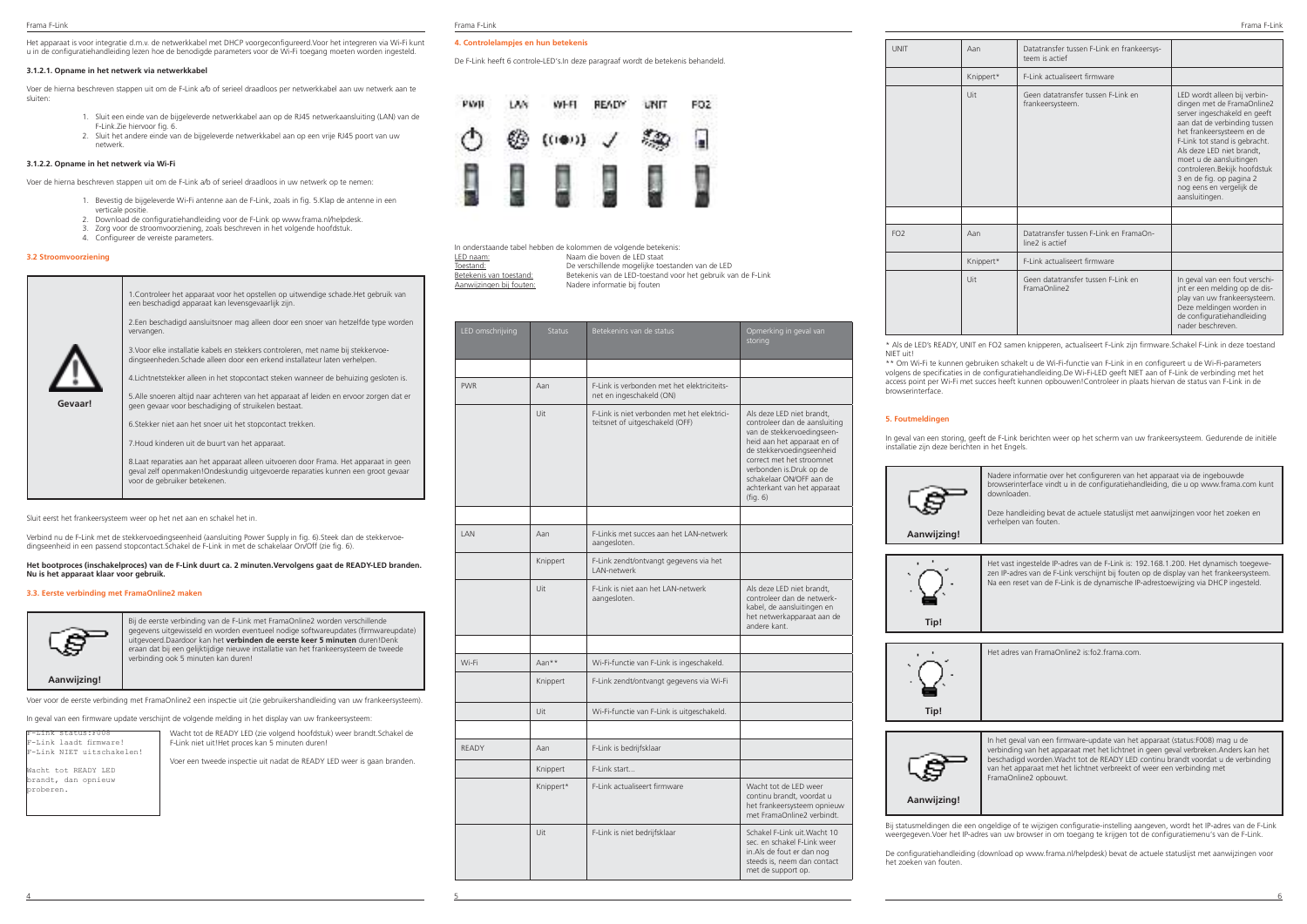# **Installationsmanual (Svenska)**

### **Säkerhetsanvisningar och varningar**

### Tack för att du valt Frama F-Link.

Information i denna anvisning understöder installationen av Frama F-Link. Ytterligare information om konfiguration av apparaten via webbläsaren kan du hämta och ladda ner ur konfigurationsanvisningen på adressen www.frama.com (downloads).

Nätaggregatet uppfyller tillämpliga säkerhetsbestämmelserna. En felaktig användning kan dock orsaka person- och sakskada. Läs därför noga denna anvisning innan apparaten startas. Härvid skyddar du dig och undviker skador på apparaten. Förvara anvisningen omsorgsfullt och ge den vidare till nästa användaren.

### **Använda symboler**

Installationsanvisningen använder följande symboler:



### **Konfigurations instruktioner**



Ytterligare information om konfiguration av apparaten via integrerad webbläsare kan du hämta och ladda ner ur konfigurationsanvisningen på Frama's hemsida på adressen www.frama.com.

### **Försäkran om överensstämmelse**

Frama AG i CH-3438 Lauperswil, försäkrar härmed att produkten Frama F-Link serial, F-Link a/b stämmer överens med följande normer och standarddokument:

| FN 300 328             |
|------------------------|
| FN 301 489<br>FN 55022 |
| FN 55024               |
| <b>FN 60950</b>        |
| FN61000-3-2            |
| FN61000-3-3            |
| IFC60950-1A            |

Lauperswil, 29.08.2012





Frama F-Link Frama F-Link Frama F-Link

8

# **1. Systempresentation (Fig. 1 - 6)**

# **1.1. Säkerhetsanvisningar**

### **1.1.1. Ändamålsenlig användning**



| 1. Lägg inte heta föremål (t.ex. cigarretter) på apparaten! Se till att fukt inte tränger<br>in i apparaten.    |
|-----------------------------------------------------------------------------------------------------------------|
| 2. För rengöring får inte skarpa puts- och rengöringsmedel användas. Använd endast<br>en lätt fuktad putstrasa. |

### **1.1.2. Säkerhetsanvisningar / Skydd mot olycksfall**



9.Reparationer på apparaten får endast utföras genom Frama eller av en återförsäljare från Frama. Öppna aldrig själv apparaten! Felaktig reparation kan för användaren medföra allvarlig fara.

### **1.1.3. Uppställningsanvisningar**



Apparaten har konstruerats för normala användningskrav. Betänk: Moderna möbler är belagda med en mångfald av lacker och plaster. Det kan därför inte uteslutas att många av dessa ämnen innehåller substanser som kan angripa och uppmjuka apparaternas plaststöd. Stöden som förändrats genom främmande ämnen kan orsaka spår på möbelytorna. Frama fritar sig givetvis från allt ansvar för sådan skada. Använd därför ett halkfritt underlag. Undvik direkt solsken.

### **1.1.4. Ändamålsenlig användning**



1.Använd endast ändamålsenligt tillbehör! Icke godkänt eller icke auktoriserat tillbehör kan negativt påverka apparatens livslängd. Dessutom kan fara för användaren uppstå.

2.Apparaten får inte rengöras med brännbara vätskor. Explosionsrisk föreligger!

3.Dra ur stickproppen innan apparaten rengörs. Rengör apparaten med en fuktig trasa. Spreja inte vätskor på eller i apparaten. Risk finns för elstöt. Livsfara!

4.Ställ inte upp vätskor, glas, frankeringsfärg etc. på apparaten.

### **1.2. Återvinning och avfallshantering**

Direktivet WEEE (avfall som utgörs av eller innehåller elektriska och elektroniska komponenter; 2002/96/EG) har som mål att skydda människors hälsa och miljön, för att säkerställa att kasserade produkter avfallshanteras på bästa möjliga sätt genom återanvändning, återvinning och tekniska hanteringsprocesser. Produkten har tillverkats av högvärdiga material och komponenter som kan återvinnas och återanvändas.

### **Släng inte produkten i hushållsavfallet.**

Uppsök lokal mottagningsstation för elektriska och elektroniska avfallsprodukter som märkts för återvinning.

När en reservprodukt skaffas, kan i regel den kasserade produkten lämnas in hos återförsäljaren / leverantören. Enligt förordningen om returnering / återtagning och avfallshantering av elektriska och elektroniska produkter (VREG) är återförsäljaren / leverantören skyldig att återta kasserade apparater.

### **2. I leveransen ingår**

I kartongen finns följande delar (Fig. 1):

- 1. F-Link seriell eller F-Link a/b 2. Installationsanvisning
- 3. Anslutningskabel F-Link och frankeringssystem 4. Nätsladd 1,4 m lång
- 5. Wi-Fi antenn
- 6. Nätaggregat

Gör dig förtrogen med de enskilda delarna och håll dem tillhands för installation. Den exakta apparatbeteckningen (F-Link seriell eller F-Link a/b) hittas på typskylten på apparatens botten.

### **3. Installation**

Välj den ledning som är lämplig för aktuell apparat. F-Link seriell och F-Link a/b kan urskiljas genom anslutningarna och så användas för olika Frama frankeringssystem.

Apparatens typ framgår av typskylten.

F-Link seriell fungerar med följande Frama frankeringssystem: Frama Sensonic, Frama EcoMail, Frama AccessMail, Frama StartMail, Frama PowerMail, Frama OfficeMail, Frama Mailmax.

F-Link a/b fungerar med följande Frama frankeringssystem: Frama Matrix F2, Frama Matrix F2-L, Frama Matrix F4, Frama Matrix F4-L, Frama Matrix F6. (används i Sverige)

### **3.1. Installation av F-Link**



Kontrollera att frankeringssystemet med eventuellt förekommande modem är frånkopplat och att alla apparater är åtskiljda från nätströmmen innan anslutningarna kopplas.

### **3.1.1. Anslutning av frankeringssystem / F-Link**

### **3.1.1.1. F-Link seriell**

För anslutning av F-Link seriell till frankeringssystemet följ de steg som beskrivs nedan:

- 1. Om hittills ett modem använts, ta bort modemets anslutningsledning från frankeringssystemet (anslut som fig.en 2 visar)
- 2. Anslut medföljande anslutningsledningens 9-poliga stickkontakt till frankeringssystemet. Kontrollera att korrekt anslutning använts. Jämför anslutningarna med fig. 2!
- 3 Anslut ledningens andra ända till F-Link seriell, enligt fig. 4.

### **3.1.1.2. F-Link a/b**

För anslutning av F-Link a/b till frankeringssystemet följ de steg som beskrivs nedan:

- 1. Ta bort den gamla telefonledningen från frankeringssystemet (anslut som bilden 3 visar) 2. Anslut medföljande anslutningsledningens RJ-11 stickkontakt till frankeringssystemet. Kontrollera
- att korrekt anslutning använts. Jämför anslutningarna med fig. 3!
	- 3. Anslut ledningens andra ända till F-Link a/b, enligt fig. 4.

### **3.1.2. Anslutning av F-Link till nätet**



Ytterligare information om konfiguration av apparaten via integrerad webbläsare kan du hämta och ladda ner ur konfigurationsanvisningen på adressen www.frama.com.



Baserande på förekommande företagsnät kan F-Link via medlevererad nätledning (anslut LAN enligt fig. 6) eller trådlöst via Wi-Fi (W-LAN) integreras i företagets nät.

1 2 3

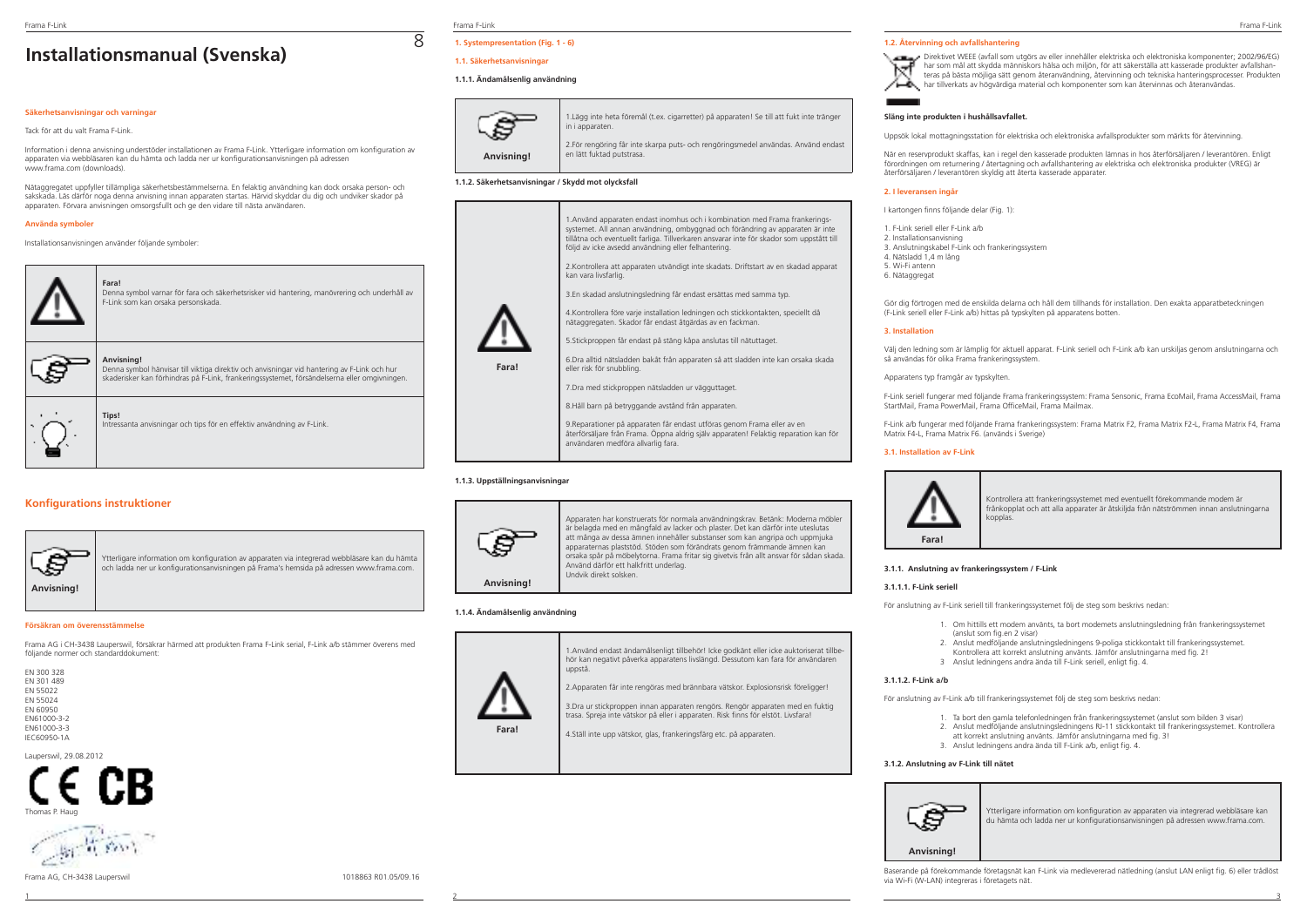Apparaten har förkonfigurerats med DHCP för integrering via nätsladd. För integrering av apparaten via Wi-Fi se efter i konfigurationsanvisningen hur krävda parametrar skall ställas in för Wi-Fi åtkomst.

### **3.1.2.1. Integrering i nätet med nätsladd**

För anslutning av F-Link a/b eller seriell till nätet med nätsladd följ de steg som beskrivs nedan:

 1. Anslut medlevererade nätsladdens ända till RJ45 näthylsdonet (LAN) på F-Link. Jämför med fig. 6. 2. Anslut medlevererade nätsladdens andra ända till en ledig RJ45 port i nätet.

### **3.1.2.2. Integrering i nätet med WI-FI**

För anslutning av F-Link a/b eller seriell trådlöst till nätet följ de steg som beskrivs nedan:

- 1. Fäst medlevererad Wi-Fi-antenn på F-Link som bilden 5 visar. Fäll upp antennen till lodrätt läge.
- 2. Ladda ner konfigurationsanvisningen för F-Link från www.frama.com.
- 3. Koppla strömmen enligt beskrivning i nästa kapitel.
- 4. Konfigurera krävda parametrar.

## **3.2 Strömförsörjning**

**Fara!**



4.Stickproppen får endast anslutas till nätuttaget på ansluten apparat.

5.Dra alla ledningarna bakåt från apparaten så att de inte kan orsaka skada eller risk för snubbling.

6.Dra med stickproppen nätsladden ur vägguttaget.

7.Håll barn på betryggande avstånd från apparaten.

8.Reparationer på apparaten får endast utföras genom Frama eller av en återförsäljare från Frama. Öppna aldrig själv apparaten! Felaktig reparation kan för användaren medföra allvarlig fara.

Återanslut först frankeringssystemets nätanslutning och koppla sedan på.

Anslut nu F-Link till nätaggregatet (anslut Power Supply enligt bilden 6). Stick sedan in nätaggregatet i ett lämpligt nätuttag. Koppla in F-Link med brytaren On/Off (se bilden 6).

### **Programuppstarten (inkopplingsförloppet) för F-Link tar ca 2 minuter. Därefter tänds READY-LED. Apparaten är nu driftklar.**

### **3.3. Starta första förbindelsen med FramaOnline2**



Vid F-Link första förbindelse med FramaOnline2 utbyts olika data samt eventuellt krävda programuppdateringar (firmwareupdate). Därför kan **första förbindelsen ta upp till 5 minuter**! Beakta att vid en samtidig nyinstallation av frankeringssystemet även den andra förbindelsen med FramaOnline2 kan ta upp till 5 minuter!

Utför vid första förbindelsen med FramaOnline2 en inspektion (se frankeringssystemets manual).

Vid en firmwareuppdatering visas följande meddelande på frankeringssystemets display:

F-Link Status: F008 F-Link laddar firmware! F-Link koppla INTE ur!

tänds, försök sedan på nytt.

Vänta tills READY LED

Vänta tills READY LED åter tänds (se nästa kapitel). Slå inte från F-Link! Denna procedur kan dröja upp till 5 minuter!

Utför efter det READY LED åter lyser en andra inspektion.

| ama F-Link |
|------------|
|------------|

### **4. Kontrollamporna och deras betydelse**

F-Link har 6 kontroll-LED. I detta avsnitt behandlas deras betydelse.



| l tabellen nedan har kolumnerna följande betydelse: |                                                   |
|-----------------------------------------------------|---------------------------------------------------|
| LED beteckning:                                     | Uppgift om beteckningen av LED                    |
| Tillstând:                                          | Olika tillstånd hos LED                           |
| Vad betvder tillstånd:                              | LED-tillståndets betydelse för driften med F-Link |
| Anvisningar vid felfunktion:                        | Ytterligare information om felfunktioner          |

| <b>IFD</b><br>Beteckning | Tillstånd | Tillstândets betydelse                                           | Anvisningar vid felfunktion                                                                                                                                                                                  |
|--------------------------|-----------|------------------------------------------------------------------|--------------------------------------------------------------------------------------------------------------------------------------------------------------------------------------------------------------|
|                          |           |                                                                  |                                                                                                                                                                                                              |
| <b>PWR</b>               | Till      | F-Link är anslutet till strömnätet och<br>inkopplat (ON)         |                                                                                                                                                                                                              |
|                          | Frân      | F-Link är inte anslutet till strömnätet eller<br>urkopplat (OFF) | Om denna LED lyser,<br>kontrollera nä-taggregatets<br>anslutning till apparaten och<br>att nätaggregatet är korrekt<br>kopplat till strömnätet. Tryck<br>ON/OFF-brytaren på appara-<br>tens baksida (fig. 6) |
|                          |           |                                                                  |                                                                                                                                                                                                              |
| <b>IAN</b>               | Till      | F-Link är korrekt kopplat till LAN-nätet.                        |                                                                                                                                                                                                              |
|                          | Blinkar   | F-Link sänder/tar emot data via LAN-nätet                        |                                                                                                                                                                                                              |
|                          | Frân      | F-Link är inte korrekt kopplat till<br>LAN-nätet.                | Om denna LED inte lyser,<br>kontrollera nätsladden och<br>anslutningarna samt nätagg-<br>regatet vid motsatt ställe.                                                                                         |
|                          |           |                                                                  |                                                                                                                                                                                                              |
| Wi-Fi                    | $Till**$  | Wi-Fi-funktionen från F-Link är inkopplad.                       |                                                                                                                                                                                                              |
|                          | Blinkar   | F-Link sänder/tar emot data via Wi-Fi                            |                                                                                                                                                                                                              |
|                          | Frân      | Wi-Fi-funktionen från F-Link är urkopplad.                       |                                                                                                                                                                                                              |
|                          |           |                                                                  |                                                                                                                                                                                                              |
| <b>READY</b>             | Till      | F-Link är driftklar                                              |                                                                                                                                                                                                              |
|                          | Blinkar   | F-Link startar                                                   |                                                                                                                                                                                                              |
|                          | Blinkar*  | F-Link aktualiserar firmware                                     | Vänta tills LED åter lyser<br>kontinuerligt, innan franke-<br>ringssystemet återansluts till<br>FramaOnline2                                                                                                 |
|                          | Frân      | F-Link är inte driftklar                                         | Slå från F-Link Vänta 10<br>s och återinkoppla F-Link.<br>Om felet kvarstår, kontakta<br>supporten.                                                                                                          |

4 5 6

UNIT Till Datatransferen mellan F-Link och frankeringssystemet är aktiv Blinkar\* F-Link aktualiserar firmware Från Ingen datatransfer mellan F-Link och frankeringssystemet LED kopplas endast in för förbindelse med FramaOnline2 servern och indikerar att förbindelsen mellan frankeringssystemet och F-Link upprättats. Om denna LED inte lyser, kontrollera anslutningarna. Slå upp kapitlet 3 och bilden på sidan 2 och jämför anslut-ningarna noggrant. FO2 Till Datatransferen mellan F-Link och Frama-Online2 är aktiv Blinkar\* F-Link aktualiserar firmware Från Ingen datatransfer mellan F-Link och FramaOnline2 Vid felfunktion ges ett meddelande ut på frankeringssystemets display. Meddelandena beskrivs i detalj i konfigurationsanvisningen.

\* När LED READY, UNIT och FO2 blinkar samtidigt aktualiserar F-Link firmware. I detta tillstånd får F-Link INTE kopplas ur!

\*\* För att kunna använda Wi-Fi, koppla in Wi-Fi funktionen från F-Link och konfigurera Wi-Fi-parametrarna enligt uppgifterna i konfigurationsanvisningen. Wi-Fi LED visar INTE om F-Link har lyckats upprätta förbindelsen till Access Point via Wi-Fi! Kontrollera istället tillståndet för F-Link på webbläsarens skärm.

### **5. Felmeddelanden**

F-Link ger vid felfunktion ut meddelanden på frankeringssystemets display. Vid första installationen ges meddelandena principiellt på engelska.





Vid apparatens firmwareuppdatering (status: F008) får apparaten absolut inte frånkopplas nätet. Apparaten kan i detta fall skadas. Vänta tills READY – LED lyser kontinuerligt innan apparaten kopplas ifrån nätet eller en ny förbindelse med FramaOnline2 upprättas.

Principiellt indikeras vid statusmeddelanden som hänvisar till ogiltiga eller modifierande konfigurationsinställning IP-adressen för F-Link. Skriv in IP-adressen i webbläsarens adressrad för att kunna ta in konfigurationsmenyn för F-Link.

I konfigurationsanvisningen (nerladdning under frama.com) ingår den aktuella statuslistan med hänvisningar till felsökning.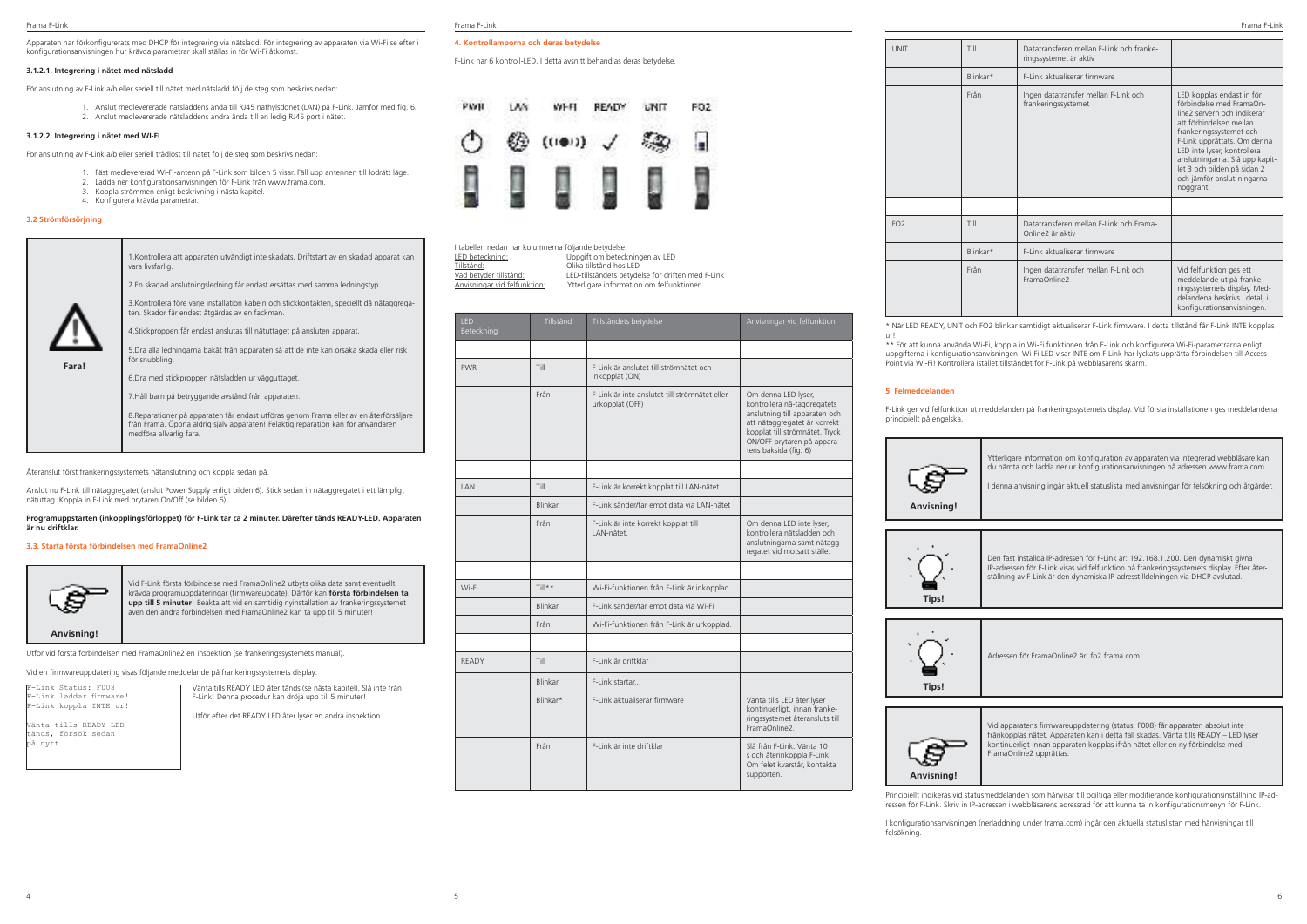# **Návod k instalaci (Czech)**

### **Bezpečnostní pokyny a upozornění**

Děkujeme, že jste si vybrali zařízení Frama F-Link.

Informace uvedené v tomto návodu k instalaci poskytují důležité informace pro bezpečnou instalaci zařízení Frama F-Link. Další informace o konfiguraci zařízení prostřednictvím rozhraní integrovaného prohlížeče naleznete v konfiguračním návodu, který je dostupný ke stažení na stránkách www.frama.com (downloads).

Toto síťové zařízení vyhovuje platným požadavkům na bezpečnost. Přesto může při neodborném používání dojít k ohrožení života a zdraví osob i k věcným škodám. Přečtěte si proto tento návod dříve, než začnete zařízení používat. Ochráníte tak nejen zařízení, ale hlavně sebe. Uschovejte tento návod na bezpečném místě a předejte jej i případnému dalšímu majiteli zařízení.

## **Použité symboly**

V tomto návodu k instalaci jsou použity následující symboly:



### **Konfigurační návod**



Další informace o konfiguraci zařízení prostřednictvím rozhraní integrovaného prohlížeče naleznete v konfiguračním návodu, který je dostupný ke stažení na webových stránkách společnosti Frama na adrese www.frama.com.

### **Prohlášení o shodě**

My, společnost Frama AG se sídlem v CH-3438 Lauperswil, tímto prohlašujeme, že výrobek Frama F-Link serial, F-Link a/b je v souladu s následujícími normami nebo normativními dokumenty:

EN 300 328 EN 301 489 EN 55022 EN 55024 EN 60950 EN61000-3-2 EN61000-3-3 IEC60950-1A

Lauperswil, 29.08.2012



 $\mathbb{Z}_{\mathbb{R}}$  find

Frama AG, CH-3438 Lauperswil 1018863 R01.05/09.16

Frama F-Link Frama F-Link Frama F-Link

9

# **1. Přehled systému (Fig. 1 - 6)**

# **1.1. Bezpečnostní pokyny**

### **1.1.1. Používání v souladu s určením**



1.Na skříň zařízení nepokládejte žádné horké předměty (cigarety atd.)! Dbejte na to, aby do zařízení nemohla vniknout vlhkost. 2.K čištění veškerých povrchů zařízení nepoužívejte hrubé čisticí a lešticí prostředky. Použijte lehce navlhčený hadřík.

### **1.1.2. Bezpečností pokyny / ochrana před úrazem**



### **1.1.3. Pokyny k instalaci**



Zařízení je určeno k použití v běžných podmínkách okolního prostředí. Upozorňujeme: Mějte na paměti, že současný nábytek je povrchově upravován celou řadou laků a plastů. Nelze proto vyloučit, že některé z těchto látek mohou obsahovat složky, které by mohly rozpustit nebo změkčit plastové nožičky zařízení. Cizími látkami takto změněné nožičky mohou zanechat stopy na povrchu nábytku. Společnost Frama nemůže z pochopitelných důvodů za takovéto škody převzít ručení. Používejte proto protiskluzovou podložku. Chraňte zařízení před přímým slunečním zářením.

### **1.1.4. Používání v souladu s určením**



1.Používejte pouze schválené příslušenství! Při používáním neschváleného nebo neautorizovaného příslušenství může dojít ke zkrácení životnosti zařízení a případně i k ohrožení bezpečnosti uživatele. 2.Při čištění zařízení nepoužívejte hořlavé kapaliny. Hrozí nebezpečí výbuchu!

3.Před čištěním zařízení vždy vytáhněte síťovou zástrčku ze zásuvky. Povrch zařízení čistěte jen vlhkým hadříkem. Na zařízení ani do něj nestříkejte žádné kapaliny. Hrozí nebezpečí úrazu elektrickým proudem. Nebezpečí ohrožení života!

4.Na zařízení nepokládejte žádné kapaliny, sklenice ani barvící náplně do frankovacích strojů.

### **1.2. Recyklace a likvidace**

Směrnice WEEE (Odpad z elektrických a elektronických vybavení přístrojů; 2002/96/ES) byla vytvořena za účelem ochrany zdraví lidí a životního prostředí a aby bylo zajištěno, že vysloužilé výrobky budou zlikvidovány s využitím nejlepších možných postupů jejich nového zpracování, regenerace a technické recyklace. Tento výrobek byl vyroben z kvalitních materiálů a součástí, které je možné recyklovat a znovu



### **Výrobek proto nesmí být likvidován společně s běžným domovním odpadem.**

Informujte se o sběrných místech pro elektrické a elektronické odpadní výrobky, které jsou příslušným způsobem označeny.

Pořídíte-li si náhradní výrobek, můžete svůj starý výrobek odevzdat ve specializovaném obchodě nebo u svého dodavatele. Dle směrnice WEEE je specializovaný obchod/dodavatel povinen staré přístroje odebrat zpět.

### **2. Rozsah dodávky**

Balení obsahuje následující součásti (fig. 1):

- 1. Zařízení F-Link seriell nebo F-Link a/b
- 2. Návod k instalaci
- 3. Spojovací kabel k propojení zařízení F-Link s frankovacím systémem
- $\frac{4.8}{4.8}$  Síťový kabel o délce 1,4 m 5. Anténa Wi-Fi
- 
- 6. Adaptér

Zjistěte si, jak používat jednotlivé součásti zařízení, a udržujte je v dobrém stavu, aby mohly být kdykoli ihned použity. Přesné označení zařízení (F-Link seriell nebo F-Link a/b) je uvedeno na typovém štítku na spodní straně zařízení.

### **3. Instalace**

Nalistujte si kapitolu odpovídající požadovanému zařízení. Zařízení F-Link seriell a zařízení F-Link a/b se liší konektory a tedy i kompatibilitou s různými frankovacími systémy společnosti Frama.

Přesný typ zařízení je uveden na typovém štítku.

Zařízení F-Link seriell je kompatibilní s následujícími frankovacími systémy společnosti Frama: Frama Sensonic, Frama EcoMail, Frama AccessMail, Frama StartMail, Frama PowerMail, Frama OfficeMail, Frama Mailmax.

Zařízení F-Link a/b je kompatibilní s následujícími frankovacími systémy společnosti Frama: Frama Matrix F2, Frama Matrix F2-L, Frama Matrix F4, Frama Matrix F4-L, Frama Matrix F6.

### **3.1. Instalace zařízení F-Link**



Než navážete spojení, ujistěte se, že je frankovací systém včetně případného modemu vypnut a že byla všechna zařízení odpojena od sítě.

### **3.1.1. Propojení frankovacího systému se zařízením F-Link**

### **3.1.1.1. Zařízení F-Link seriell**

Abyste propojili zařízení F-Link seriell s frankovacím systémem, postupujte podle následujících kroků:

- 1. Pokud jste předtím pracovali s modemem, odpojte připojovací kabel modemu od frankovacího systému, jak je zobrazeno na fig. 2.
- 2. Připojte 9pólový konektor propojovacího kabelu dodaného spolu se zařízením k frankovacímu systému. Dbejte na to, abyste konektor připojili správně, jak je zobrazeno na obrázku 2!
- 3 Připojte druhý konec kabelu k zařízení F-Link seriell, jak je zobrazeno na obrázku 4.

### **3.1.1.2. Zařízení F-Link a/b**

Abyste propojili zařízení F-Link a/b s frankovacím systémem, postupujte podle následujících kroků:

- 1. Odpojte starý telefonní kabel od frankovacího systému, jak je zobrazeno na fig. 3.
- 2. Připojte konektor RJ-11 propojovacího kabelu dodaného spolu se zařízením k frankovacímu systému. Dbejte na to, abyste konektor připojili správně, jak je zobrazeno na obrázku 3!
- 3. Připojte druhý konec kabelu k zařízení F-Link a/b, jak je zobrazeno na obrázku

### **3.1.2. Připojení zařízení F-Link do sítě**



**Upozornění!**

Další informace o konfiguraci zařízení prostřednictvím rozhraní integrovaného prohlížeče naleznete v konfiguračním návodu, který je dostupný ke stažení na stránkách www.frama.com.

1 2 3 V závislosti na dostupné podnikové síti můžete zařízení F-Link připojit do sítě pomocí dodaného síťového kabelu (fig. 6) nebo bezdrátově pomocí rozhraní Wi-Fi (bezdrátová síť W-LAN).

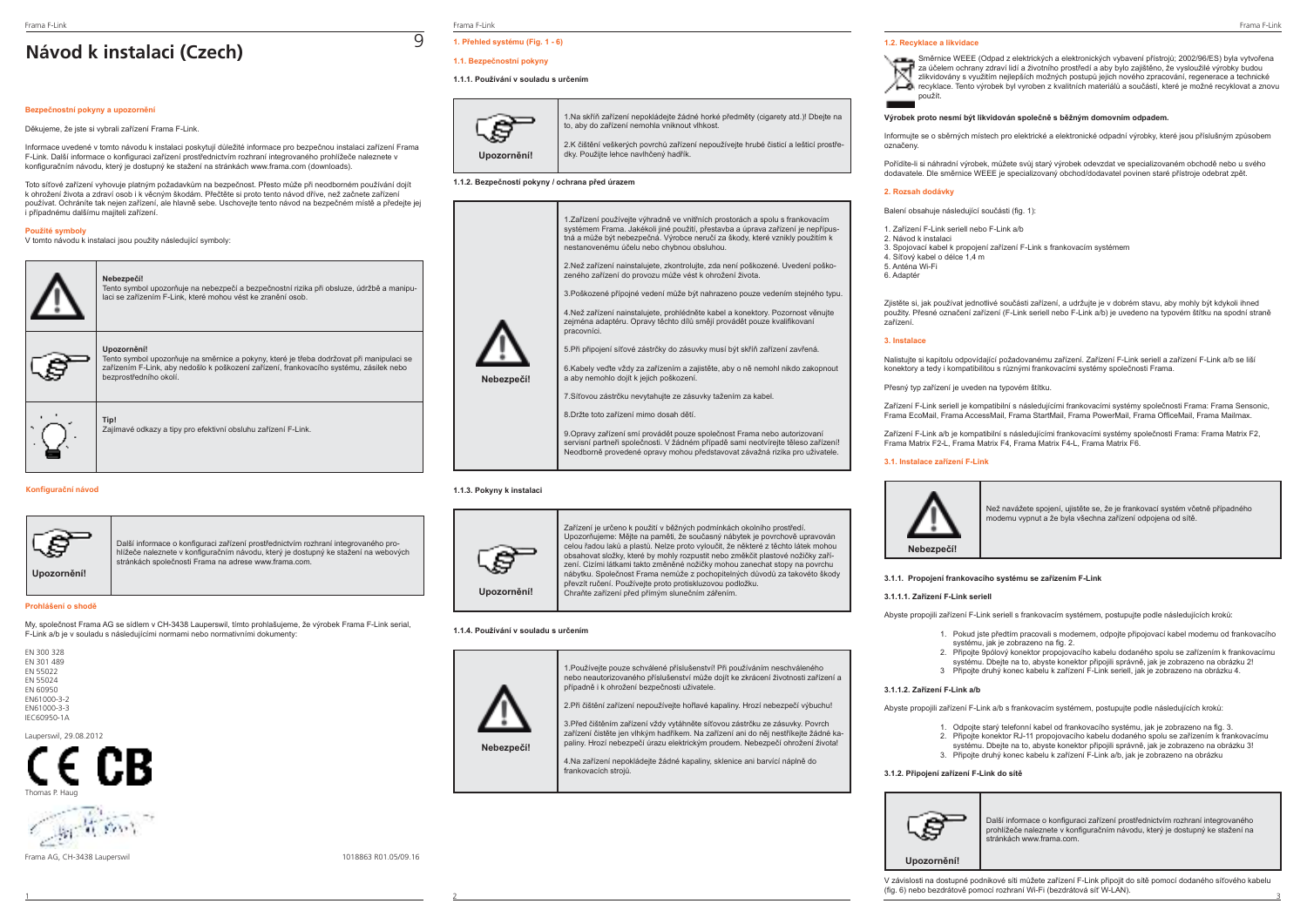Zařízení je z výroby nakonfigurováno tak, aby je bylo možné k serveru DHCP připojit pomocí síťového kabelu. Abyste mohli zařízení připojit pomocí rozhraní Wi-Fi, vyhledejte v konfiguračním návodu potřebné parametry pro připojení k Wi-Fi síti.

### **3.1.2.1. Připojení zařízení do sítě pomocí síťového kabelu**

Abyste připojili zařízení F-Link a/b nebo F-Link seriell do sítě pomocí síťového kabelu, postupujte podle následujících kroků:

- 1. Připojte jeden konec dodaného síťového kabelu RJ45 k příslušnému konektoru (LAN) na zařízení F-Link, jak je zobrazeno na obrázku 6.
- 2. Druhý konec dodaného síťového kabelu připojte k volnému portu RJ4 pro připojení k síti.

### **3.1.2.2. Připojení zařízení do sítě pomocí bezdrátového rozhraní WiFi**

Abyste připojili zařízení F-Link a/b nebo F-Link seriell bezdrátově do sítě, postupujte podle následujících kroků:

- 1. Upevněte na zařízení F-Link dodanou anténu Wi-Fi, jak je zobrazeno na obrázku 5. Anténu nastavte do svislé polohy.
- 2. Stáhněte si na stránkách www.frama.com konfigurační návod pro zařízení F-Link.
- 3. Zajistěte napájení, jak je popsáno v následující kapitole.
- 4. Nakonfigurujte požadované parametry.

### **3.2 Zajištění napájení**

|            | 1. Než zařízení nainstalujete, zkontrolujte, zda není poškozené. Uvedení poško-<br>zeného zařízení do provozu může vést k ohrožení života.                                                                                                   |
|------------|----------------------------------------------------------------------------------------------------------------------------------------------------------------------------------------------------------------------------------------------|
|            | 2. Poškozené přípojné vedení může být nahrazeno pouze vedením stejného typu.                                                                                                                                                                 |
|            | 3. Než zařízení nainstalujete, prohlédněte kabel a konektory. Pozornost věnujte<br>zejména adaptéru. Opravy těchto dílů smějí provádět pouze kvalifikovaní pracovníci.                                                                       |
|            | 4. Při připojení síťové zástrčky do zásuvky musí být skříň zařízení zavřená.                                                                                                                                                                 |
|            | 5. Kabely veďte vždy za zařízením a zajistěte, aby o ně nemohl nikdo zakopnout a<br>aby nemohlo dojít k jejich poškození.                                                                                                                    |
| Nebezpečí! | 6. Síťovou zástrčku nevytahujte ze zásuvky tažením za kabel.                                                                                                                                                                                 |
|            | 7. Držte toto zařízení mimo dosah dětí.                                                                                                                                                                                                      |
|            | 8. Opravy zařízení smí provádět pouze společnost Frama nebo autorizovaní servisní<br>partneři společnosti. V žádném případě sami neotvírejte těleso zařízení! Neodborně<br>provedené opravy mohou představovat závažná rizika pro uživatele. |

Připojte frankovací systém do sítě a zapněte jej.

Připojte napájecí konektor zařízení F-Link k adaptéru, jak je zobrazeno na obrázku 6. Zapojte adaptér do vhodné zásuvky. Zařízení F-Link zapněte stisknutím hlavního vypínače (viz fig. 6).

### **Proces bootování (zapínání) zařízení F-Link trvá přibližně 2 minuty. Po jeho ukončení se rozsvítí kontrolka READY (Připraven). Zařízení je nyní připraveno k provozu.**

### **3.3. První navázání spojení se serverem FramaOnline2**



Při prvním připojení zařízení F-Link k serveru FramaOnline2 proběhne výměna různých dat a případně také nezbytná aktualizace softwaru (aktualizace firmwaru). Z tohoto důvodu může navázání prvního spojení trvat až 5 minut! Upozorňujeme, že pokud současně proběhne i nová instalace frankovacího systému, může trvat 5 minut i druhé připojení k serveru FramaOnline2!

**Upozornění!**

Při navázání prvního připojení k serveru FramaOnline2 proveďte kontrolu (viz návod k obsluze frankovacího systému).

Pokud dojde k aktualizaci firmwaru, zobrazí se na obrazovce displeje frankovacího systému následující hlášení:

|                                     | Stavové hlášení pro zařízení F-Link: Počkejte, než se rozsvítí kontrolka READY (Připraven) – viz |
|-------------------------------------|--------------------------------------------------------------------------------------------------|
| F008                                | následující kapitola. Zařízení F-Link nevvpínejte! Proces může                                   |
| Zařízení F-Link načítá firmware!    | trvat až 5 minut!                                                                                |
| Zařízení F-Link NEVYPÍNEJTE!        |                                                                                                  |
|                                     | Po rozsvícení kontrolky READY (Připraven) opakujte kontrolu.                                     |
| Počkejte, než se rozsvítí kontrolka |                                                                                                  |
| READY (Připraven) a poté opakujte   |                                                                                                  |
| bokus.                              |                                                                                                  |
|                                     |                                                                                                  |
|                                     |                                                                                                  |
|                                     |                                                                                                  |
|                                     |                                                                                                  |

### **4. Kontrolky a jejich význam**

Zařízení F-Link je vybaveno 6 kontrolkami. V následující části bude objasněn jejich význam.



| Jednotlivé sloupce tabulky mají následující význam:<br>Označení kontrolky LED:<br>Stav:<br>Význam stavu:<br>Upozornění pro případ poruchy: |                     | Označení kontrolky LED<br>Různé možné stavy kontrolky LED<br>Význam stavu kontrolky pro provoz zařízení F-Link<br>Doplňující informace pro případ poruchy. |                                                                                                                                                                                                                                                                                        |
|--------------------------------------------------------------------------------------------------------------------------------------------|---------------------|------------------------------------------------------------------------------------------------------------------------------------------------------------|----------------------------------------------------------------------------------------------------------------------------------------------------------------------------------------------------------------------------------------------------------------------------------------|
| Označení<br>kontrolky LED                                                                                                                  | Stav kont-<br>rolky | Význam stavu kontrolky                                                                                                                                     | Upozornění pro případ<br>poruchy                                                                                                                                                                                                                                                       |
|                                                                                                                                            |                     |                                                                                                                                                            |                                                                                                                                                                                                                                                                                        |
| <b>PWR</b>                                                                                                                                 | Zap.                | Zařízení F-Link je napájeno ze sítě a je<br>zapnuto (ON).                                                                                                  |                                                                                                                                                                                                                                                                                        |
|                                                                                                                                            | Vyp.                | Zařízení F-Link není napájeno ze sítě<br>nebo je vypnuto (OFF).                                                                                            | Pokud tato kontrolka nesvítí,<br>zkontrolujte, zda je adaptér<br>správně připojen k zařízení<br>a zapojen do sítě. Stiskněte<br>hlavní vypínač na zadní<br>straně zařízení (fig. 6).                                                                                                   |
|                                                                                                                                            |                     |                                                                                                                                                            |                                                                                                                                                                                                                                                                                        |
| LAN                                                                                                                                        | Zap.                | Zařízení F-Link bylo úspěšně připojeno<br>do sítě LAN.                                                                                                     |                                                                                                                                                                                                                                                                                        |
|                                                                                                                                            | Bliká               | Zařízení F-Link odesílá nebo přijímá data<br>prostřednictvím sítě LAN.                                                                                     |                                                                                                                                                                                                                                                                                        |
|                                                                                                                                            | Vyp.                | Zařízení F-Link nebylo úspěšně připoje-<br>no do sítě LAN.                                                                                                 | Pokud tato kontrolka nesvítí,<br>prohlédněte připojené síťové<br>zařízení a síťový kabel a<br>ověřte, že jsou konektory<br>správně zapojené.                                                                                                                                           |
|                                                                                                                                            |                     |                                                                                                                                                            |                                                                                                                                                                                                                                                                                        |
| Wi-Fi                                                                                                                                      | Zap.**              | Funkce Wi-Fi zařízení F-Link je aktivní.                                                                                                                   |                                                                                                                                                                                                                                                                                        |
|                                                                                                                                            | Bliká               | Zařízení F-Link odesílá nebo přijímá data<br>prostřednictvím sítě Wi-Fi.                                                                                   |                                                                                                                                                                                                                                                                                        |
|                                                                                                                                            | Vyp.                | Funkce Wi-Fi zařízení F-Link je vypnutá.                                                                                                                   |                                                                                                                                                                                                                                                                                        |
|                                                                                                                                            |                     |                                                                                                                                                            |                                                                                                                                                                                                                                                                                        |
| <b>READY</b>                                                                                                                               | Zap.                | Zařízení F-Link je připravené k provozu.                                                                                                                   |                                                                                                                                                                                                                                                                                        |
|                                                                                                                                            | Bliká               | Spouštění zařízení F-Link                                                                                                                                  |                                                                                                                                                                                                                                                                                        |
|                                                                                                                                            | Bliká*              | Zařízení F-Link aktualizuje firmware.                                                                                                                      | Počkejte, než se kontrolka<br>trvale rozsvítí. Teprve<br>poté můžete znovu připojit<br>frankovací systém k serveru<br>FramaOnline2.                                                                                                                                                    |
|                                                                                                                                            | Vyp.                | Zařízení F-Link není připravené k<br>provozu.                                                                                                              | Počkejte, než se kontrolka<br>trvale rozsvítí. Teprve<br>poté můžete znovu připojit<br>frankovací systém k serveru<br>FramaOnline2.<br>Zařízení F-Link vypněte.<br>Počkejte 10 s a zařízení<br>F-Link znovu zapněte.<br>Pokud problém přetrvává,<br>kontaktujte technickou<br>podporu. |

4 5 6

| UNIT (Jednotka) | Zap.   | Probihá přenos dat mezi zařízením<br>F-Link a frankovacím systémem.    |                                                                                                                                                                                                                                                                                                                                                                   |
|-----------------|--------|------------------------------------------------------------------------|-------------------------------------------------------------------------------------------------------------------------------------------------------------------------------------------------------------------------------------------------------------------------------------------------------------------------------------------------------------------|
|                 | Bliká* | Zařízení F-Link aktualizuje firmware.                                  |                                                                                                                                                                                                                                                                                                                                                                   |
|                 | Vyp.   | Neprobíhá přenos dat mezi zařízením<br>F-Link a frankovacím systémem.  | Kontrolka se rozsvítí při při-<br>pojení k serveru FramaOn-<br>line2 a signalizuje, že bylo<br>úspěšně navázáno spojení<br>mezi frankovacím systémem<br>a zařízením F-Link. Pokud<br>kontrolka nesvítí, zkontro-<br>lujte, zda jsou konektory<br>správně připojené. Pozorně<br>si znovu přečtěte kapitolu 3<br>a prohlédněte si příslušný<br>obrázek na straně 2. |
|                 |        |                                                                        |                                                                                                                                                                                                                                                                                                                                                                   |
| FO2             | Zap.   | Probíhá přenos dat mezi zařízením<br>F-Link a serverem FramaOnline2.   |                                                                                                                                                                                                                                                                                                                                                                   |
|                 | Bliká* | Zařízení F-Link aktualizuje firmware.                                  |                                                                                                                                                                                                                                                                                                                                                                   |
|                 | Vyp.   | Neprobíhá přenos dat mezi zařízením<br>F-Link a serverem FramaOnline2. | V případě poruchy se na dis-<br>pleji frankovacího systému<br>zobrazí odpovídající hlášení.<br>Jednotlivá hlášení jsou<br>vysvětlena v konfiguračním<br>návodu.                                                                                                                                                                                                   |

\* Pokud současně blikají kontrolky LED READY (Připraven), UNIT (Jednotka) a FO2, zařízení F-Link aktualizuje firmware. Zařízení F-Link v tomto stavu nevypínejte!

\*\* Abyste mohli využívat rozhraní Wi-Fi, aktivujte funkci Wi-Fi zařízení F-Link a nakonfigurujte parametry rozhraní Wi-Fi pomocí údajů z konfiguračního návodu. Kontrolka Wi-Fi LED nesignalizuje, zda bylo úspěšně navázáno připojení zařízení F-Link k přístupovému bodu pomocí sítě Wi-Fi! Stav zařízení F-Link ověříte přes rozhraní prohlížeče.

### **5. Chybová hlášení**

V případě poruchy zařízení F-Link se na displeji frankovacího systému zobrazí odpovídající hlášení. Při první instalaci se budou hlášení zobrazovat v angličtině.



Další informace o konfiguraci zařízení prostřednictvím rozhraní integrovaného prohlížeče naleznete v konfiguračním návodu, který je dostupný ke stažení na stránkách www.frama.com.

Tento návod obsahuje seznam aktuálních stavových hlášení s pokyny k vyhledání závad a řešení problémů.



Pevně nastavená IP adresa zařízení F-Link: 192.168.1.200. V případě poruchy zařízení F-Link se na displeji frankovacího systému zobrazí dynamicky přidělovaná IP adresa. Po resetování zařízení F-Link je přidělení dynamické IP adresy nastaveno prostřednictvím serveru DHCP.



Adresa přidělená serverem FramaOnline2: fo2.frama.com.



V průběhu aktualizace firmwaru (stav: F008) nesmíte zařízení v žádném případě odpojit od sítě. Mohlo by dojít k poškození zařízení. Počkejte, než se rozsvítí kontrolka READY (Připraven) trvale, a poté odpojte zařízení od sítě nebo znovu navažte spojení se serverem FramaOnline2.

# **Upozornění!**

U stavových hlášení, která odkazují na neplatné konfigurační nastavení nebo nastavení, které je třeba upravit, se zpravidla zobrazí IP adresa zařízení F-Link. Abyste získali přístup ke konfiguračním nabídkám zařízení F-Link, zadejte do adresového řádku prohlížeče IP adresu zařízení.

Konfigurační návod (dostupný ke stažení na stránkách frama.com) obsahuje aktuální seznam stavových hlášení s pokyny k vyhledání závad.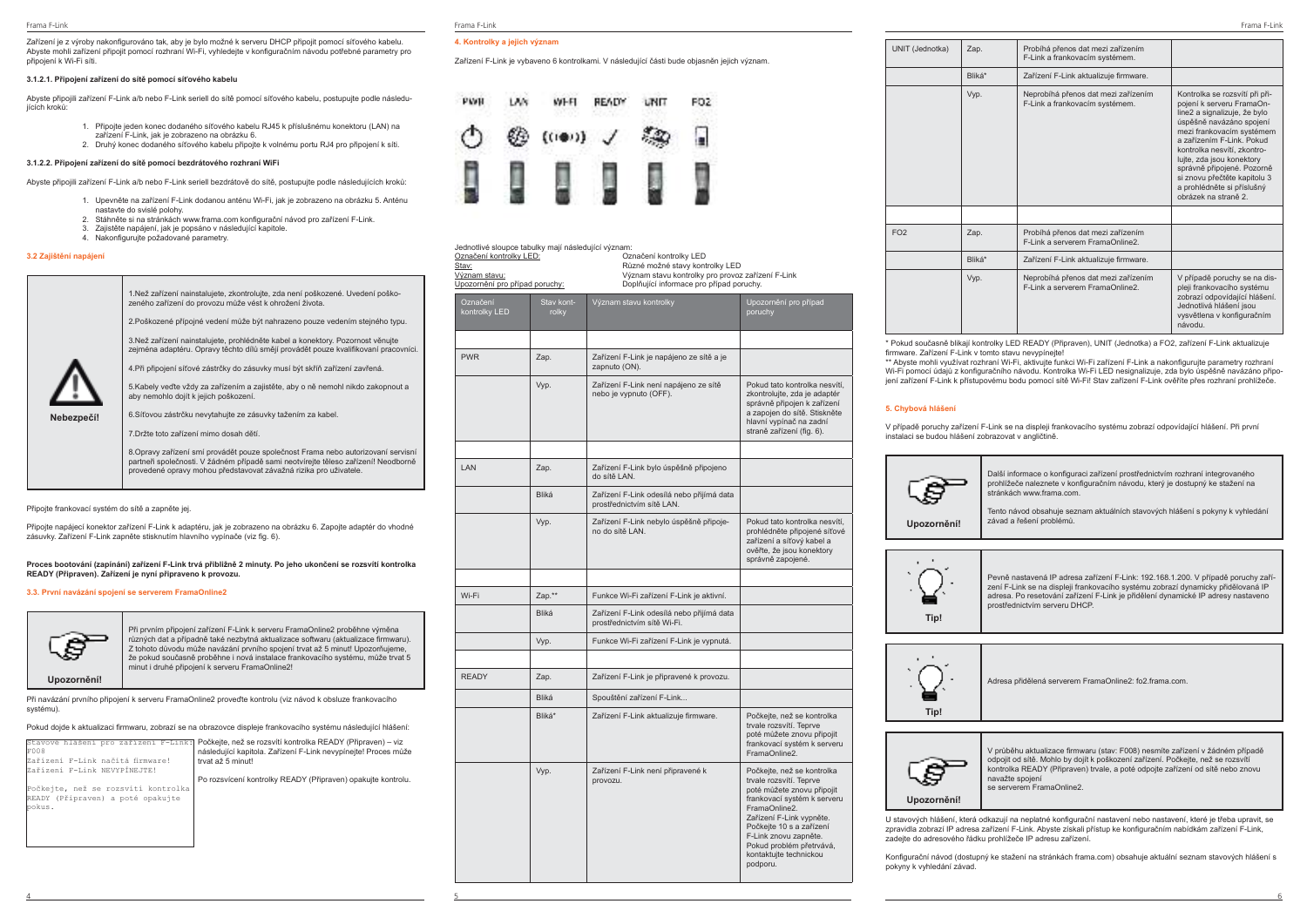# **Manual de instalación (Espanol)**

### **Avisos de seguridad y advertencias**

### Gracias por elegir Frama F-Link.

La siguiente información en este manual tiene como objetivo ayudarle con la instalación del dispositivo Frama F-Link. Para obtener más información sobre la configuración del dispositivo a través de la interfaz de navegación integrada, puede consultar el manual de configuración, que se puede descargar en la página web de Frama .<br>www.frama.com (downloads).

Este dispositivo de red cumple con las normas de seguridad existentes. Un uso inadecuado puede causar daños personales o materiales. Lea primero por tanto este manual antes de poner su dispositivo en funcionamiento. Esto contribuirá a su protección y a evitar daños en el dispositivo. Conserve este manual con cuidado para transmitirlo a posibles propietarios posteriores.

### **Símbolos utilizados**

En el presente manual de instalación se utilizan los siguientes símbolos:



### **Manual de configuración**



Para obtener más información sobre la configuración del dispositivo a través de la interfaz de navegación integrada, puede consultar el manual de configuración, que se puede descargar en la página web de Frama www.frama.com.

### **Declaración de conformidad**

La Empresa Frama AG en CH-3438 Lauperswil, Suiza, declara por el presente documento que el producto Frama F-Link serial, F-Link a/b cumple las siguientes normas o documentos normativos:

| FN 300 328  |
|-------------|
| FN 301 489  |
| FN 55022    |
| FN 55024    |
| FN 60950    |
| FN61000-3-2 |
| FN61000-3-3 |
| IFC60950-1A |

Lauperswil, 29.08.2012



the of the

Frama F-Link Frama F-Link Frama F-Link

10

# **1. Presenzación del sistema (Fig. 1 - 6)**

# **1.1. Avisos de seguridad**

### **1.1.1. Uso previsto**



1.No depositar objetos calientes (cigarrillos, etc.) sobre la carcasa. Asegúrese de que no penetre ningún líquido en el dispositivo. 2.Evite el uso de productos de limpieza agresivos en el cuidado del aparato. Utilice

### **1.1.2. Avisos de seguridad / Prevención de accidentes**



para ello un trapo ligeramente humedecido.

### **1.1.3. Indicaciones para la colocación del aparato**

para el usuario.



El dispositivo fue diseñado para las condiciones normales de funcionamiento. Tenga en cuenta lo siguiente: Los muebles actuales poseen múltiples capas de tratamientos superficiales de lacas y plásticos. Por tanto no se puede descartar que estos materiales contengan componentes que puedan atacar o reblandecer los apoyos plásticos de los aparatos. Estos apoyos, modificados por los citados productos, pueden dejar huellas sobre sus muebles. Por razones obvias, Frama no se hace responsable de estos casos. Utilice para ello una base protectora antideslizante. Evite la luz solar directa.

circunstancia. Las reparaciones inadecuadas pueden suponer un peligro considerable

### **1.1.4. Uso correcto**



**Peligro!**

1.Utilice sólo los accesorios previstos. El uso de accesorios no permitidos o no autorizados puede afectar negativamente a la vida útil del dispositivo. Al mismo tiempo, puede originar un peligro para el operador.

2.No limpie la unidad con líquidos inflamables. ¡Existe riesgo de explosión!

3.Desconecte la clavija de red antes de limpiar el dispositivo. Limpie el dispositivo solo con un paño húmedo. No rocíe líquidos sobre ni en el interior del dispositivo. Existe el riesgo de una descarga eléctrica. ¡Peligro de muerte!

4.No coloque líquidos, vidrios, tinta para máquinas, etc sobre el dispositivo.

### **1.2. Recycling and disposal**



### **No tire este producto a la basura ordinaria.**

Infórmese sobre los puntos de recogida locales para residuos eléctricos y electrónicos marcados correspondientemente.

Si adquiere un aparato sustitutivo, podrá entregar su viejo aparato a su distribuidor especializado / al fabricante. De acuerdo con la Ordenanza sobre la devolución / retorno y la eliminación de los aparatos eléctricos y electrónicos (REG), el distribuidor / proveedor está obligado a retirar los equipos viejos.

### **2. Volumen de suministro**

La caja contiene los siguientes componentes (Fig. 1):

- 1. F-Link serie o F-Link a/b 2. Manual de instalación 3. Cable de conexión F-Link y sistema de franqueo 4. Cable de red, 1,4 m de longitud 5. Antena Wi-Fi
- 6. Alimentación de red

Familiarícese con las diferentes partes y téngalas listas para la instalación. La designación exacta (F-Link serie o F-Link a/b) se puede ver en la etiqueta situada en la parte inferior del dispositivo.

### **3. Instalación**

Seleccione el capítulo adecuado para su dispositivo. F-Link serie y F-Link a/b difieren en sus conexiones y por tanto en su uso con varios sistemas de franqueo Frama.

El tipo exacto de dispositivo se puede ver en la placa de identificación.

F-Link serie trabaja con los siguientes sistemas de franqueo Frama: Frama Sensonic, Frama EcoMail, Frama AccessMail, Frama StartMail, Frama PowerMail, Frama OfficeMail, Frama Mailmax.

F-Link a/b trabaja con los siguientes sistemas de franqueo Frama: Frama Matrix F2, Frama Matrix F2-L, Frama Matrix F4, Frama Matrix F4-L, Frama Matrix F6.

### **3.1. Instalación del F-Link**



Asegúrese de que el sistema de franqueo, incluido el módem posiblemente disponible, estén apagados y de que todos los dispositivos estén desconectados de la red antes de realizar las conexiones.

**3.1.1. Conexión sistema de franqueo / F-Link**

### **3.1.1.1. F-Link serie**

Siga los pasos que se indican a continuación para conectar el F-Link serie con el sistema de franqueo:

- 1. Si hasta el momento ha trabajado con un módem, retire el cable de conexión del modem en el sistema de franqueo (conexión como se muestra en la Fig. 2).
- 2. Conecte la clavija de 9 pines del cable de conexión suministrado al sistema de franqueo.
- Asegúrese de utilizar la conexión correcta. Compare las conexiones con la Fig. 2.
- 3. Conecte el otro extremo del cable al F-Link serie, como se muestra en la Fig. 4.

### **3.1.1.2. F-Link a/b**

Siga los pasos que se indican a continuación para conectar el F-Link a/b con el sistema de franqueo:

- 1. Retire la antigua línea telefónica del sistema de franqueo (conexión como se muestra en la Fig. 3).
- 2. Conecte la clavija RJ-11 del cable de conexión suministrado al sistema de franqueo. Asegúrese de utilizar la conexión correcta. Compare las conexiones con la Fig. 3.
- 3. Conecte el otro extremo del cable al F-Link a/b, como se muestra en la Fig. 4.
- 

# **3.1.2. Conexión del F-Link a la red**



Para obtener más información sobre la configuración del dispositivo a través de la interfaz de navegación integrada, puede consultar el manual de configuración, que se puede descargar en www.frama.com.

**Nota!**

En función de la red corporativa existente, puede conectar el F-Link a su red mediante el cable de red suministrado (conexión LAN Fig. 6) o de forma inalámbrica a través de Wi-Fi integrado (W-LAN).





Frama AG, CH-3438 Lauperswil 1018863 R01.05/09.16

1 2 3